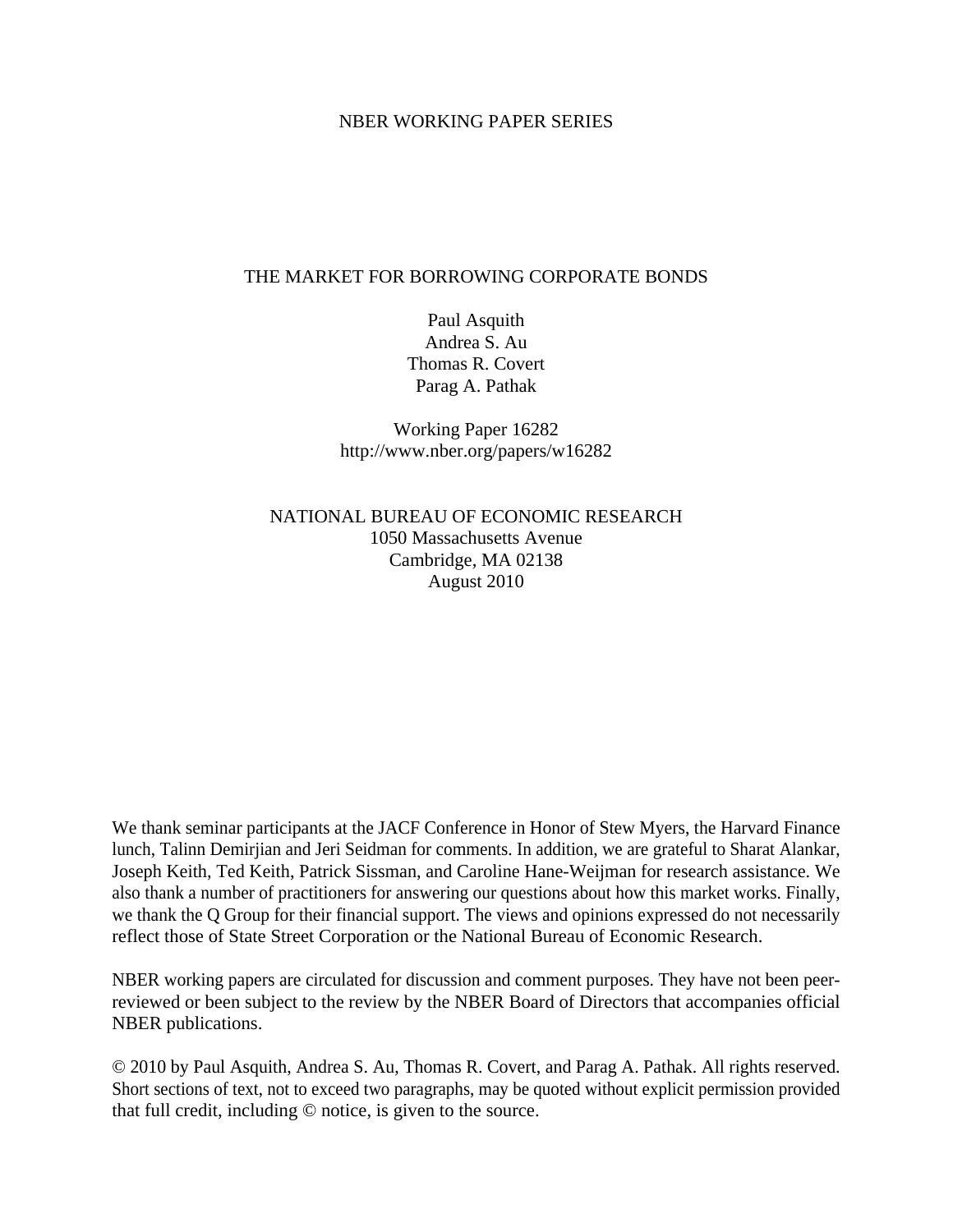The Market for Borrowing Corporate Bonds Paul Asquith, Andrea S. Au, Thomas R. Covert, and Parag A. Pathak NBER Working Paper No. 16282 August 2010 JEL No. G12,G14

## **ABSTRACT**

This paper describes the market for borrowing corporate bonds using a comprehensive dataset from a major lender. The cost of borrowing corporate bonds is comparable to the cost of borrowing stock, between 10 and 20 basis points per year. Factors that increase borrowing costs are loan size, percentage of inventory lent, rating, and borrower identity. Trading strategies based on cost or amount of borrowing do not yield excess returns. Bonds with corresponding CDS contracts are more actively lent than those without. Finally, the 2007 Credit Crunch did not affect average borrowing cost or loan volume, but increased borrowing cost variance.

Paul Asquith MIT Sloan School of Management 100 Main Street, E62-660 Cambridge, MA 02142 and NBER pasquith@mit.edu

Andrea S. Au Massachusetss Institute of Technology andreau@alum.mit.edu

Thomas R. Covert Harvard Business School tcovert@hbs.edu

Parag A. Pathak MIT Department of Economics 50 Memorial Drive E52-391C Cambridge, MA 02142 and NBER ppathak@mit.edu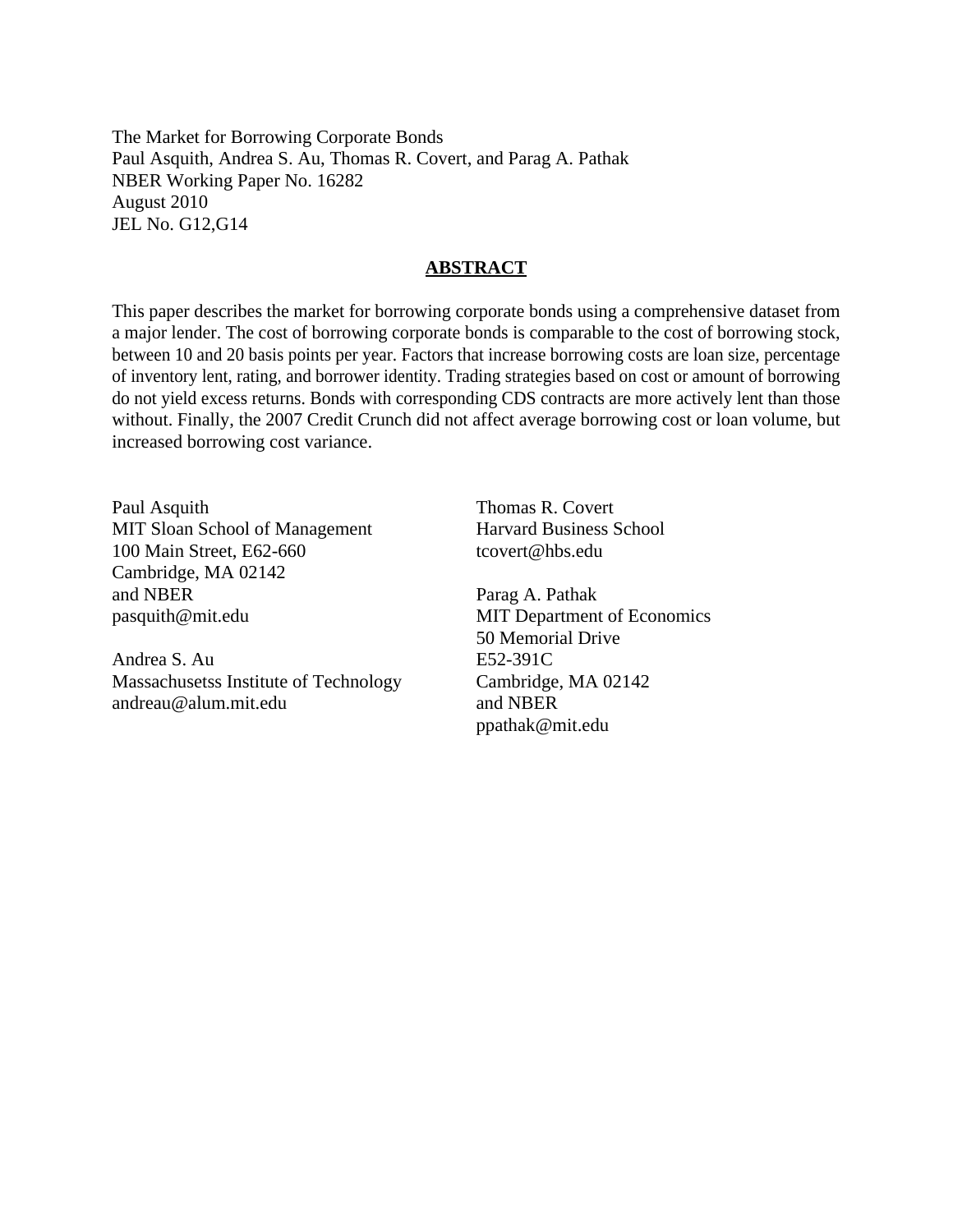## **1. Introduction**

Short selling, where feasible, is an important activity in many asset markets. Constraints on short selling may lead to mis-valuation because they limit the ability of some market participants to influence prices. These constraints include various institutional or legal prohibitions on taking short positions as well as the additional costs and risks associated with short selling. There is a large theoretical literature on short sale constraints and their impact on asset prices. The empirical literature on short sales, while also large, has focused almost exclusively on stocks.

In this paper, we analyze the market for borrowing and shorting corporate bonds. The corporate bond market is one of the largest over-the-counter (OTC) financial markets in the world. Between 2004 and 2007, the time period of our study, the value of outstanding corporate debt averaged slightly over \$6 trillion and, according to the Securities Industry and Financial Market Association (SIFMA), trading activity averaged \$17.3 billion per day.

Our analysis of shorting corporate bonds allows us to determine if the empirical findings on shorting stocks are present in other markets. In addition, unlike stocks, where borrowing takes place in an OTC market and short selling takes place on an exchange, both borrowing and shorting activities take place OTC in the corporate bond market. Thus, any effects of short sale constraints may be amplified in the bond market.

A major issue in the study of any OTC market is the availability of data. Unlike stock short positions, which are reported monthly by the stock exchanges (the NYSE reports bimonthly beginning September 2007), bond shorting is not regularly reported. In addition, while a number of studies have access to proprietary databases of stock lending for short periods (e.g., D'avolio 2002; Geczy, Musto, Reed 2005), comparable analyses of bond lending do not exist, with the exception of Nashikkar and Pedersen (2007).

This paper uses a large proprietary database of corporate bond loan transactions from a major depository institution for the four year period, January 1, 2004 through December 31, 2007. Although our data is only from one lender, the size and coverage of our database allows us to study the functioning of a relatively opaque, yet large market. Our lender's par value of loanable bond inventory averages \$193 billion daily and accounts for 2.9% of the overall par value of outstanding corporate bonds listed by the Fixed Income Securities Database (FISD).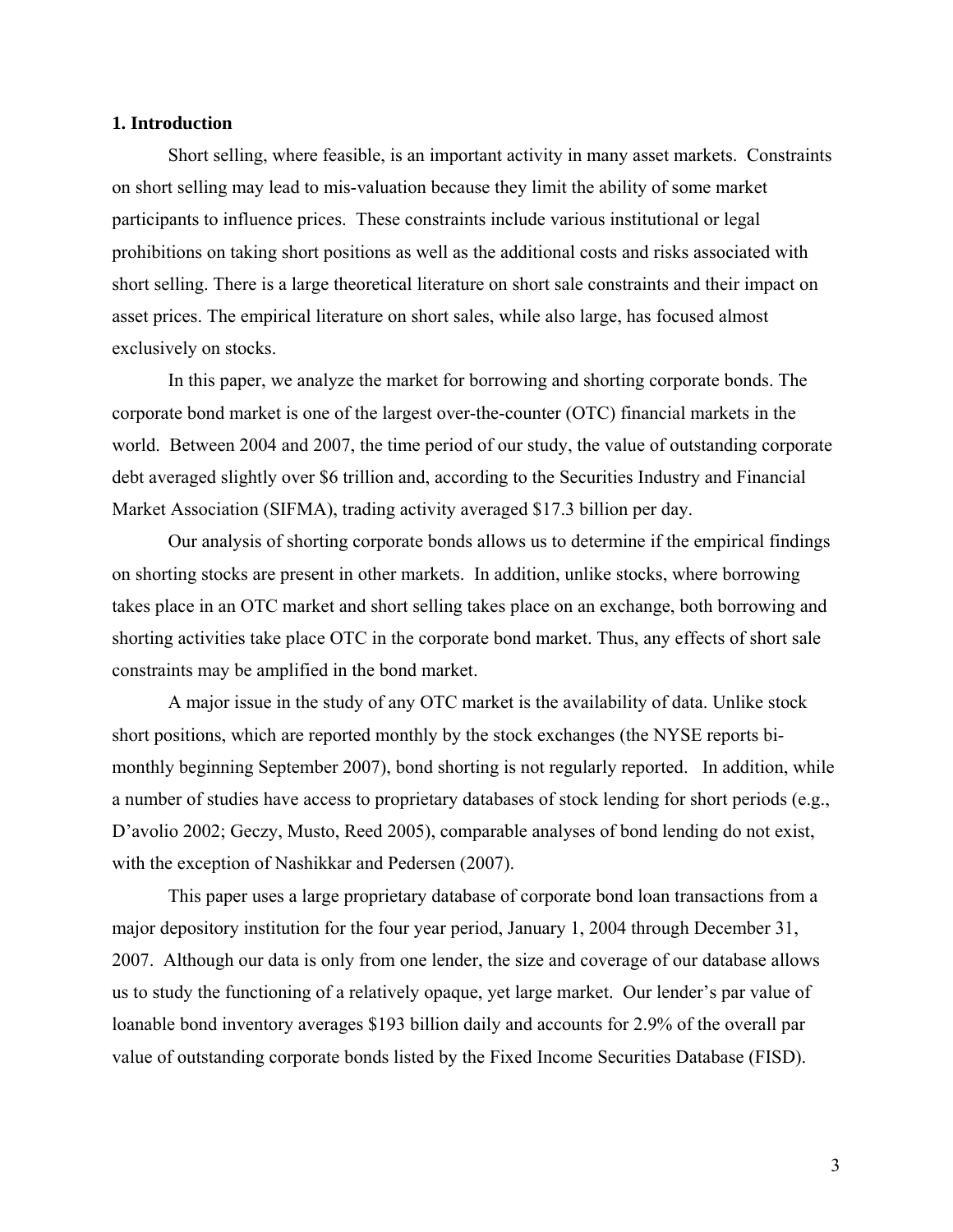From this inventory, our lender loans an average daily par value of \$14.3 billion and 64.4% of bonds which appear in inventory are lent out at some point during our time period 2004-2007.

Our paper uses this database to examine three primary hypotheses about the market for borrowing corporate bonds. The first is whether the market for borrowing corporate bonds has higher costs and lower liquidity than the market for borrowing stock. It does not. The borrowing costs for corporate bonds are usually low and linked to the costs of borrowing stock. In addition, we estimate that shorting represents 19.1% of corporate bond trades. The second hypothesis is whether bond shorting is motivated by investors possessing private information. The evidence is that it is not and bond short sellers do not earn excess returns on average. The third primary hypothesis we examine is whether bond borrowing activity is affected by the credit default swap (CDS) market. While it appears that bond shorting and CDS issuance are correlated, bond short selling has not been replaced by the growth of CDS.

In our database, the mean and median annual borrowing cost, equally-weighted by loan, are 33 and 18 basis points (bps) for the entire sample period. By 2007, these rates fall to 19 and 13 bps, respectively. This drop is largely because bond loans under 100 bonds have much higher borrowing costs in the early part of our sample, but are almost identical to bond loans over 100 bonds by the end of our sample. This change occurs in April 2006.

Borrowing costs are related to several factors other than loan size. Three significant factors are on-loan percentage, which is the fraction of the lender's inventory already lent, the bond's credit rating, and the identity of the borrowing broker. Borrowing costs remain flat until on-loan percentage reaches approximately 70% and then rise sharply. Lower rated bonds have higher borrowing costs, and borrowing costs jump at ratings downgrades and bankruptcy filings. Finally, while our lender lends to 65 brokers, a select few borrow at significantly lower rates.

We also investigate the linkage between borrowing corporate bonds and stocks. Since our lender has a significant market share of stock shorting, we construct a matched sample of corporate bonds and stock loans for the same firms. The costs of borrowing the two securities are usually quite close and 60.1% of matched loans are within 10 bps of each other. When the borrowing costs of matched loans are not close, the stock is usually more expensive to borrow than the bond.

We next study whether bond short sellers have private information. Trading strategies that short portfolios of bonds with a high on loan percentage or with high borrowing costs do not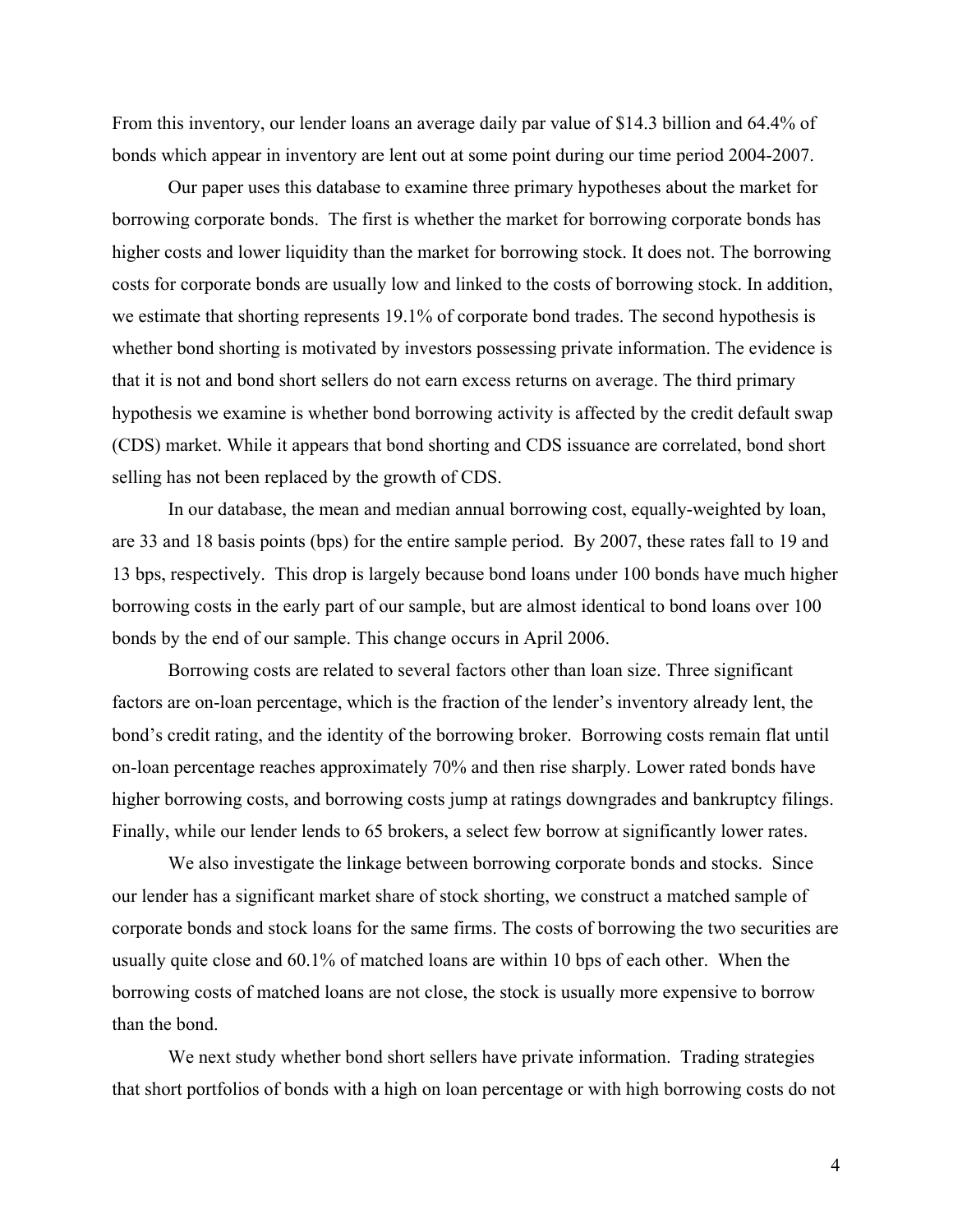outperform the market portfolio of corporate bonds. In addition, using the beginning and ending dates of bond loans in our database to mimic the actual positions of bond short sellers, does not generate positive excess returns.

Credit default swap (CDS) contracts provide an alternative means for investors to profit from price declines in corporate bonds. This motivates our third hypothesis of whether CDS activity impacts bond borrowing. Almost half of our shorted bonds also have CDS contracts available, but these bonds are more actively shorted than those that do not and they represent over three quarters of our loans. Moreover, borrowing costs of bonds with CDS contracts are higher than those without; one basis point higher on average and slightly more than two bps higher adjusting for cross-sectional characteristics in our regression analysis.

The Credit Crunch of 2007 began in the second half of that year. In this period, borrowing costs became more volatile, primarily because of variability in the credit market. However, the volume of bond shorting remained stable, as did the average level of borrowing costs. In addition, the average returns to shorting bonds did not change.

The remainder of the paper is organized as follows. Section 2 reviews the related literature. Section 3 describes the mechanics of shorting a bond and estimates the market's size. Section 4 describes our data sample, Section 5 describes the costs of borrowing, and Section 6 examines the relationship between bond and stock shorting costs. Section 7 examines the performance of bond short sellers. The next two sections consider how corporate bond shorting relates to the CDS market and whether it was impacted by the Credit Crunch of 2007. Finally, Section 10 outlines some implications of our results and concludes.

## **2. Related Literature**

The theoretical literature on the effects of short sale constraints on asset prices is extensive. One modeling approach examines the implications of heterogeneous investor beliefs in the presence of short sale constraints and whether this causes mis-valuation. Miller (1977) argues that short sale constraints keep more pessimistic investors from participating in the market, so market prices reflect only optimists' valuations (see also Lintner 1971). Harrison and Kreps (1978) consider a dynamic environment and provide conditions where short sale constraints can drive the price above the valuation of even the most optimistic investor. More recent contributions include Chen, Hong, and Stein (2002) who relate differences of opinion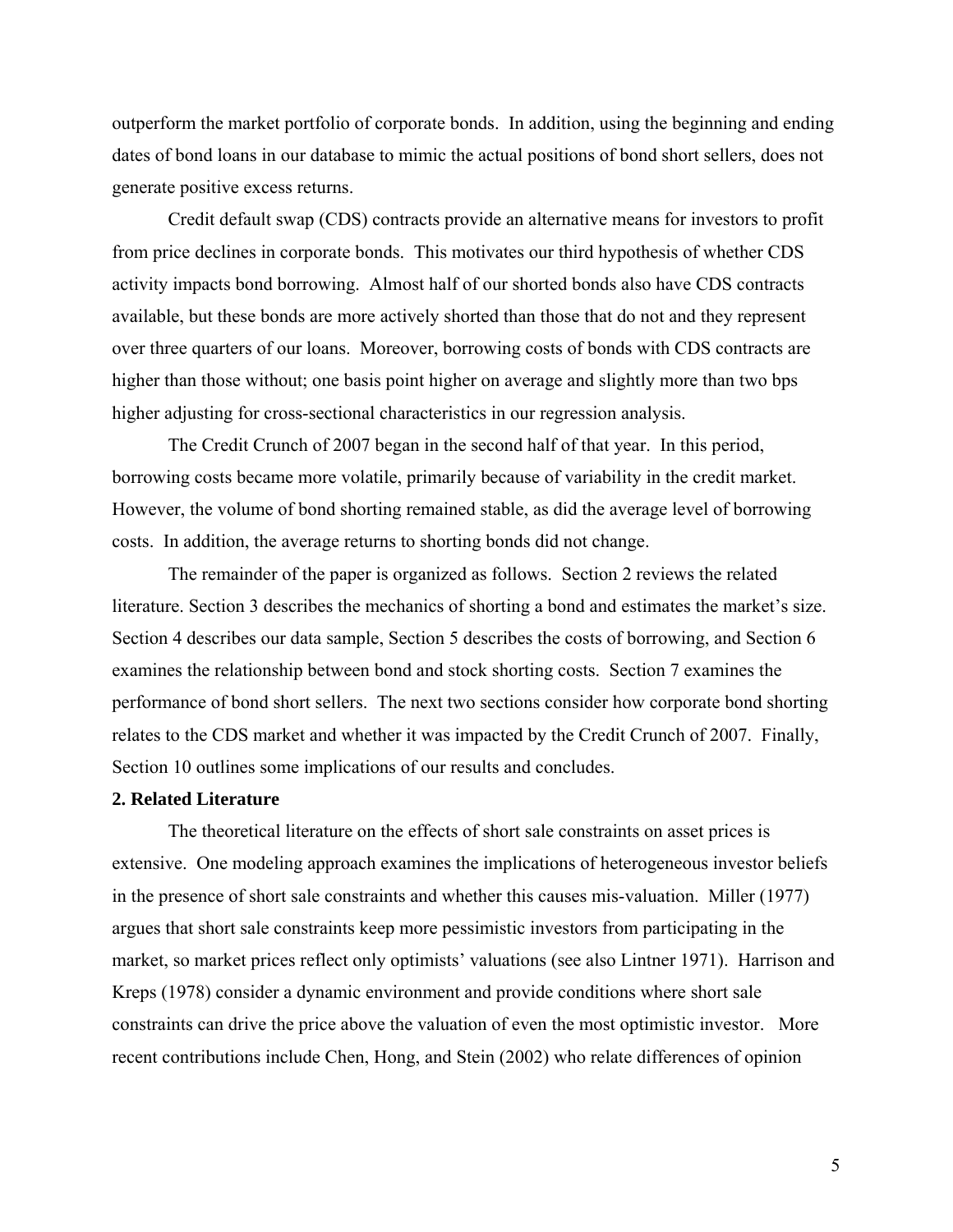between optimists and pessimists to measures of stock ownership, and Fostel and Geanokoplos (2008), who consider the additional effects of collateral constraints.

Another approach to studying the effects of short sale constraints focuses on search and bargaining frictions because investors must first locate securities to short (Duffie 1996, Duffie, Garleanu, and Pedersen 2002). Finally, there is theoretical literature in the rational expectations tradition, which examines how short sale constraints can impede the informativeness of prices (see Diamond and Verrechia 1987, and Bai, Chang, and Wang 2006).

The empirical literature on short sale constraints focuses almost entirely on stocks. An early strand of this literature examines the information content of short interest (see Asquith and Meulbroek 1995). This literature advanced in two directions as richer data sets became available. The first direction examines daily quantities of short sales by observing transactions either from proprietary order data (Boehmer, Jones and Zhang 2008) or from Regulation SHO data (Diether, Lee, Werner, and Zhang 2009). Both papers find that short sellers possess private information and that trading strategies based on observing their trades generate abnormal returns.

The second direction in this literature examines the direct cost (or price) of borrowing stocks. These papers either use data from a unique time period when the market for borrowing stocks was public (Jones and Lamont 2002) or proprietary data from stock lenders (D'avolio 2001, Geczy, Musto, Reed 2002, and Ofek et. al 2004). Jones and Lamont (2002) and Ofek et. al. (2004) find that stocks with abnormally high rebate rates have lower subsequent returns, while Geczy et. al. (2002) find that the higher borrowing costs do not eliminate abnormal returns from various short selling strategies. D'avolio (2001) and the other three papers find that only a small number of stocks are expensive to borrow.

A challenge identified in this literature is that short interest is a quantity and borrowing costs are a price, both of which are simultaneously determined by shorting demand and the supply of shares available to short. A high borrowing cost may indicate either a high shorting demand or a limited supply of shares available to short. As a result, some researchers have constructed proxies for demand and supply and have tried to isolate shifts in either demand or supply. Asquith, Pathak, and Ritter (2005) use institutional ownership as a proxy for the supply of shares available for shorting and find that stocks that have high short interest and low levels of institutional ownership significantly underperform the market on an equally-weighted basis, but not on a value-weighted basis. Using richer, proprietary loan-level data, Cohen, Diether and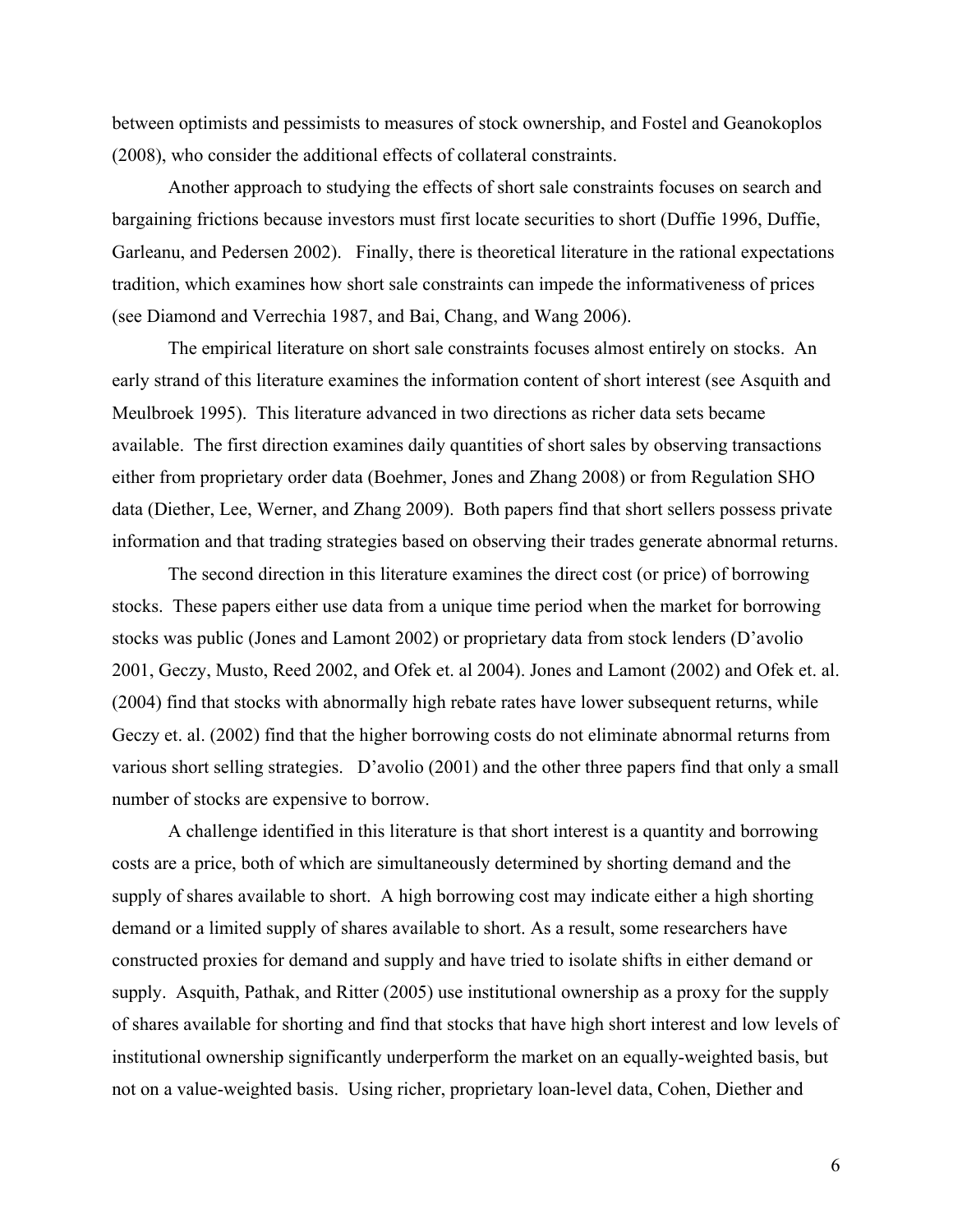Malloy (2007) examine shifts in the demand for shorting, and find that an increase in shorting demand indicates negative abnormal returns for the stocks being shorted. Both papers highlight that their results only apply to a small fraction of outstanding stocks.

The only paper on corporate bond market shorting is Nashikkar and Pedersen (2007), who describe a proprietary dataset from a corporate bond lender between September 2005 and June 2006. Their examination of the cross-sectional determinants of borrowing costs complements ours, although we examine additional determinants of bond borrowing costs such as borrower identity. Furthermore, our longer time period allows us to examine several timeseries patterns, such as the existence and disappearance of bimodality in the distribution of borrowing costs and the 2007 Credit Crunch. Finally, we examine the profitability of short selling corporate bonds and the relationship between bond and stock shorting.

Our paper is also related to the literature which describes the transactions costs and price impact of trading corporate bonds. Bessembinder, Maxwell, and Venkataraman (2008) develop a model to test the effect of public transaction reporting on trade execution costs and Edwards, Harris, and Piwowar (2007) describe transaction costs in the corporate bond market using the TRACE dataset. That literature finds that transaction costs are higher for bonds than for stocks, but decrease significantly with trade size. It also finds bonds that are highly rated and recently issued have lower transactions costs. Using borrowing costs, not transaction costs, we find that bonds and stocks have similar borrowing costs, but that size and rating do have an effect.

## **3. Shorting a Corporate Bond: Mechanics and Market Size**

The primary purpose of borrowing a corporate bond is to facilitate a short sale of that bond. Aside from market making activities, investors short bonds for the same reason they short stocks: to bet that the security will decline in price. Usually, these bets involve views about the particular credit quality of a corporate bond, rather than views about overall future interest rate movements. Government bonds allow an investor to take a position solely on the market movement of interest rates, so we expect that investors who believe interest rates will rise prefer to short government bonds rather than corporate bonds. Corporate bond shorting may also be part of an arbitrage strategy involving relative mis-valuations, such as trades related to the capital structure of a particular firm or trades related to CDS-corporate bond mis-valuations. In addition, corporate bonds may be borrowed short term to facilitate clearing of long trades in the presence of temporary frictions in the delivery process.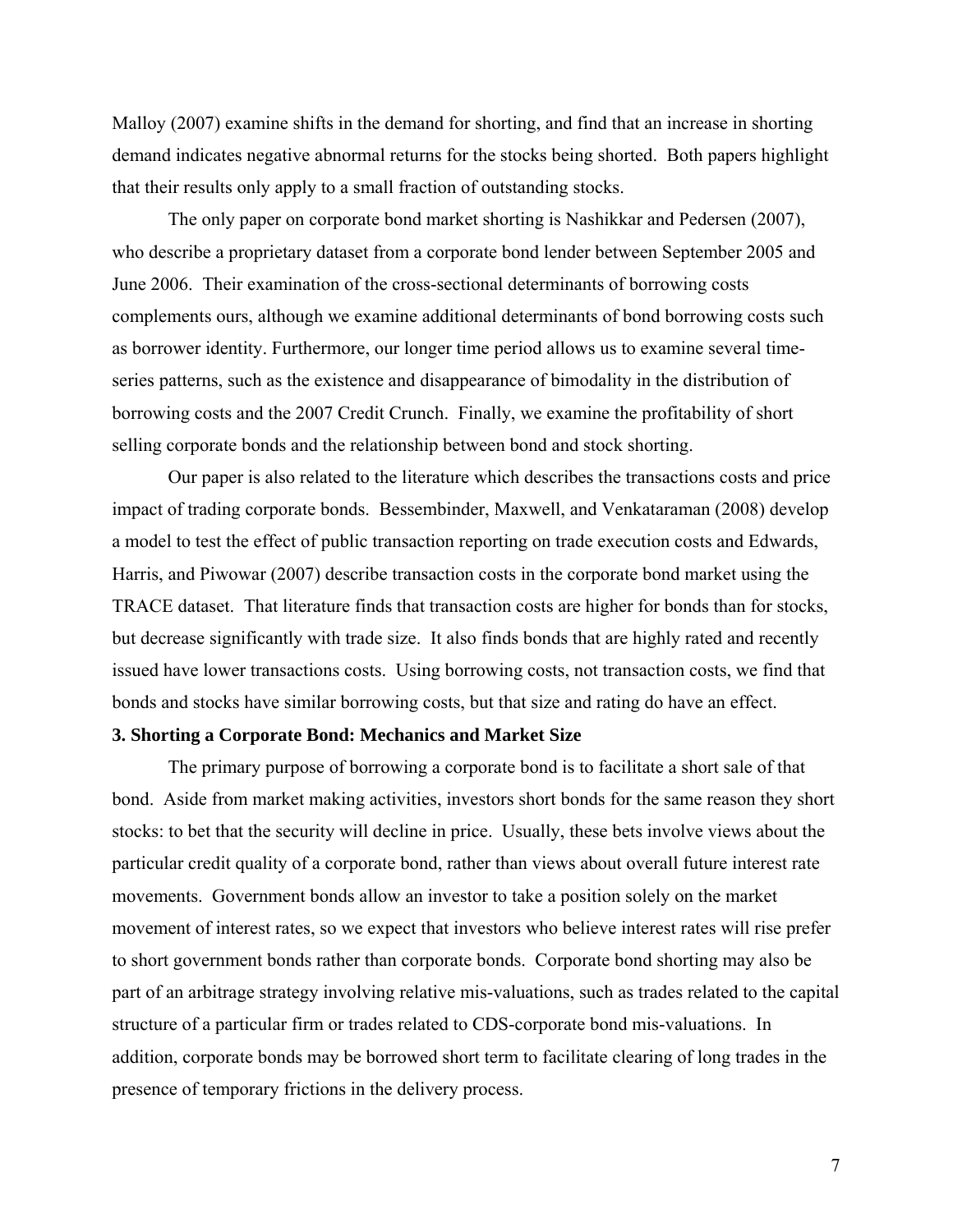The mechanics of shorting corporate bonds parallel those of shorting stocks. Shorted bonds must first be located and then borrowed. The investor has three days to locate the bonds after placing a short order. Investors usually borrow bonds through an intermediary such as a depository bank. Such banks serve as custodians for financial securities and pay depositors a fee in exchange for the right to lend out securities. The borrower must post collateral of 102% of the market value of the borrowed bond, which is re-valued each day. Loans are typically collateralized with cash although US Treasuries may also be used. In our sample, 99.6% of lent bonds are collateralized by cash.Investors subject to Federal Reserve Regulation T must post an additional 50% in margin, a requirement that can be satisfied with any security. The loan is "ondemand" meaning that the lender of the security may recall it at any time. Hence, most loans are effectively rolled over each night, and there is very little term lending.

 The fee that the borrower pays for the bond loan is expressed in terms of a rebate rate. This is the interest rate that is returned by the lender of the security for the use of the collateral. For example, if the parties agree to a bond loan fee of 20 bps, and the current market rate for collateral is 100 bps, then the lender of the corporate bond returns, or "rebates", 80 bps back to the borrower undertaking the short position. There can be great variability in the rebate rate for the same bond even on the same day. It is even possible that the rebate rate is negative, which means the borrower receives no rebate on their collateral and has to pay the lender. Finally, if a bond makes coupon payments or has other distributions, the borrower is responsible for making these payments back to the owner of the security.

There is limited information about the size of the markets for shorting any security. For stocks, all three major stock exchanges release short interest statistics once monthly.<sup>1</sup> Short interest is the number of shares shorted at a particular point in time. After dividing by total number of shares outstanding, short interest is often represented as a percentage. In addition, daily stock shorting information is available from January 2005 through July 2007 when Regulation SHO was in effect. Regulation SHO required all exchanges to mark stock trades as long or short. This is no longer the case.

To estimate the size of the market for shorting stocks, most researchers first examine stock short interest statistics released by the exchanges. Asquith, Pathak, and Ritter (2005) report that in 2002 the equally-weighted average short interest for stocks is approximately 2.4%

 $\overline{a}$ 

 $<sup>1</sup>$  As mentioned above, the NYSE reports bi-monthly beginning September 2007.</sup>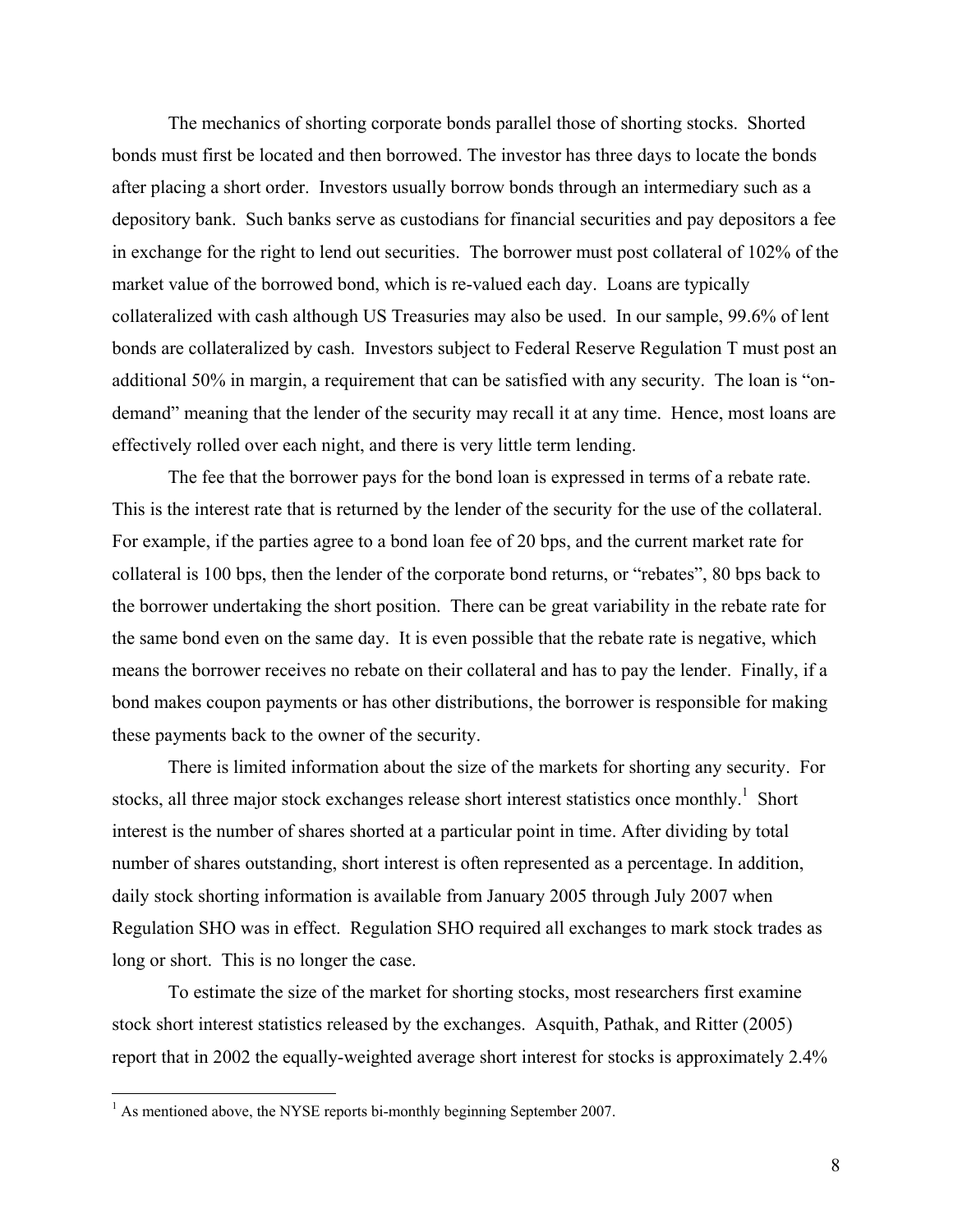for the NYSE and AMEX combined, and 2.5% for the NASDAQ-NMS. Using Regulation SHO data, Diether, Lee, and Werner (2007) find that short sales represent 31% of share volume for NASDAQ-listed stocks and 24% of share volume for NYSE-listed stocks in 2005. Asquith, Au, and Pathak (2006) report that short sales represent 29.8% of all stock trades on the NYSE, AMEX, and NASDAQ-NMS exchanges during the entire SHO period.<sup>2</sup> Since bonds primarily trade OTC, comparable information on short interest does not exist and Regulation SHO did not apply.

To estimate the size of the market for shorting corporate bonds, we assume that our proprietary lender's share of the bond shorting market is identical to their share of the stock shorting market. Asquith, Au, and Pathak (2006) report that our proprietary lender lent 16.7% of all stocks shorted on the NYSE, AMEX, and NASDAQ-NMS markets during the SHO period. From Table 1, discussed below, the average daily par value of the bonds on loan by our proprietary lender is \$14.3 billion. This measure is comparable to short interest, i.e. it is the daily average par value of bonds shorted over our sample period. If we assume that our lender represents 16.7% of the bonds lent, then total bonds lent on an average day is \$85.6 billion. This is 1.3% of the par value of the average amount of corporate bonds outstanding as reported from the FISD database discussed below. Thus, by this measure, bond shorting is approximately half as large as stock shorting.

The average daily new loan volume of our proprietary lender is \$550.3 million. If we again assume our proprietary lender is responsible for the same proportion of loans to bond short sellers as they are to stock short sellers, this implies that the average daily par value of corporate bonds shorted is \$3.3 billion. SIFMA reports that the average daily corporate bond trading volume for the years 2004-2007 is \$17.3 billion. By this measure, bond short selling would represent 19.1% of all corporate bond trades.

Using these estimates implies that shorting corporate bonds is an important market activity. The percentage of corporate bonds shorted, 1.3%, is slightly greater than half the percentage of stocks shorted, 2.5%. Furthermore, the percentage of all daily corporate bond trades that represents short selling, 19.1%, is almost two-thirds the percentage of stock trades

 $\overline{a}$ 

 $2$  Asquith, Oman and Safaya (2010) find for a sample of NYSE and NASDAQ stocks, that short trades are 27.9% of trading volume in 2005.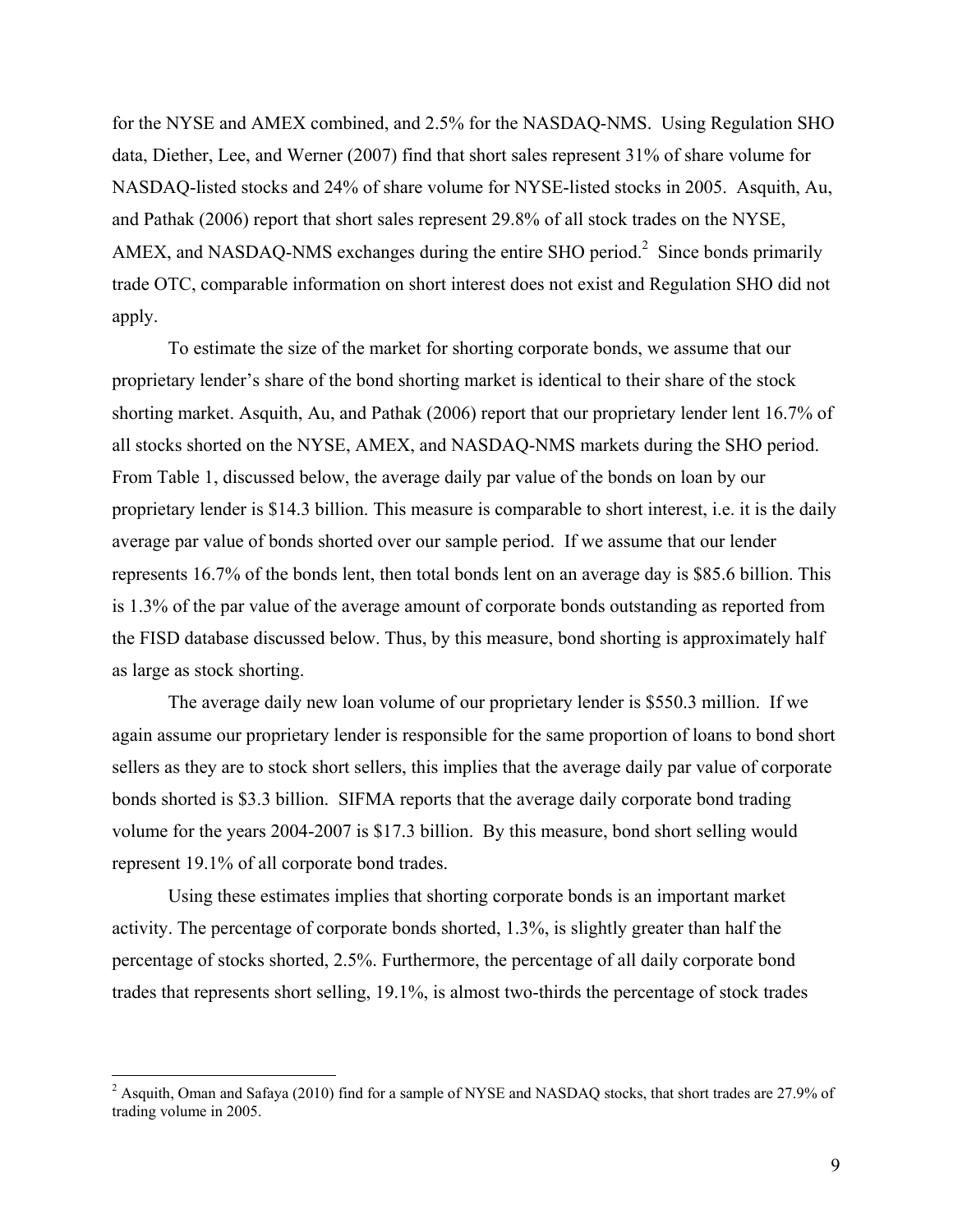that entails short selling, 29.8%. Thus, at any point in time the amount of corporate bonds shorted is large, and trading in the corporate bond market includes significant short sale activity.

## **4. Description of Sample**

1

We use four separate databases, two that are commercially available and two that are proprietary, to construct the sample of corporate bonds used in this paper. All four databases cover the period from January 1, 2004 through December 31, 2007. The commercially available databases are the Trade Reporting and Compliance Engine Database (TRACE) and the Fixed Income Securities Database (FISD). The two proprietary databases are a bond inventory database and a bond loan database. These databases were provided to us by one of the world's largest custodians of corporate bonds. The bond inventory database contains all corporate bonds available for lending, and the companion bond loan database describes the loans made from that inventory. The bond CUSIP is used as the common variable to link these four databases.

TRACE is a database of all OTC corporate bond transactions and was first implemented on a limited basis on July 1, 2002. TRACE reports the time, price, and quantity of the bond trade, where the quantity is top-coded if the par value of the trade is \$5 million or more for investment grade bonds and \$1 million or more for high yield bonds. Over time, bond coverage expanded in phases, and the compliance time for reporting and dissemination of bond prices shortened. Our sample begins between Phase II and III of TRACE. Phase II was implemented on April 14, 2003, while Phase III was implemented by February 7, 2005. Phase III required reporting on almost all public corporate bond transactions.<sup>3</sup> Since the vast majority of corporate bonds are traded over-the-counter, TRACE provides the first reliable daily pricing data for corporate bonds.

The FISD database contains detailed information on all corporate bond issues including the offering amount, issue date, maturity date, coupon rate, bond rating, whether the bond is fixed or floating rate, and whether it is issued under SEC Rule 144a. We exclude any corporate bond in the inventory file that we cannot match to FISD. In addition we also exclude all convertibles, exchangeables, equity-linked bonds, and unit deals.

<sup>&</sup>lt;sup>3</sup> Phase I of TRACE covered transaction information on approximately 500 bonds. It required users to report transaction information on covered bonds to the NASD (later changed to FINRA) within 75 minutes. Phase II of TRACE expanded coverage of bonds to approximately 4,650 bonds. On October 1, 2003 the time to report was shortened to 45 minutes. A year later, on October 1, 2004, reporting time was shortened again to 30 minutes. Finally, on July 1, 2005 the reporting time was shortened to 15 minutes. Most reported trades are immediately disseminated by FINRA.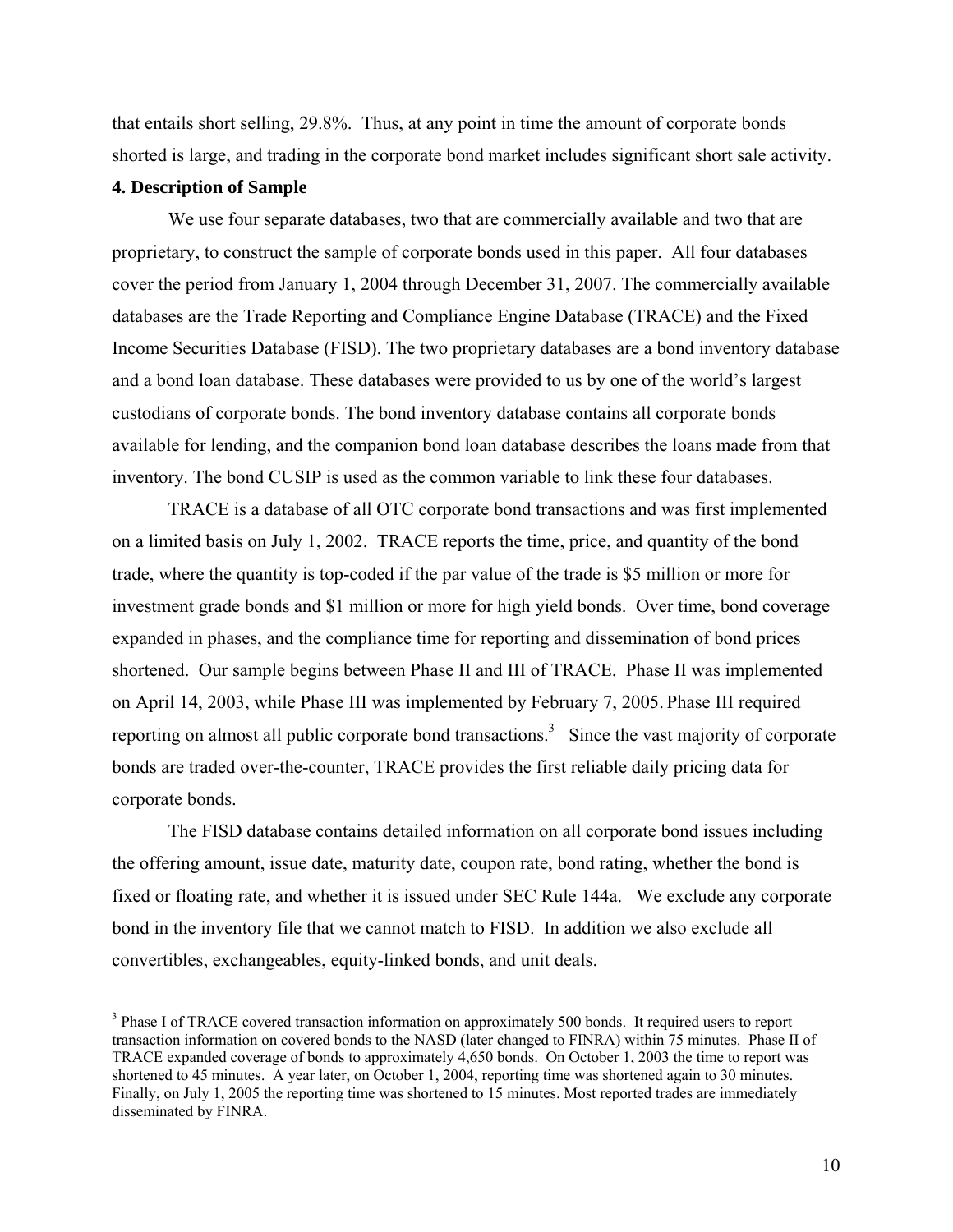The proprietary bond inventory database contains the number of bonds in inventory and number of bonds available to lend. From January 1, 2004 through March 30, 2005 we have endof-the month inventory information for all bonds. The database reports daily inventory information from April 1, 2005 to December 31, 2007. In contrast to the inventory database, the loan database is updated daily for the entire period January 1, 2004 through December 31, 2007.<sup>4</sup> For each day, the loan database includes which bonds are lent, the size of the loan, the rebate rate paid to the borrower, and an indicator of who borrows the bond. The proprietary loan database identifies 65 unique borrowers for corporate bonds. These borrowers are primarily brokerage firms and hedge funds.

Table 1 describes the match between the proprietary bond inventory and loan databases to the overall universe of FISD corporate bonds averaged by day. Panel A shows that from 2004 to 2007, the average number of bonds in the inventory database is 7,752. This represents 20.7% of all corporate bonds in FISD for an average day. The relationship between the number of bonds in FISD and the inventory is stable over each of the four years. Although not aggregated in Table 1, there are a total of 15,493 unique bonds in the bond inventory sample that match to FISD at some point. In addition, 2,901 or 37.4% of bonds in the lender inventory are on loan on an average day. There is a slight upward trend in the fraction of bonds lent from inventory during 2004 to 2007. There are 9,971 unique bonds in the merged database that are lent at some point during the four-year period.

Table 1 Panel B reports similar comparisons using the par value of the bonds. The average daily par value of corporate bonds outstanding in the FISD database during the period 2004 to 2007 is \$6.6 trillion, while the average daily par value of corporate bond inventory in the database is \$193 billion. This represents 2.9% of the total par value of corporate bonds issued and listed in FISD. Of this inventory, an average \$14.3 billion, or 7.4% of the total par value of the inventory, is on loan each day.

In Figure 1, we plot our proprietary lender's number of loans outstanding, on the left hand axis, and the total par value of these loans, on the right hand axis, over time. On an average day, there are between 7,000 and 11,000 outstanding loans. The total par value of outstanding

 $\overline{a}$ 

<sup>&</sup>lt;sup>4</sup> There are several missing days in the loan database. On these days the file we obtained from the proprietary lender was either unreadable or a duplicate of an earlier daily file. These days are December 16-31, 2004, all of February 2005, June 7, 2006, and November 27, 2007.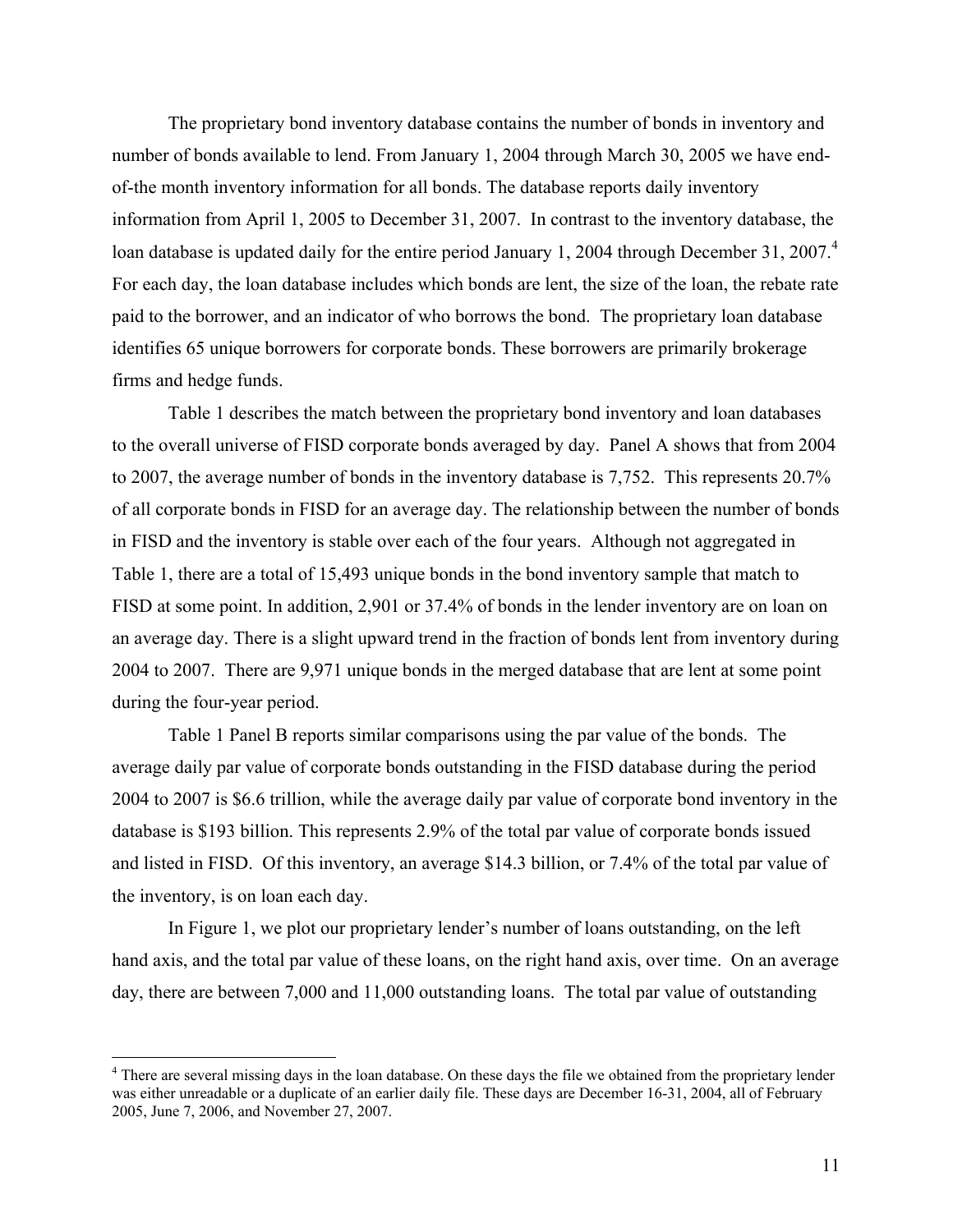loans also fluctuates around the overall mean of \$14.3 billion, with a maximum of more than \$16.8 billion in October 2004, and a minimum of about \$10.5 billion in January 2004.

Table 1 and Figure 1 clearly demonstrate that the number and value of corporate bonds and corporate bond loans in the two proprietary databases are large. The bond inventory database covers 20.7% of the bonds in FISD. The par value of the inventory is \$193 billion on average, representing 2.9% of the \$6.6 trillion market. In total, the proprietary database consists of 367,749 loans, covering 9,971 bonds, and representing an average par value of \$14.3 billion per day. We believe this is of sufficient size to draw inferences about the overall market. *Sample Characteristics* 

Table 2 compares various bond characteristics from FISD to the proprietary inventory and loan databases by year and for the entire period. We focus on characteristics that are likely to affect the demand and supply for corporate bond loans. The characteristics we examine are the size at issue, maturity, time since issuance, percent defaulted, percent floating rate, and percent subject to SEC Rule 144a. Rule 144a is a provision that allows for certain private resale of restricted securities to qualified institutional buyers. Table 2 allows us to determine how representative the proprietary databases are of the entire corporate bond market.

Table 2 Panel A shows that the average bond in the inventory is much larger at issue (\$418.6 million) than the average FISD bond at issue (\$175.4 million). The average bond lent is even larger at issue with a size of \$493.8 million. The average maturity at issue of the bonds in the inventory database (10.7 years) is close to the average maturity at issue of the universe of all FISD corporate bonds (11.3 years). The average maturity at issue for lent bonds is 12.0 years. A comparison of time since issuance indicates that lent bonds are not outstanding as long as the average bond in the inventory or in FISD. There are no year-to-year trends in the values of these bond characteristics.<sup>5</sup>

Bonds in the FISD database are less likely to default (0.6%) than bonds in inventory (1.1%) and the default percentage for lent bonds is between the two (0.8%). Bonds on loan are much less likely to be floating rate bonds (10.4%) than bonds in either the FISD dataset (22.3%) or the inventory dataset (17.0%). The fraction of bonds that are subject to SEC Rule 144a is

 $\overline{a}$ 

 $5$  The values for some of the variables, e.g. maturity and time since issuance, over the entire period are outside the range of the per-year means. This is because each bond is only counted once for the entire period, but may be counted multiple times when counting the observations in the per-year columns. For example, the number of FISD, inventory, and lent bonds for the entire sample period is not the respective sums of the four separate years.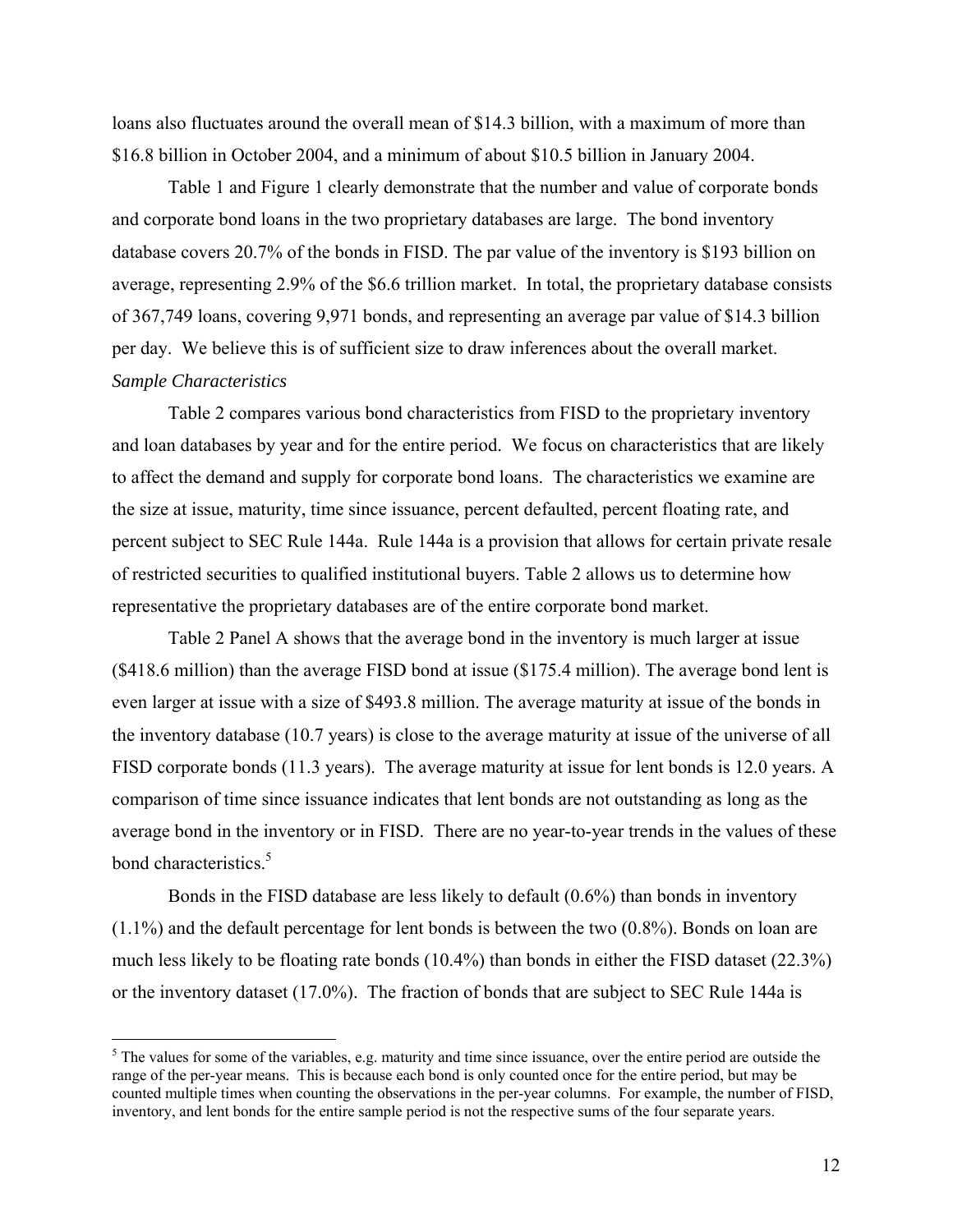much higher in the FISD and inventory samples than the bonds on loan. These patterns (except for Rule 144a data) hold for the yearly comparisons as well.

Panel B of Table 2 reports Standard and Poor's (S&P) rating characteristics of corporate bonds. The coverage of the S&P ratings information in FISD is not as extensive as those characteristics reported in Panel A, however. For instance, there are 57,622 bonds in FISD where we observe the size at issue, while we observe S&P ratings for only 31,145 of these bonds. Fortunately, the limited coverage of ratings in FISD has a smaller impact on the inventory and loan samples. While we have issue size information for 9,971 lent bonds, we have an S&P rating for 9,025, or 90.5% of lent bonds.

The bond inventory has a lower median rating at time of issue and over our time period than the universe of FISD corporate bonds. The sample of lent bonds has the same median rating at time of issue as inventory, but a lower rating over the entire period. The other rows of Panel B, which show percentage investment grade at issue and percentage investment grade as of the date of the loan, show a pattern consistent with the lower ratings for lent bonds than for FISD bonds.<sup>6</sup>

In summary, Table 2 shows that shorted bonds are much larger at issue, have a slightly longer maturity at issue, and have a lower median rating at issue than the average FISD bond. 69.0% of the lent bonds are investment grade, while 79.2% of all FISD bonds are. Lent bonds are also more likely to be fixed rate and less likely to be defaulted.

## *Properties of Short Positions*

<u>.</u>

Each loan in the loan database has a unique loan number, which allows us to describe the time series properties of lent positions. Using the loan number, we are able to determine when the loan is initiated, the duration of the loan, and the number of bonds lent over the duration of the loan. Table 3 provides descriptive statistics for the new bond loans in the database for the overall period and by year. While there are 9,971 unique bonds lent in the database, there are 367,749 unique loans or an average of 36.9 loans per bond.

The data in Table 3 indicates that the size and duration of loans are skewed. The mean loan size (at par value of \$1,000) is \$1.44 million, but the median loan size is only \$350,000.

 $6$  The data on treasury spreads has a different pattern. The lent bonds have a smaller spread to treasuries than do our inventory or the FISD database. It is important to note, however, that the available information on treasury spreads is much smaller than that of bond ratings, and therefore these two descriptive are not directly comparable since the samples are different. The notes in Table 2 give more information on this issue.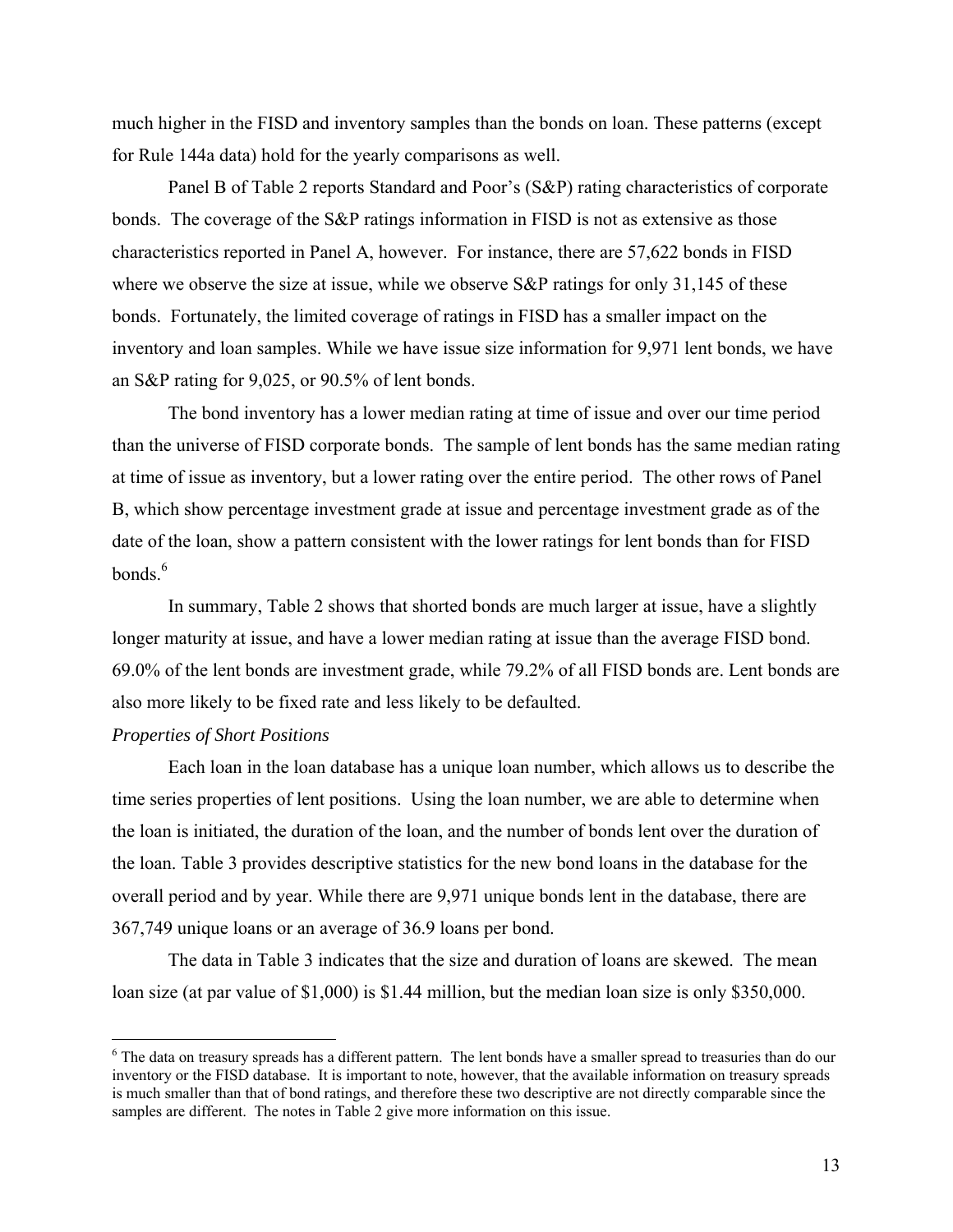The mode loan size is \$100,000. The mean new loan is outstanding for 32 calendar days while the median new loan is outstanding for 11 days. The mode duration of new loans is one day. There is a decrease in mean and median loan size from 2004 to 2007 (the median drops from \$490,000 to \$250,000). The distribution of duration of new loans is relatively stable over the four years.

The last three rows of Table 3 show how loan size changes during the life of the loan. Changes to loan size may occur if borrowers partially repay the loan or if portions of their loan are recalled by the lender. In the sample, 31.2% of loans are reduced in size before the loan is closed. Of the loans which change size, the average decrease is 56.9% of the initial loan size, and there are on average 1.9 loan decreases. We do not observe increases in loan size, presumably because a borrower who wishes to borrow more bonds initiates a new loan.

Tables 1, 2, 3 and Figure 1 show that the proprietary inventory and loan databases are extensive. The inventory database covers over 20% of all corporate bonds issued and the loan database contains over 367,000 loans on almost 10,000 bonds. The average amount in inventory per day is \$193.3 billion, and the average amount on loan per day is \$14.3 billion. The lent bonds are larger, have a longer duration, and have a lower rating than the average bond in the FISD database. Loan activity is large throughout the entire period. New bond loans average over \$1.4 million and have an average duration of 32 days. Finally, approximately one-third of loans are partially repaid before being closed out.

## **5. Costs of Borrowing Corporate Bonds**

 $\overline{a}$ 

The borrowing cost for corporate bonds has two major components: the rebate rate paid by the lender and the market interest rate which the borrower forgoes on the collateral. The rebate rate is the interest rate the lender pays on the collateral posted by the borrower and is typically lower than the market rate that the borrower could receive on the same funds invested at similar risk and duration elsewhere. Thus, we calculate the cost of borrowing as the difference between the market rate and the rebate rate. The loan database gives the rebate rate paid by the lender, but not the market rate. We use the one-month commercial paper rate as a proxy for the market rate.<sup>7</sup>

 $<sup>7</sup>$  An alternative to the commercial paper rate is the Fed Funds rate. We use the commercial paper rate because we</sup> think it more properly represents the rate the borrowers could get on their collateral. For most of the period, January 1, 2004 through December 31, 2007, the commercial paper and Fed Funds rates correlate highly (the average difference across days is 4.9 basis points and the coefficient of correlation is 0.998).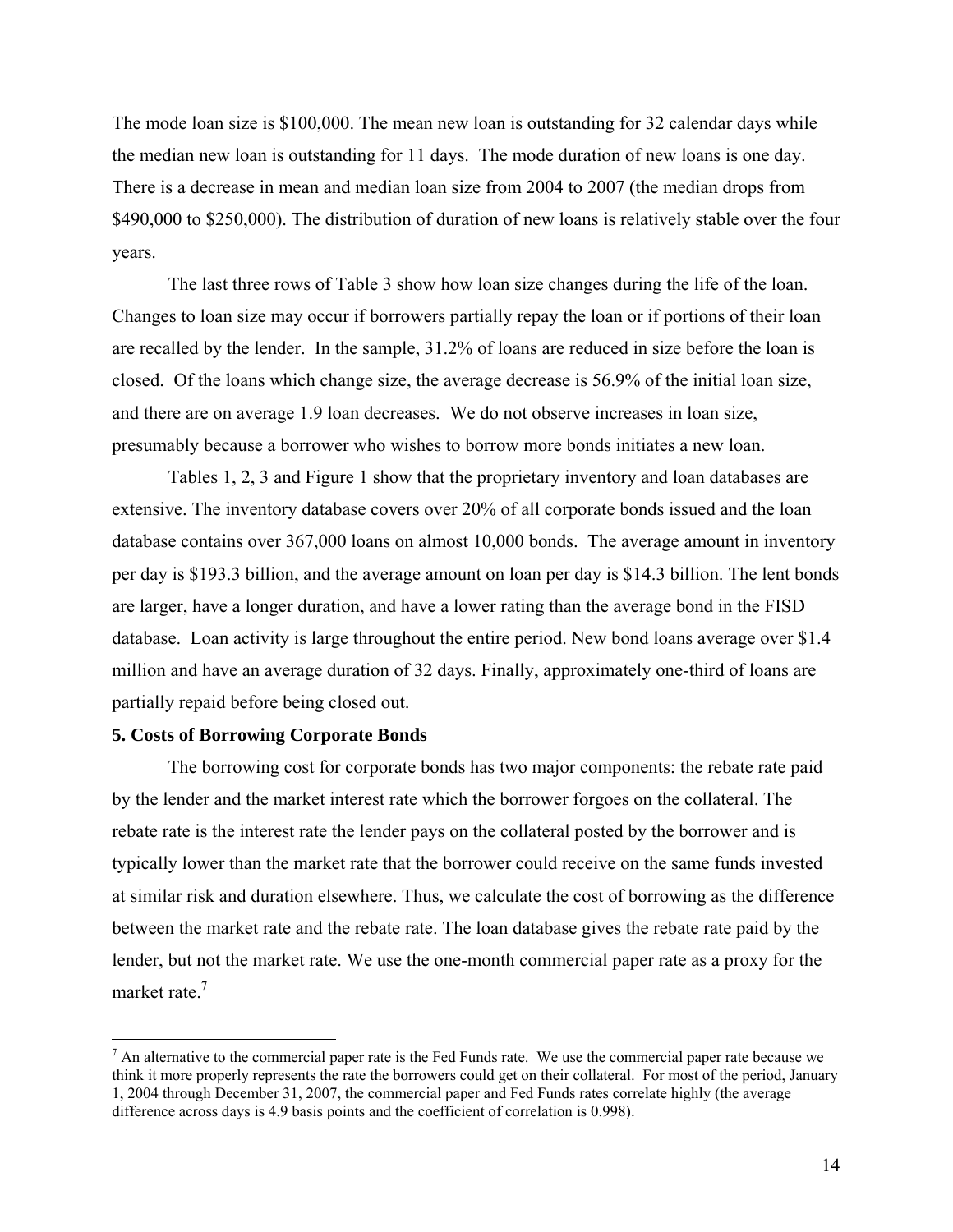Even though most corporate bond loans are short term, as shown in Table 3, borrowing costs vary frequently over the life of the loan. Overall, 49.3% of the bond loans in the sample experience a change of at least 5 bps in their borrowing cost before repayment. These changes are due both to changes in the rebate rate and changes in the commercial paper rate. 42.3% of bond loans experience a rebate rate change of at least 5 bps, while 21.2% experience a change in the commercial paper rate of at least 5 bps.

It is possible for the lender to change the rebate rate frequently because all of the loans are demand loans. In addition, if supply and demand conditions for the bond improve, and if the lender does not lower the rebate rate, the borrower has the option of closing out the loan and borrowing from a different lender. For the loan sample, there is an average of 3.5 rebate rate changes of at least 5 bps per loan, or approximately 8 rebate rate changes for those loans with changes. Furthermore, rebate rate changes of at least 5 bps go in both directions. 38.4% of all loans have a rebate rate increase, 29.7% of all loans have a rebate rate decrease, and 25.8% of all loans have both. Hence, a considerable factor driving changes in the cost of borrowing is changes in the rebate rate on existing loans by the lender.

The frequent changes in borrowing costs suggest that existing loans should track current market conditions, although perhaps with a lag. Comparing new and existing loans, the average absolute difference in the borrowing costs for the same bonds on the same day is 4.3 bps, with a standard deviation of 27.6 bps. Moreover, for those bonds that have new and existing loans on the same day, 46.5% of new loans have an average borrowing cost that is more expensive than existing loans and 35.4% of new loans are cheaper than existing loans. Given these differences, the analyses below only use the borrowing cost for new loans unless otherwise stated. All loans start as new loans, and new loans must reflect current market conditions.

# *Characteristics of Borrowing Costs*

Table 4 Panel A presents the borrowing costs on new loans over time, equally-weighted by loan and value-weighted by loan size. The average borrowing cost, equally-weighted by loan (EW), is 33 bps and the median borrowing cost is 18 bps over the period 2004 to 2007. When we weight borrowing costs by the size (or par value) of the loan (VW), the mean drops to 22 bps and the median to 14 bps. This indicates that smaller loans have higher borrowing costs than larger loans. Panel A also shows that new loan borrowing costs fall substantially in 2006 and 2007. For example, the equally-weighted median borrowing costs for 2004 to 2007 are 31, 49,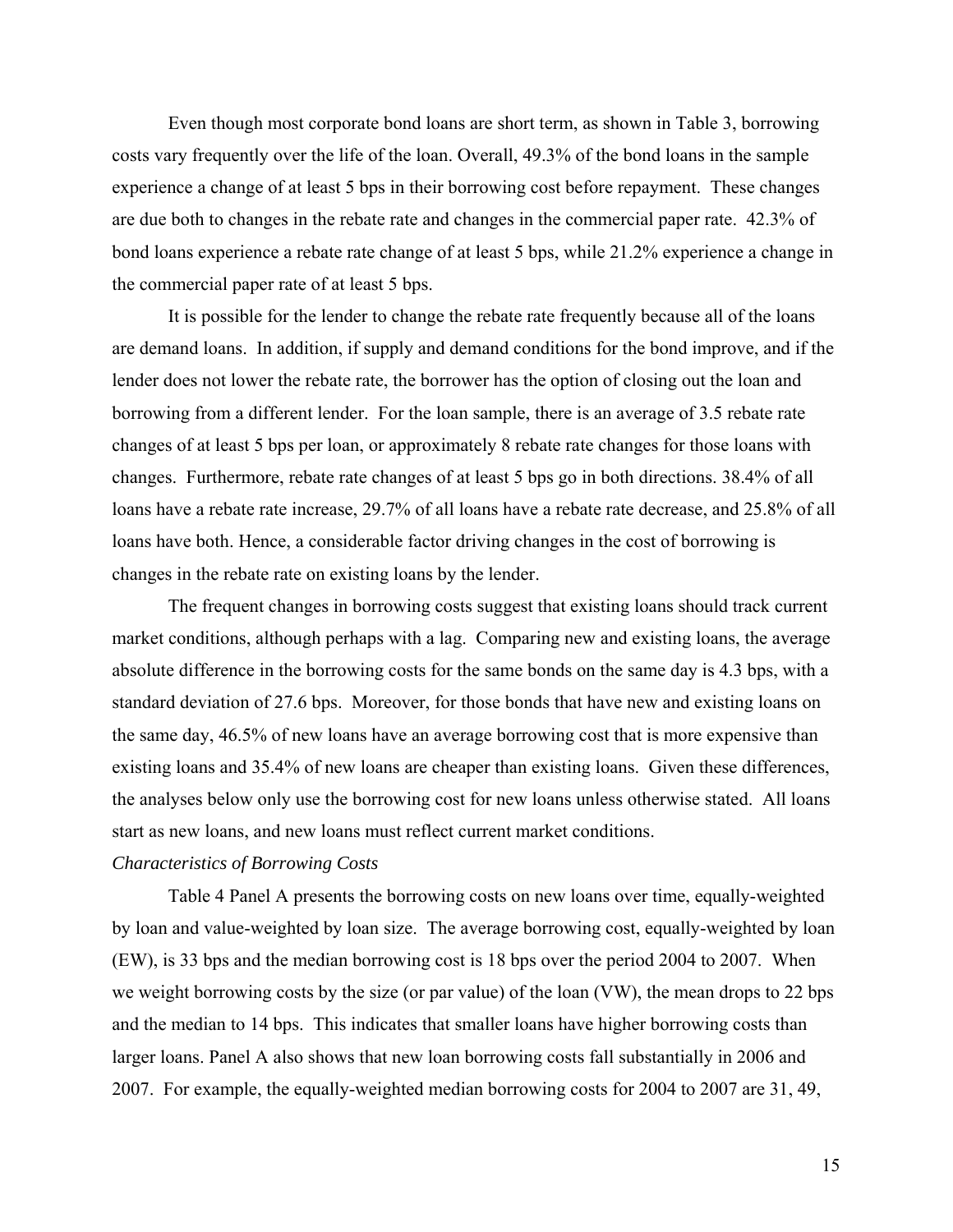16, and 13 bps, respectively. This pattern is also reflected in the mean as well as all the percentiles shown. This temporal decrease is present for both equally-weighted and valueweighted borrowing costs.

Table 4 Panel B presents borrowing costs over time partitioned by loan size. We divide loans into those of 100 bonds or less (i.e., \$100,000 par value, the mode loan size) and those of more than 100 bonds. The results show that large loans have lower borrowing costs than small loans, but this difference diminishes over time. For example, in 2004 the mean borrowing cost for loans of 100 bonds or less, "small" loans, is 51 bps. For loans of more than 100 bonds, "large" loans, the mean borrowing cost is 31 bps. By 2007, the mean borrowing cost for small loans is 19 bps, which is identical to that of large loans.

Thus, Table 4 shows that on average borrowing costs fall over time, and that the difference between equally-weighted and value-weighted borrowing costs decreases in 2006 and 2007. In addition, this decrease in borrowing cost is steeper for small loans than for large loans. Small loans are substantially more costly than large loans at the beginning of our sample period, but the costs are almost equivalent by the end of our period.

Figure 2 plots equally-weighted borrowing cost quintiles for each month of our sample period. It shows that the distribution of borrowing costs changes abruptly after March 2006. Before that date, the  $60<sup>th</sup>$  and  $80<sup>th</sup>$  percentiles of borrowing costs are usually at or above 50 bps for each month. After March 2006, the  $60<sup>th</sup>$  percentile is at or below 20 bps for each month. The 80<sup>th</sup> percentile drops below 20 bps in August 2006 and is near or below 20 bps until the start of the Credit Crunch in August 2007. The plot of value-weighted loan borrowing costs, although not shown, shows a similar if less dramatic pattern during the same time period. This indicates that there was a substantial change in the pricing of bond loans in early to mid 2006 for both large and small loans.

Figure 3 presents histograms of equally-weighted borrowing costs pre- and post-April 1, 2006. The lighter 'before' histogram shows that the most frequent borrowing cost pre-April 1, 2006 is between 51 and 55 bps, with the second most frequent borrowing cost between 11 and 15 bps. This bimodal distribution pattern is significantly changed in the darker 'after' histogram. The most frequent borrowing cost post-April 1, 2006 is between 11 and 15 bps, and the percentage of observations in that range is more than twice that of the highest range in the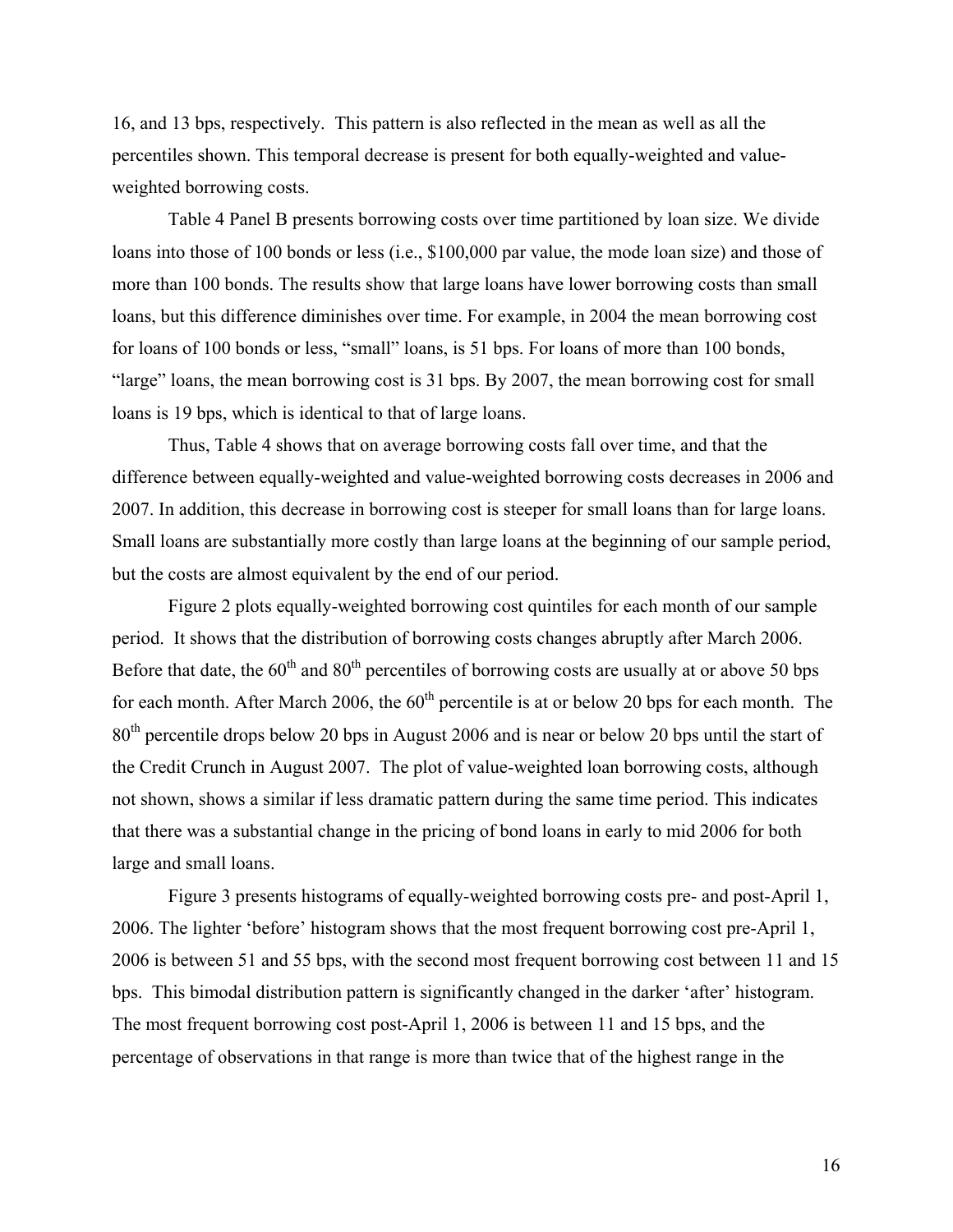'before' histogram. The range between 51 and 55 bps is now the  $7<sup>th</sup>$  most frequent. Although not shown, the corresponding value-weighted histograms are similar.

The reasons why borrowing costs are reduced in early 2006 and why small loans began to be priced closer to large loans after that date are not immediately clear. Table 1, Table 2, and Figure 1 show that the lender's inventory of bonds and the amount lent do not change significantly after 2005. Further, as shown in Table 3, the average size and duration of bond loans also do not change significantly over time. Therefore, we cannot explain the change in borrowing costs with simple supply or demand proxies.

Another factor why borrowing costs change over time may be greater transparency in bond market pricing related to the growth of TRACE during our sample period. The sample begins between Phase II and III of TRACE. As stated above, Phase II was implemented on April 14, 2003, while Phase III was implemented by February 7, 2005. The last phase required reporting on almost all public corporate bond transactions. It seems unreasonable, however, that it would take more than a year, until April 2006, for the effects of this increased coverage to have an impact. Finally, the growth of the CDS market may have driven improvements in the liquidity of corporate bonds, and the narrowing of borrowing cost spreads may reflect this trend. We investigate the impact of the CDS market for the market for borrowing corporate bonds in Section 8 below.

## *Determinants of Borrowing Costs*

We first investigate how the cost of borrowing is related to the available supply of bonds in the lender's inventory. As previously mentioned, we do not have daily inventory data from January 2004 to March 2005, and thus cannot compute the daily available supply of bond inventory during this period. Figure 4 plots the relationship between the average borrowing cost and the amount of inventory on loan for the period April 2005 to December 2007 and for several sub-periods. The vertical axis displays average borrowing cost and the horizontal axis displays amount of inventory lent. For the entire period, the average borrowing cost is relatively flat at 30 bps for bonds with less than 70% on loan. After that level, however, there is a steep increase in the average borrowing cost: each 10% increase in the amount on loan is associated with a greater than 10 basis point increase in the average borrowing cost.

Also included in Figure 4 are separate plots of average borrowing costs versus available inventory for the period April 2005 to March 2006 and for the period April 2006 until December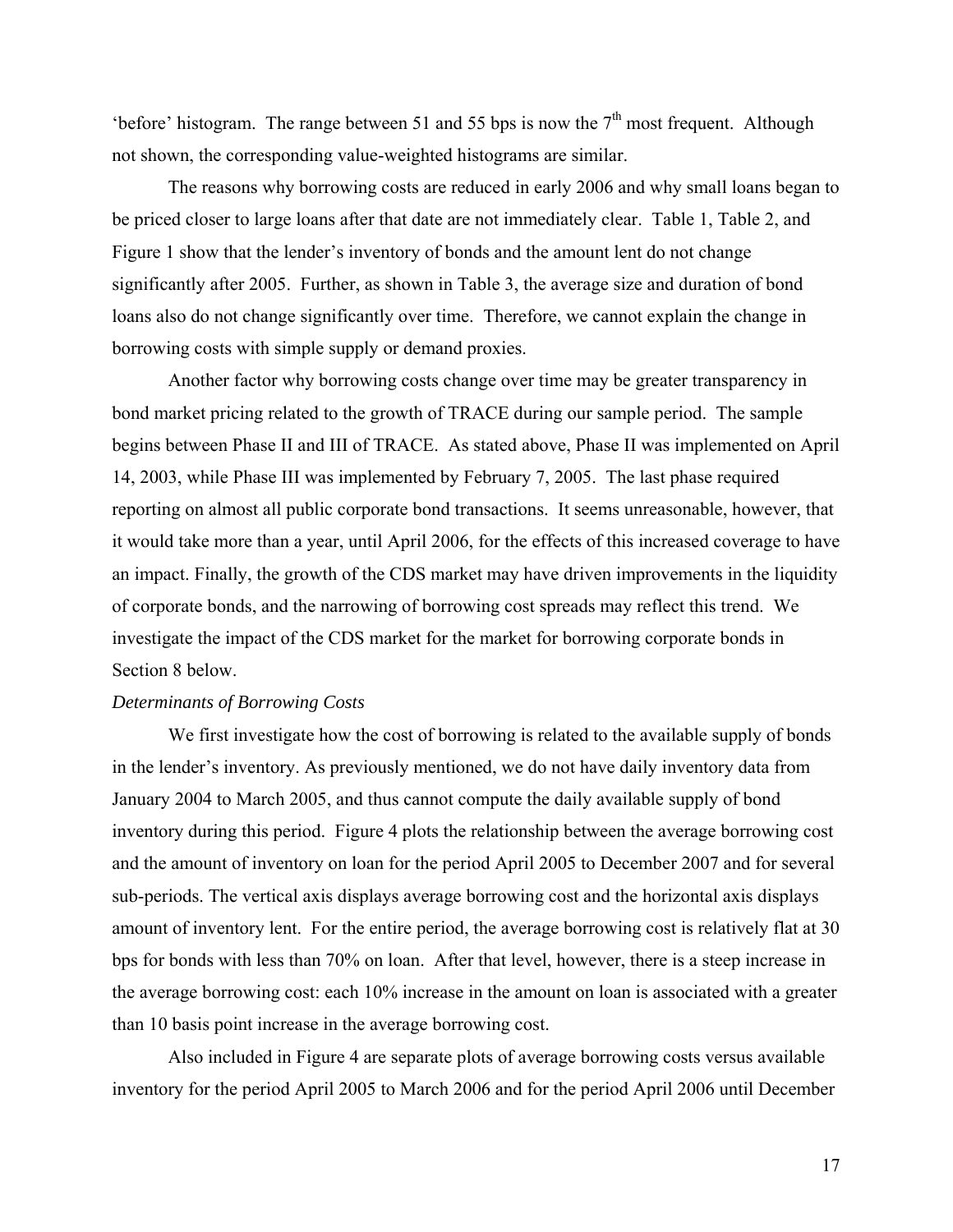2007. Those two plots show that borrowing costs are significantly lower in the latter period, consistent with the results in Table 4 and Figures 2 and 3. However, a kink at 70% of available inventory still exists, and although borrowing costs are lower in the latter period, the slope of that segment is similar. This suggests that the reduction in borrowing costs in the latter half of our sample period is not due to changes in inventory. Finally, the line for the 2007 Credit Crunch is also plotted in Figure 4. We will discuss that result below in Section 9.

Second, Table 5 presents the 35 corporate bonds with the highest borrowing costs in the sample. Each bond is listed once, together with its maximum loan borrowing cost and the date and borrowing cost corresponding to that maximum. Since there is a great deal of clustering by firm of the most expensive bonds to borrow, the last column of Table 5 also indicates the number of bonds from that issuer where the borrowing cost is greater than the  $250<sup>th</sup>$  most expensive to borrow bond in the sample. For example, the borrowing cost of the most expensive loan on the Calpine Corp bond with CUSIP 131347AW6 is 14.50%, but there are 10 other Calpine Corp bonds which have borrowing costs above the  $250<sup>th</sup>$  most expensive to borrow bond in the sample.

There are three features of the bonds in Table 5 that are worth noting. First, these bonds are highly lent out. The average percentage on loan is 79.7%, well above the 70% 'kink' observed in Figure 4. Second, most of the firms in Table 5 experienced credit problems around the date they appeared on our list. Of the 35 firms on the list, 10 are bankrupt as of the date of the loan, while another 6, while not filing for bankruptcy, were downgraded in the year prior. In addition, 7 of the firms, while not bankrupt or downgraded, were frequently mentioned in the press in the previous year as "financially struggling." Interestingly, 8 of the remaining firms undertook an LBO during this period. Although we didn't check explicitly, we infer the increased leverage from the LBO impacted the bond's borrowing cost.

A third feature of Table 5 is that a large fraction of the most expensive bond loans take place during the latter half of 2007. Thirteen out of 35 bond loans in our list are after July 1, 2007, and 8 of these are on one day, October 31, 2007. Importantly, all 8 have negative rebate rates on that date. This means their inclusion cannot be explained solely by that day's reported commercial paper rate.

Calculated borrowing costs are not always positive. A negative borrowing cost is the result of the lender paying a rebate rate above the commercial paper rate, and it implies that the lender loses money on the loan. In total, we have 11,971 loans (or 3.3% of the total) with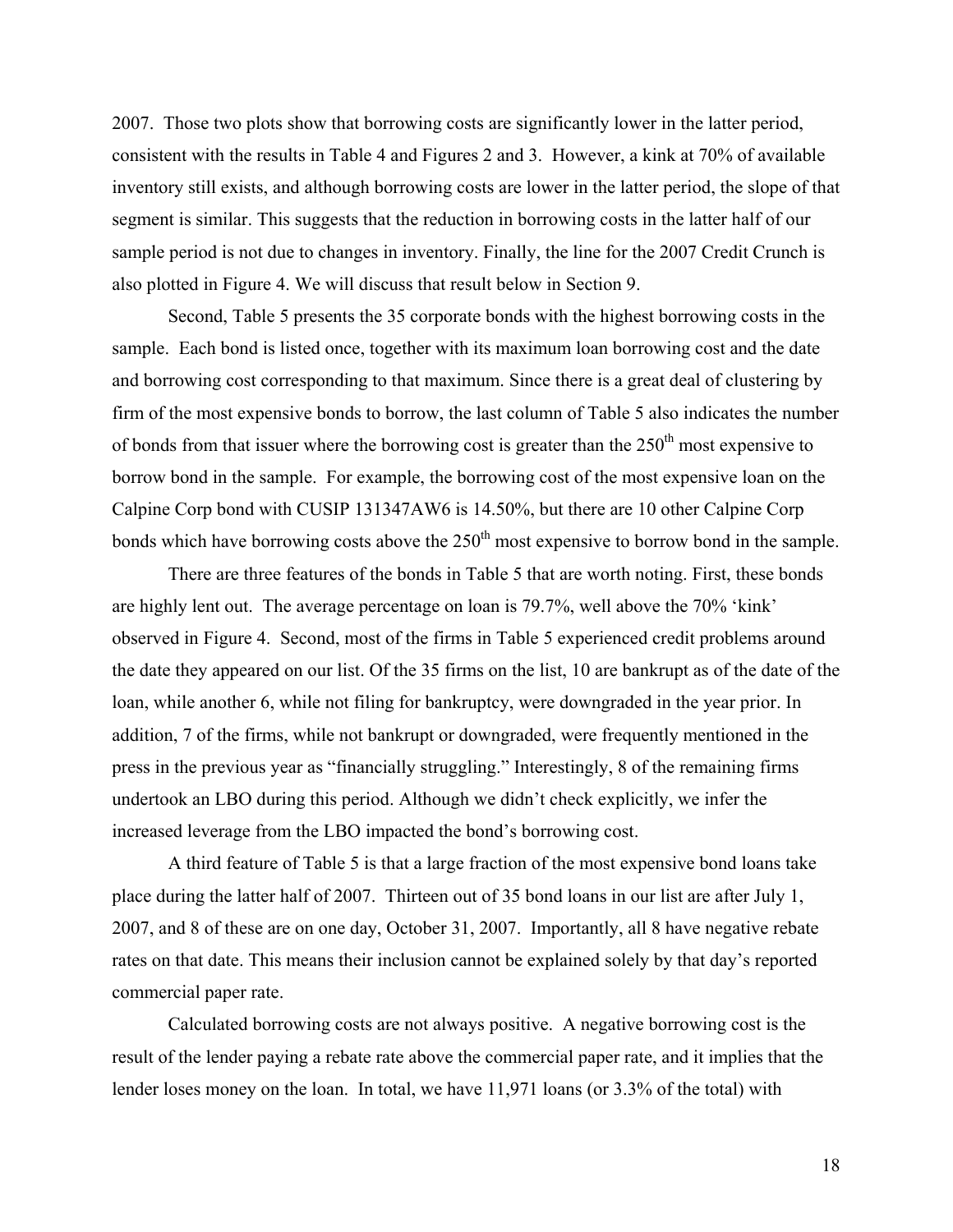negative borrowing costs in the sample. Most of the loans with negative borrowing costs coincide with the 2007 Credit Crunch from August 2007 until December 2007. This can be seen in Figure 2, which shows that the borrowing cost of the bottom quintile becomes negative after July 2007. Of the 11,971 loans with negative borrowing costs, 8,832 of them occur between August and December 2007, of which 7,960 are on only 26 different days.

There is more than one possible reason why the cost of borrowing is negative for some bond loans. It is possible that the reported one-month commercial paper rate, which we take from the Federal Reserve Board's website, is not representative of the true market conditions for all days. This is particularly true for those days with very large intra-day interest rate movements. During the 2007 Credit Crunch, the Fed eased credit and dropped the Fed Funds rate several times, causing the commercial paper rate to fall as well. It is also possible that the proprietary lender is slow to respond to changes in credit conditions.

Finally, it should be noted that during the Credit Crunch in the last half of 2007, the Fed's intervention caused short-term rates to fall substantially below medium-term rates. If the reinvestment rate on collateral received by the lending institution is above short-term rates, the lender can still make a profit on their bond loans even with negative borrowing costs. $8$ Alternatively, the Credit Crunch of 2007 may have caused borrowers of the bond to want to close out their short position and have their collateral returned. If the lender has invested the collateral in illiquid securities which have lost value, they may have difficulty in returning collateral on demand. In this instance, they may subsidize borrowers to avoid reducing their collateral pool. This scenario was reported in the financial press and a number of lenders reported losses on their collateral during this period.<sup>9</sup> To determine if the market for lending bonds in the period July to December 2007 is different, we examine this time period separately. We will note in Section 9 differences in any of the results for this time period.

*Regression Analysis of Borrowing Costs* 

 $\overline{a}$ 

<sup>&</sup>lt;sup>8</sup> Our loan database provides a reinvestment rate which the lender estimates they will receive on the collateral. This rate is not constant across all loans or even across all loans on one particular bond at a point in time. The reason for this is that the lender invests the collateral in a number of different funds. These funds can have a different duration and risk than that represented by investing short term at the commercial paper rate. We ignore these reinvestment rates when calculating borrowing costs since they do not represent the opportunity cost of the borrower's collateral. 9 <sup>9</sup> See Weiss, "AIG to Absorb \$5 Billion Loss on Securities Lending," *Bloomberg News*, June 27, 2008 and Karmin and Scism, "Securities-Lending Sector Feels Credit Squeeze," *Wall Street Journal*, October 30, 2008. Also, see State Street Press Release on July 7, 2010, "State Street Records Second-Quarter After-Tax Charge of \$251 Million,

or \$0.50 Per Share."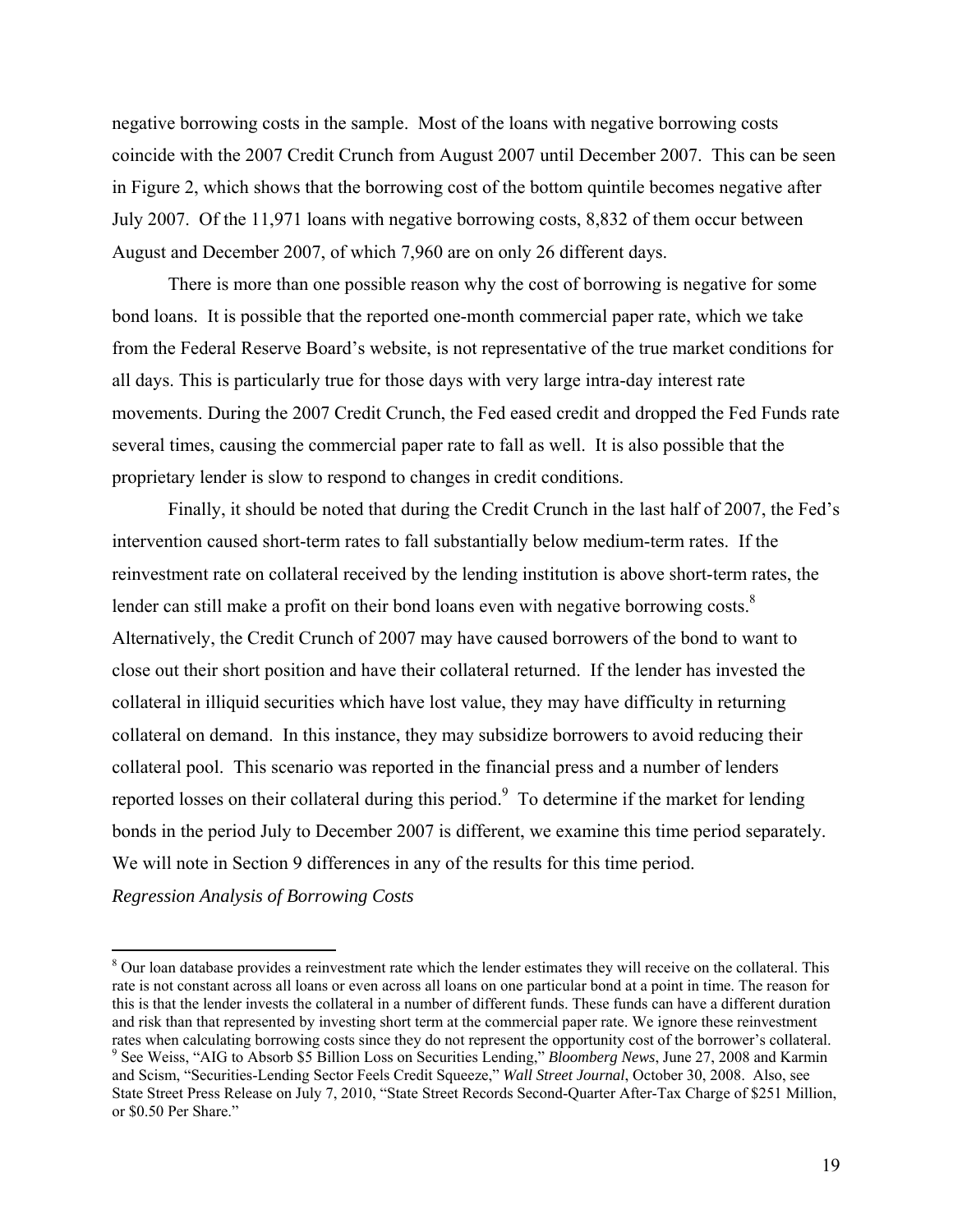Although we know that borrowing costs are lower in 2006 and 2007 than they are in 2004 and 2005 and that borrowing costs are dependent on the size of the loan and the available inventory to borrow, it is hard to determine the relative importance of these factors from the univariate comparisons we have made so far. We next conduct a multivariate analysis, which allows us to simultaneously control for the factors we have examined that determine a bond's borrowing cost.

Bond characteristics may affect borrowing costs in several ways. A bond's time since issuance may be important if it affects how widely the bond is held, and thus how difficult it is to locate, or if investor beliefs become more heterogeneous the longer the bond is outstanding. The availability to borrow may also be proxied by whether the debt is public or private (Rule 144a), as private debt may be harder to sell short. Smaller issue size may also make the bonds harder to find, increasing borrowing costs. Other bond factors that may affect borrowing costs include the bond's rating and whether the bond is fixed or floating rate. Bonds with lower ratings might attract more loans because of their higher probability of default and thus have higher borrowing costs. Finally, the values of floating rate bonds re-price with interest rate movements and are thus less likely to deviate from par.

Borrowing costs may also differ for a given bond because of loan characteristics. A larger percentage of bonds already on loan may lead to higher borrowing costs. In addition, holding inventory constant, larger loans may have lower borrowing costs if there is a size discount. Further, borrowing costs may differ by borrower if the lender either gives a discount to large volume borrowers or if some borrowers are more knowledgeable about the lending market than others.

Our regression model incorporates the data on bond characteristics from Table 2 as well as on loan percentage, loan size, and loan initiation day dummies. In some specifications, we also include dummy variables for each bond's CUSIP and the identity of the borrowing broker. The CUSIP controls allow us to examine how pricing varies across loan market variables, while fixing bond characteristics. Since daily inventory data is only available after March 2005, the regression analysis covers the period April 2005 through December 2007. The models we estimate are variations of the following model for the borrowing cost of loan *i* on bond *b* on day *t*:

Borrowing Cost<sub>ibt</sub> = CPrate<sub>t</sub>-RR<sub>ibt</sub> =  $\beta_1$ \*on loan  $\%_{bt} + \beta_2$ \*loan size<sub>i</sub> +  $\beta_3$ \*rating<sub>bt</sub> +

20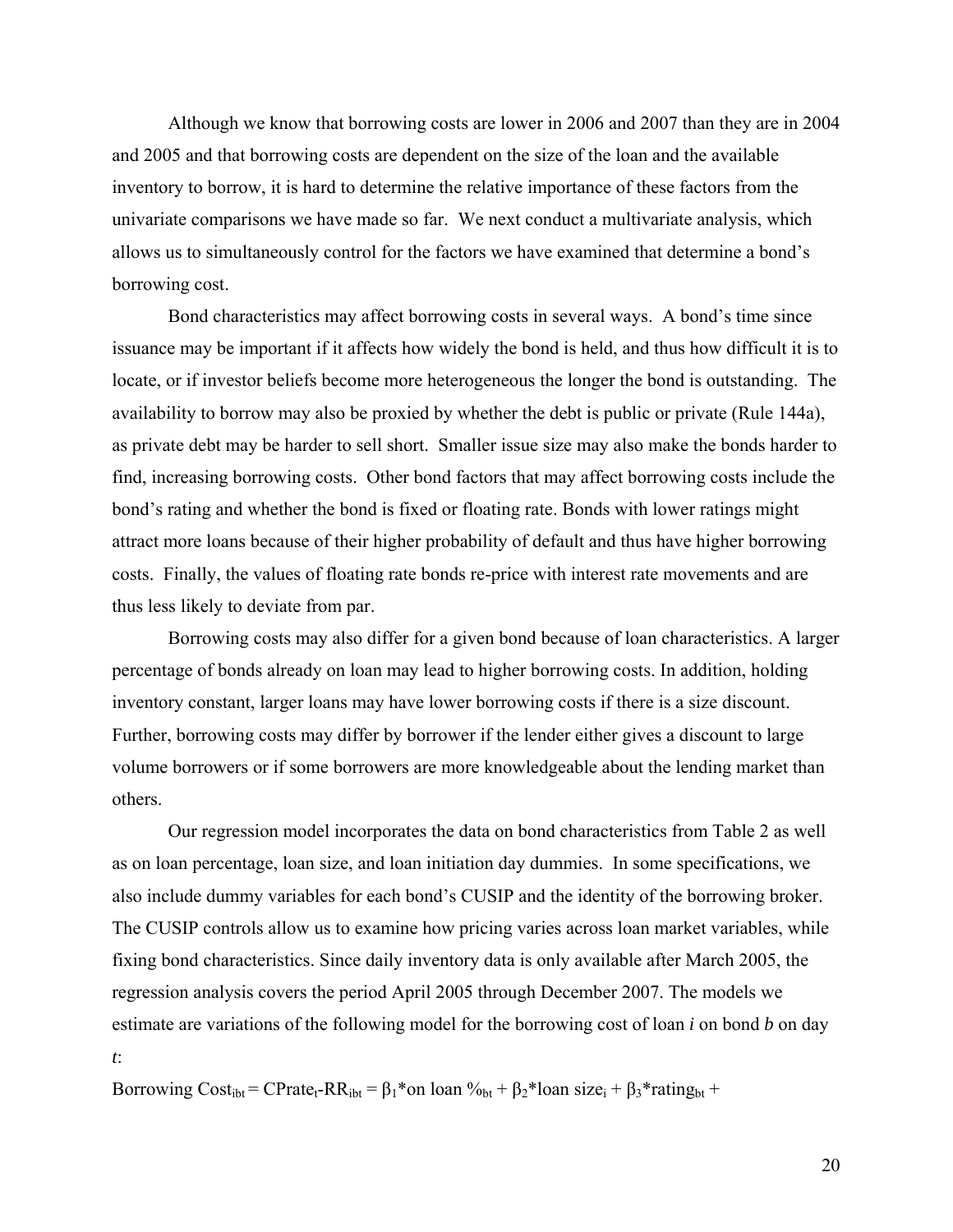$β<sub>4</sub>*$  issue size<sub>b</sub> + β<sub>5</sub>\* time since issue<sub>bt</sub> + β<sub>6</sub>\* floating rate<sub>b</sub> + β<sub>7</sub>\* rule 144a<sub>b</sub> +  $\delta_t$  +  $\lambda_{\text{broken}}$  +  $\kappa_b$  +  $\varepsilon_{\text{ibt}}$ ,

where CPrate is the one month financial commercial paper rate (in our model 100 basis points  $=$ 1.00) and RR is the rebate rate (with the same scale as the CPrate). The on loan % is the percentage of daily inventory already lent, and loan size is the total number of bonds lent in thousands of bonds (that is, the loan value in \$ millions). Rating is the bond's S&P rating at the time of the loan (where AAA is given a value of 1, D is given a value of 22, and all intermediate ratings are given consecutive values between 1 and 22). Issue size is the size of the initial bond offering (in \$100 millions). The time since issue variable is the time since the bond was issued (in years). The floating rate variable is a dummy variable equal to 1 if the bond pays a floating rate coupon and 0 if the bond has a fixed rate coupon. The Rule 144a variable is a dummy variable equal to 1 if the bond was issued under SEC Rule 144a and 0 otherwise.  $\delta_t$  represents a set of dummies for each trading day in the sample.  $\kappa_b$  represents a set of dummies for each bond CUSIP in the sample, and  $\lambda_{\text{broken}}$  are a set of dummies for each unique borrower in the sample who borrows 100 or more times during our sample period.<sup>10</sup> We report heteroscedasticity-robust standard errors.

Table 6 reports estimates from four specifications of the regression: one without broker or bond CUSIP dummies, one with broker dummies, one with bond CUSIP dummies, and one with both. The specifications with bond CUSIP dummies do not include issue size, time since issuance, floating rate, and Rule 144a since these characteristics are completely captured by the bond-specific and date controls.

In all four specifications the on loan % coefficient is positive and significant. In the two specifications without CUSIP dummies, the coefficient is 0.2630 without broker dummies and 0.2623 with broker dummies. When we add the bond-specific controls, the estimates fall to 0.0319 and 0.0438. The coefficients are reduced because the bond-specific controls pick up much of the variation in bond inventory. Still, consistent with the pattern we observed in Figure 4, the larger the percentage of the inventory lent, the higher the borrowing cost. Increasing the

 $\overline{a}$ 

<sup>&</sup>lt;sup>10</sup> Our lender identifies 65 borrowers. 40 make 100 or more loans and 25 make less than 100 loans during our sample period. The average number of loans made by the largest 40 is 9,178 and the average made by the smallest 25 is 25. Restricting our sample to the period covered by the regression, there are a total of 62 borrowers, 38 of whom make 100 or more loans.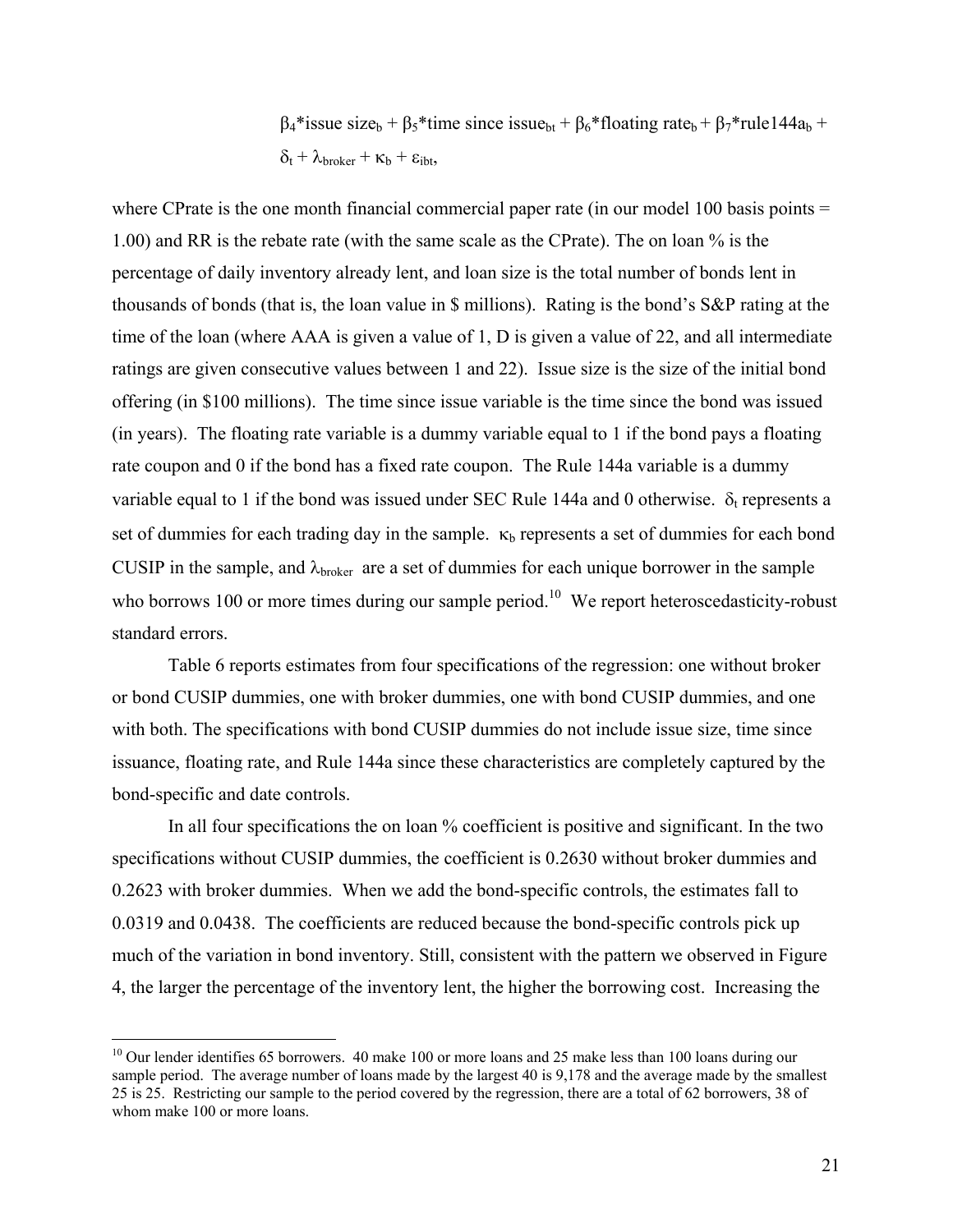percentage lent by 10% is associated with an increase in borrowing costs by 2.6 bps across the sample of all bonds. For a specific bond, a 10% increase in on loan percentage is associated with an increase of 0.3 to 0.4 bps on average.

Loan size is negative and significant in each specification. Our regression results on loan size show that the larger the loan, the lower the borrowing cost. The magnitude of the coefficient is economically large and similar across all four regression models, ranging from - 0.0136 to -0.0216. This means that adding 1,000 bonds to loan size decreases borrowing costs by 1.36 to 2.16 bps.

The coefficients on bond ratings are positive and significant in all four specifications. This implies that the lower rated the bond, the higher the borrowing costs. The magnitude of the estimate is larger when we include bond-specific controls. For the specification in column (4), with broker and CUSIP dummies, the estimates imply that a full letter downgrade raises borrowing costs by 9.69 bps (three times the regression coefficient estimate of 0.0323).

The estimated coefficient for issue size is small, but positive and significant for the first two specifications. Issue size must increase by \$300 million for borrowing costs to increase by 1 basis point. The coefficient on time since issuance is positive and significant in the two specifications without CUSIP dummies, implying that the longer a bond is outstanding, the higher the borrowing cost. For every year a bond is outstanding, the borrowing cost increases by 0.7 bps.

The last two bond characteristics from Table 2 are indicators for floating rate bonds and for whether a bond is Rule 144a. The estimates imply that fixed rate bonds are almost 6 bps more expensive to borrow than floating rate bonds and that the borrowing costs for Rule 144a bonds are about 3 bps more expensive.

 The identity of the borrower who initiates a loan is also important in determining borrowing costs. The proprietary database only allows us to observe the initial broker (or hedge fund); it does not allow us to determine the final party undertaking the loan transaction. In the database each bond is lent to one of 65 unique brokers who then either delivers the bonds to their own institutional and retail clients for short selling or keeps them for its own account. The specifications in Table 6 columns (2) and (4) include 38 broker dummies, each of which borrowed 100 or more bonds from April 2005 to December 2007. For both specifications, we can reject the hypothesis that all broker coefficients are zero. The difference between maximum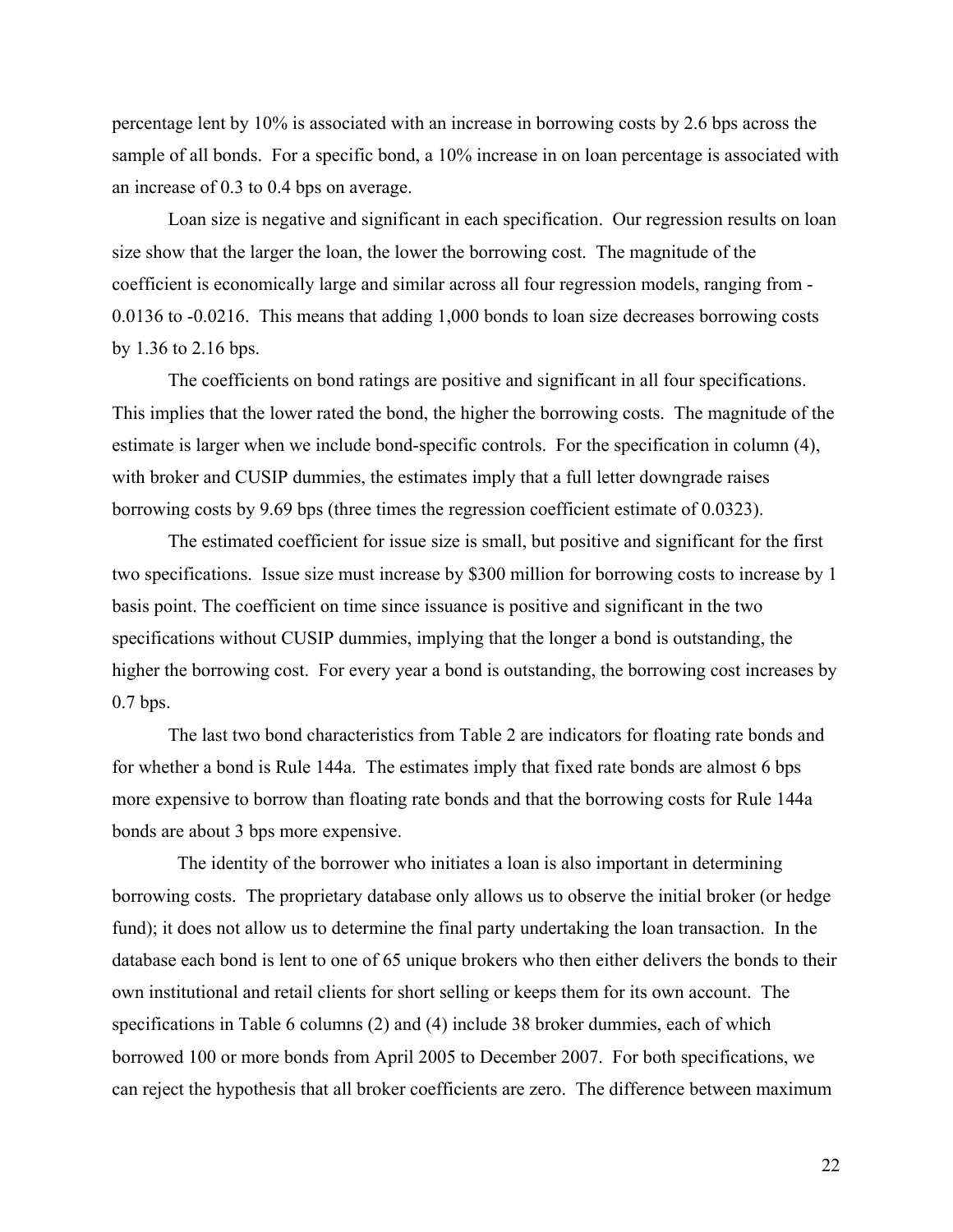and minimum broker coefficients and the  $75<sup>th</sup>$  and  $25<sup>th</sup>$  percentile broker coefficients are also reported. In column (4), the "best" broker receives borrowing costs 59 bps less than the "worst" broker. This means that on the same day for the same CUSIP and loan size, the lowest cost broker is able to borrow at a rate 59 bps lower than the rate for the highest cost broker. This difference is considerably larger than the average borrowing cost of 33 bps as reported in Table 4. The difference between the  $75<sup>th</sup>$  and  $25<sup>th</sup>$  percentiles is 20 bps. Both are statistically significant.

Table 7 further explores whether some brokers obtain lower borrowing costs. We examine all days where two or more brokers borrow the same bond. Requiring that a broker "compete" with another broker on the same day at least 100 times restricts us to consider 26 brokers. For this group, we rank each broker's "performance" on that day for that bond by evaluating whether they received a lower, higher, or the same borrowing cost as another competing broker.<sup>11</sup> Those results are summarized in Table 7 and show that some brokers receive consistently lower borrowing costs. We ran two sets of "competitive" races per borrower. One set was between two brokers only; the second set was between three or more brokers. The top-rated broker received the lowest borrowing cost for any given day and bond 92.5% of the time when there were two brokers and 78.9% of the time when there were three or more brokers for the same bond on the same day.

The two winning percentages of the top-rated broker are both significant using the sign test. In fact, the top eight brokers all have winning percentages which are significantly greater than 50% at the 1% level when "competing" with one other broker and significantly greater than 33% when competing with two or more brokers. Furthermore, success in the competitive races is not dependent on the number of loans or the amount borrowed by the borrower. Rank order correlations between placement in the competitive races and either the number of loans or the dollar amount of the bonds borrowed are not significant. Thus it appears that differences in borrowing costs between borrowers reflect differences in market knowledge and abilities to negotiate borrowing costs.12

 $\overline{a}$ 

 $11$  The last line of Table 7 with Broker ID "Remainder" is a summary line that consolidates the other 39 brokers as one competitor. The competitive race results in columns 5-8 represent contests between the combined 39 brokers and any of the 26 brokers above. It does not include contests that the 39 remaining brokers have with each other.  $12$  Each unique broker's identity is available to us from the proprietary database, although we are not allowed, for

confidentiality reasons, to disclose it. The differences in borrowing costs are consistent with our perceptions of reputation.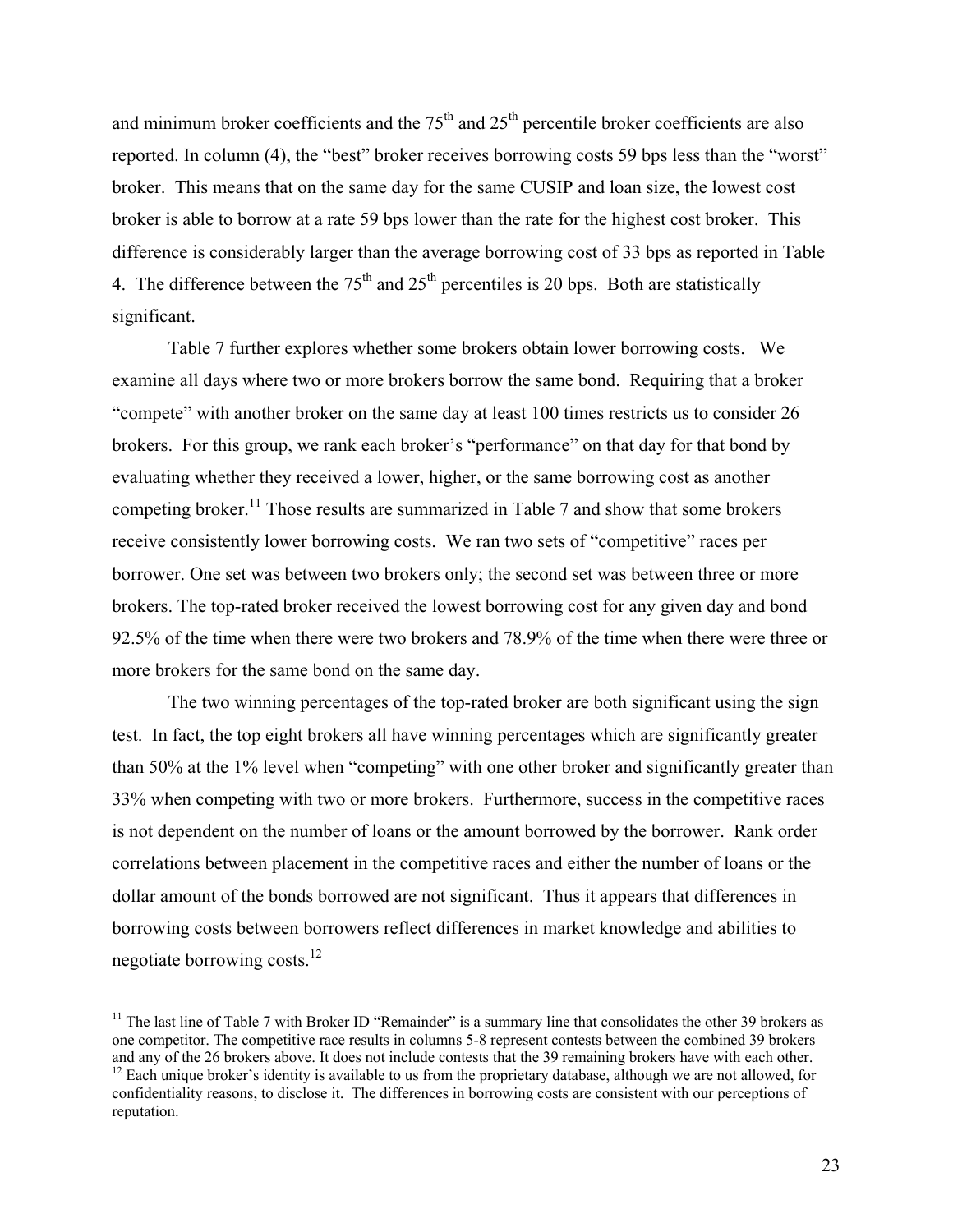To summarize, the borrowing cost regression results in Table 6 show that a smaller loan size, a higher percentage of inventory lent, and a lower bond rating lead to higher borrowing costs. These results hold for all four specifications of the model, although the coefficients for on loan percentage are weaker when CUSIP dummies are included. Finally, the identity of the borrowing broker significantly influences borrowing costs, both in aggregate and when comparing loans for the same bond, regardless of the broker's volume.

## *Borrowing Costs Around Credit Events*

We next look at borrowing costs around credit events. The events we examine are bankruptcy filings and large credit rating changes. We define a large credit rating change as a movement of three or more S&P ratings, or one full letter or more, e.g. going from an A+ to a B+ or from a BB- to an AA-. There are 241 bonds in the inventory database of corporate bonds involved in a bankruptcy, representing 93 unique bankruptcies. However, only 88 bonds have lending activity during the period from 30 trading days before until 30 trading days after the bankruptcy, which corresponds to 42 unique bankruptcies.

The average borrowing cost of these bonds for each of the 61 days is plotted in Figure 5. Since there are new loans for only 2.9 bankrupt bonds per day in the period -30 to +30 days around bankruptcy, we expand the sample by including old loans (which, as we discussed above, are re-priced). This expands the number of bonds per day in Figure 5 to an average of 60. However, each bond does not have a loan outstanding for all 61 days. We have also done the analysis only on new loans and only on bonds that have loans for all 61 days. Although there are far fewer observations, the results are qualitatively similar.

Figure 5 shows that bond borrowing costs are high for the entire period from -30 days to +30 days, where Day 0 is the bankruptcy filing date. The average equally-weighted bond borrowing cost for firms that file bankruptcy is 173 bps during the 30 days before filing. This is substantially greater than the average 33 bps reported for all new loans in Table 4 and indicates that these bonds are difficult to borrow before bankruptcy. After bankruptcy, bond borrowing costs increase further to an average of 245 bps for the 30 days after the filing. Thus, the borrowing costs indicate that short sellers identify firms in financial distress prior to bankruptcy, but the bankruptcy filing is not completely anticipated since borrowing costs rise after that date.

In Figure 6, we report a similar analysis for large bond downgrades and upgrades. There are 292 full-letter upgrade events on bonds in the inventory, covering 281 unique bonds as some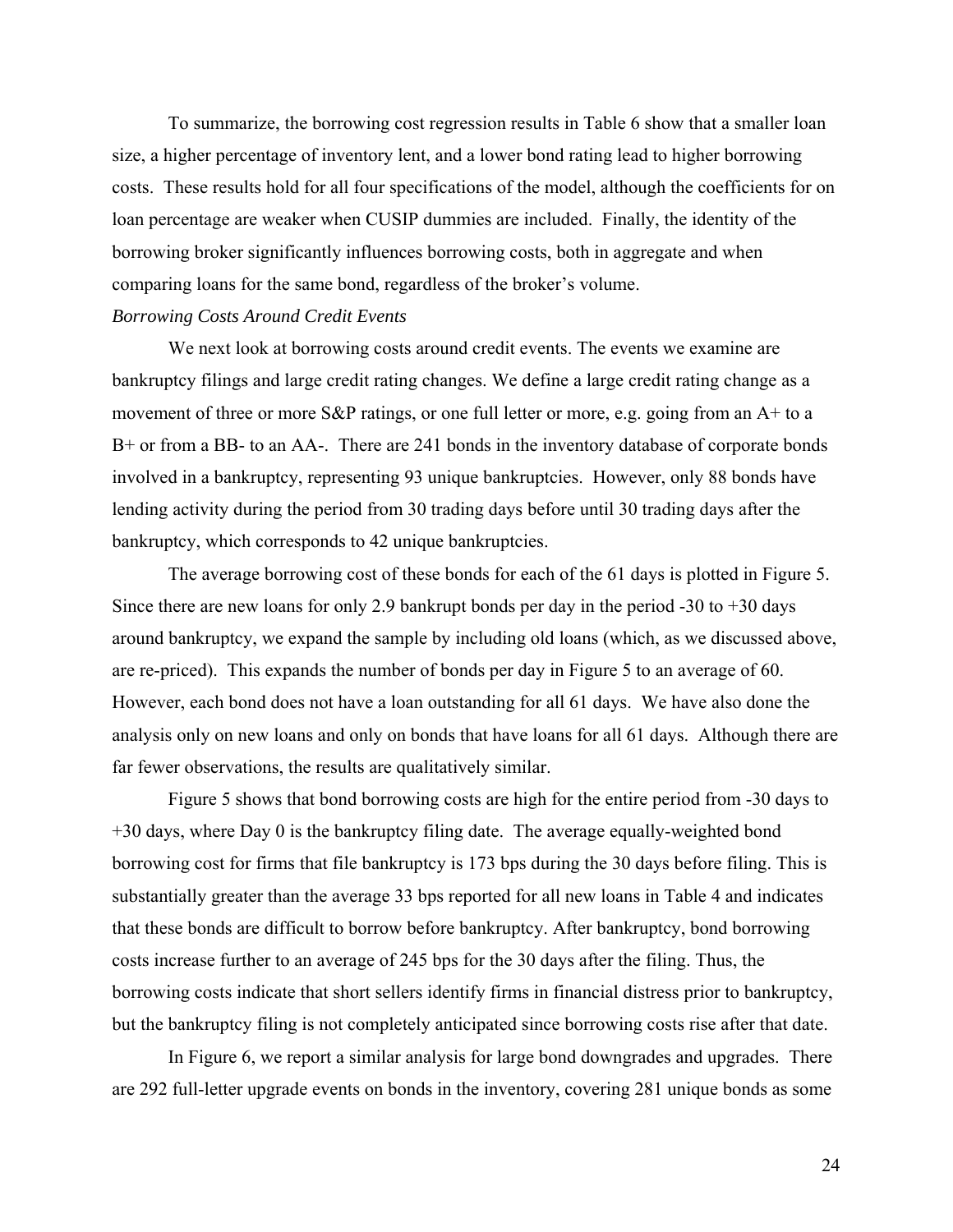bonds have multiple upgrades. Our loan data covers 125 of these events, which correspond to 122 unique bonds. The plot for these upgrade events shows that the average upgraded bond borrowing cost is close to the average for all bonds before the upgrade and does not vary much after the rating change. The average borrowing cost for the 30 days before the upgrade is 29.9 bps, and the average borrowing cost for the 30 days after the upgrade is 32.1 bps.

The bond borrowing costs for downgrades are much lower than those for bankruptcies, but are above the average of all bonds and increase after the downgrade. There are 381 full-letter downgrade events during our time period on 356 unique bonds. The data covers 206 of these events on 193 bonds. The average borrowing cost for the bonds involved in a full-letter downgrade is 38.4 bps in the 30 days before the downgrade and 52.3 bps in the 30 days after the downgrade. It is important to remember that all downgrades are included, including those between investment grades, i.e. from an A+ to a BBB+, and thus all downgrades do not signal financial distress.

 Thus, Figures 5 and 6 show that bankruptcies and large credit downgrades increase a bond's borrowing cost, while large credit upgrades do not decrease a bond's borrowing cost.

## **6. Relationship between Bond and Stock Shorting**

We next investigate how the market for shorting corporate bonds is related to the market for shorting stocks. If the purpose of borrowing securities is to short the firm, we expect the two markets to be integrated. Given the priority of claims, the stock of a firm should lose its value before the debt, suggesting that investors who wish to express a negative view about the firm may prefer to short stocks. Although investors may short debt if it is easier to access and cheaper to borrow than stock, the total market for shorting stocks is much larger than that for shorting bonds. While the proprietary lender made 367,749 bond loans over our sample period, they made 7,241,173 stock loans during the same time period.

To understand how the market for shorting corporate bonds is related to the market for shorting stocks, we matched each firm's bonds to its corresponding common stock. We match the first 6 digits of the bond CUSIP to the first 6 digits of the common stock CUSIP. This match was not complete since many of the bonds in the dataset are subsidiaries or private firms and thus have 6 digit CUSIPs, which do not directly correspond to a common stock CUSIP. To add the subsidiary bonds (which may have a different 6 digit CUSIP), we hand matched the remaining bonds using SEC filings. To avoid potential biases that hand matching may introduce,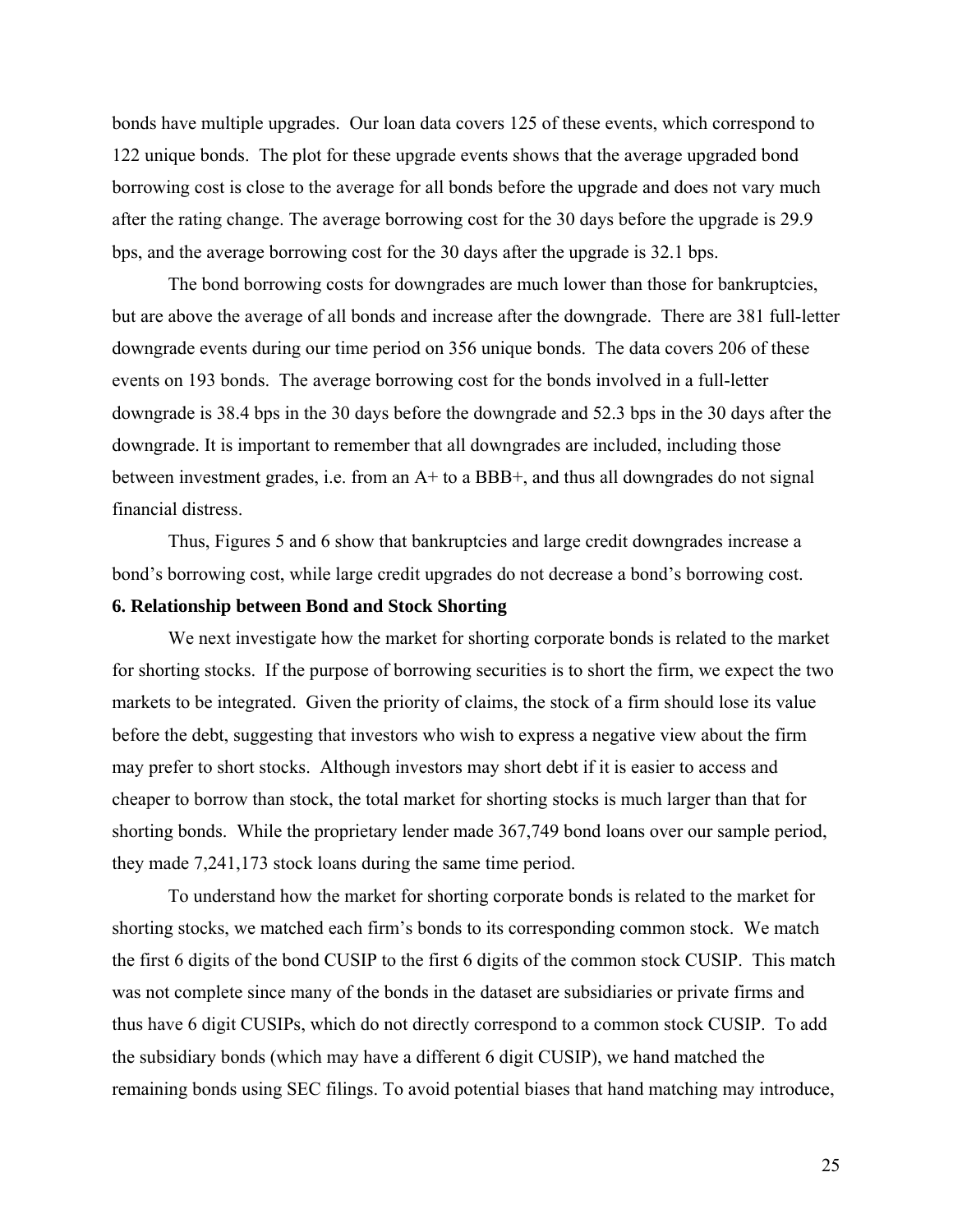we analyze our results for both methods separately, i.e. those that were matched with a 6 digit CUSIP versus those which were hand matched. There are 15,493 bond CUSIPs in the inventory file. We were able to match 5,997 using the 6-digit CUSIP match, and an additional 4,409 were matched by hand. We found no significant differences in results between the two subsamples.

 Another matching problem is that there are many firms with multiple bond issues. For instance, there are 124 different GM bonds in inventory, and we want to relate the borrowing costs of all of those bonds to the cost of borrowing GM's common stock. We group all issues of bonds together for this analysis. The reason we group in this way is that for any given day, within the same firm, bond rebate rates are close. When different bonds from the same firm have a new loan on the same day, the median absolute value of the difference in bond borrowing costs is zero bps. This means that for more than half the firm-day observations, the borrowing costs are the same for all bonds of a given firm. Furthermore, the  $75<sup>th</sup>$  percentile of this distribution is only 4 bps.

As a result, for our bond and stock analysis, if a firm has more than one new bond loan on a given day, we aggregate the borrowing costs across all bonds and all new loans by computing value-weighted median borrowing cost. Likewise, for stocks we take the median stock borrowing cost for new loans weighted by shares lent. In our matched sample, 29.7% of new bond loans have a corresponding new stock loan on the same day.

## *Borrowing Costs for Matched Sample*

For most firms, there is a fixed difference in borrowing cost between bond and stock loans. In particular, 76% of the firms in the matched sample have loans whose bond and stock borrowing costs differ by one of six distinct values: -10 bps, -5 bps, -1 bp, 0 bps, +35 bps, and +40 bps. This is seen in Figure 7, which plots the percentage of loans in the matched sample in each of these six categories over time.

The largest category in Figure 7 is new bond loans with borrowing costs 1 bp below new stock loans. For the matched loans, this category accounts for an average of 39.6% of observations. This 1 bp difference is impossible to explain if bond and stock borrowing costs are not related. There are two other major fixed borrowing cost differences where bonds are cheaper to borrow than stocks. They are -5 bps and -10 bps, which average 14.0% together.

The second largest category of fixed borrowing cost differences is bond loans with borrowing costs 35 bps more expensive than stock loans. This relationship changes, however,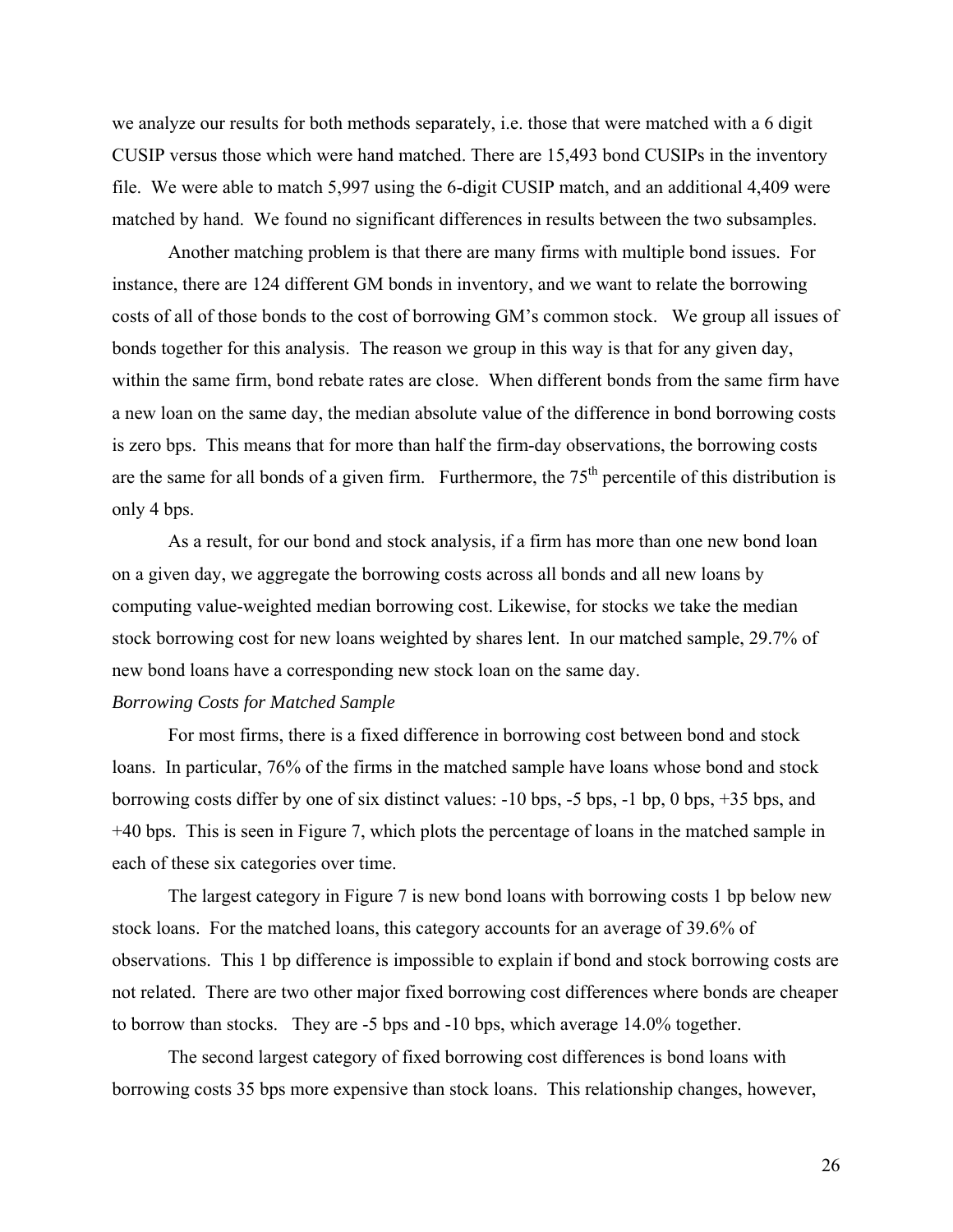during our sample period. For the period from December 2004 until March 2006, the mean number of observations in this category is 22.9%. For the period from April 2006 until December 2007, the mean number in this category is 6.8%. This drop is clearly shown in Figure 7 and April 2006 appears to be a fundamental shift in the pricing relationship between bond and stock loans. Moreover, the +40 bps category, where bond loans are 40 bps more expensive than stocks, disappears by June 2006. These changes coincide with the reduction in the premium charged for small bond loans in April 2006, as described in Section 4.

There is a category that expands dramatically after March 2006: bond and stock loans that have the same borrowing cost. Before March 2006, the average percentage of matched loans in this category is 0.2%, while after March 2006, it is 7.1%. The percentage of loans in this category expands exactly when the percentage of loans in the +35 bps category decreases, although not by equal amounts. The -1 bp category also increases after March 2006.

While Figure 7 graphs the differences in bond and stock borrowing costs, it does not show their levels. This is explored in Table 8 and row 4 shows that 63.8% of loans in the matched sample have borrowing costs within 10 bps of each other. This percentage rises to 74.6% by 2007. For those matched loans whose borrowing costs are not close to one another, it is more common for the stock loan to be more expensive. In particular, only 1.2% of all matched bond loans are over 100 bps, while 6.1% of matched stock loans are over 100 bps. Furthermore, if a bond loan borrowing cost is more than 100 bps, 14.7% of matched stock loan borrowing costs also costs more than 100 bps. For the inverse, if a stock loan borrowing cost is more than 100 bps, only 3.0% of the matched bond loan borrowing costs are over 100 bps. This mean that it is more common for stocks to be hard to borrow (as measured by borrowing costs) than it is for bonds, and when a bond is harder to borrow, the stock is more likely to be as well.

To summarize, there are three main results on the relationship between bond and stock market shorting. First, most bond and stock loans for the same firm differ by one of six fixed amounts, which do not depend on the day of the loan. For example, the most common differences in borrowing costs between bonds and stocks, which are -1 bps and +35 bps, constitute 55.5% of the matched sample. Second, bond borrowing costs are very close to stock borrowing costs for most matched loans. For matched bond and stock loans from the same firm on the same day,  $63.8\%$  of the borrowing costs are within  $+/-10$  bps of each other, a percentage which increased to 74.6% by 2007. Finally, if neither the bond nor the stock is hard to borrow,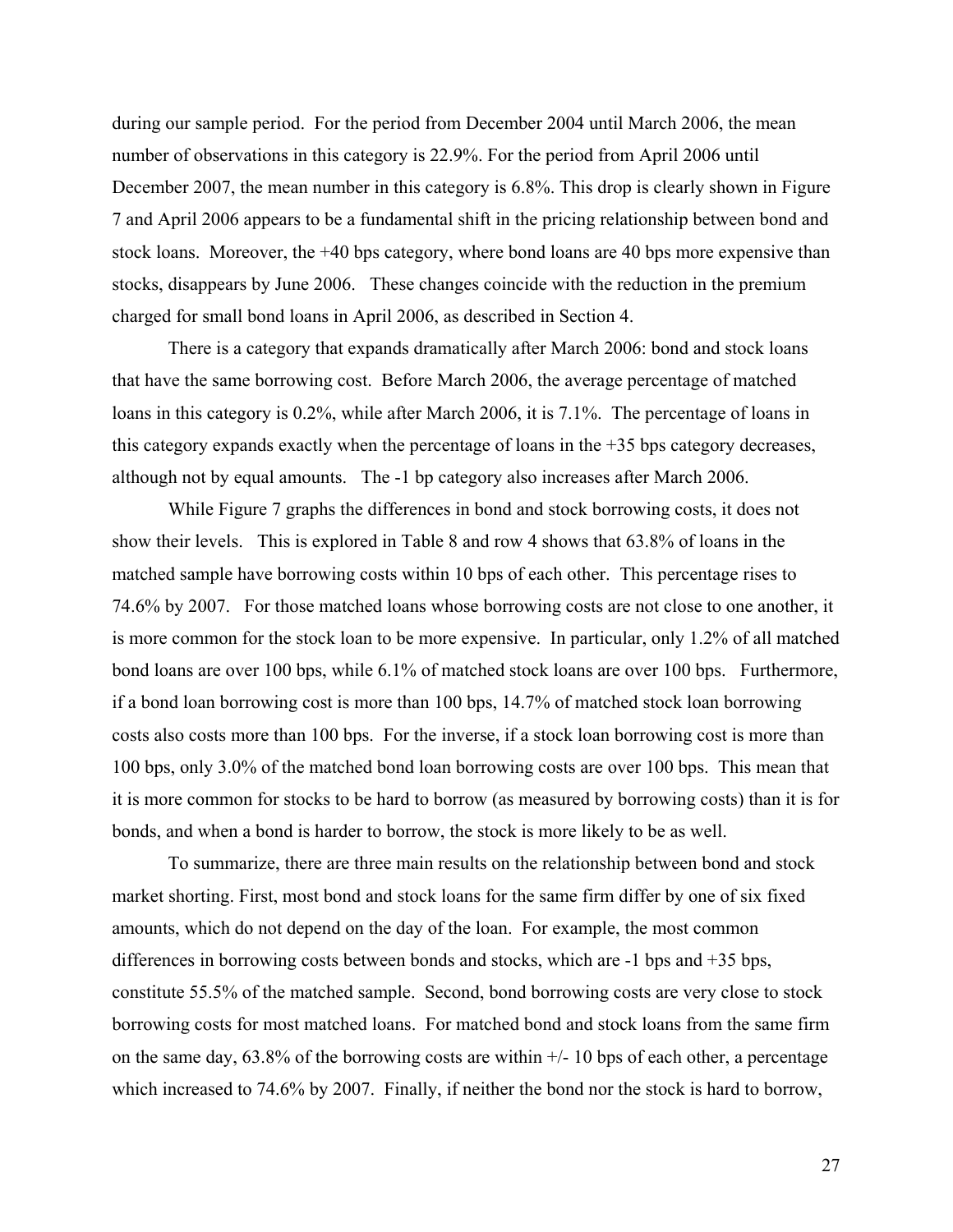they are priced very similarly. However, on a day when a stock is expensive to borrow, bonds from the same firm are usually not, and vice versa. This suggests that for low levels of borrowing costs these two securities lending markets are similar, but when borrowing costs are high they are fragmented.

## **7. Returns to Shorting Bonds**

 $\overline{a}$ 

In the last two sections, we calculated borrowing costs, described their cross-sectional and time-series distribution, and examined some of their important determining factors. In this section, we do a similar analysis on the returns to shorting bonds. As mentioned above, we do not know if all borrowed bonds are necessarily shorted, but for the purposes of this section we assume they are. The literature on stock shorting that uses proprietary lending databases makes a similar, although usually unstated, assumption. The literature on shorting stocks infers that excess returns from highly shorted stocks implies the existence of private information among short sellers and/or borrowing constraints. We make the same inference for the market for shorting bonds.

In order to calculate bond returns over any holding period, it is necessary to have bond prices at the beginning and end of the period. Following the approach of Bao and Pan (2009) we match the proprietary databases of bond inventory and loans to the FISD TRACE database, which provides transaction bond prices. The number of bonds covered in TRACE increased once during our sample period on February 7, 2005. This increase ostensibly extended TRACE's coverage to all US corporate bonds. Even with universal TRACE coverage, there are difficulties in computing bond returns. (See Bessembinder, Maxwell, Kahle and Yu (2010) for the difficulty of working with bond returns in general and TRACE in particular.)

We calculate bond returns with the following formula:

return = (sale price – buy price + sale accrued interest – buy accrued interest + coupons paid) / (buy price + buy accrued interest).<sup>13</sup>

In this formula, the return is from the point of view of a long holder of the bond. That is, the returns are positive if the bond prices increase. A short seller of the bond, therefore, benefits if the return is negative. In the formula, sale and buy prices are "clean", meaning net of accrued interest, which is the way prices are reported in TRACE. In some databases bond prices are

<sup>&</sup>lt;sup>13</sup> This is Bessembinder, Maxwell, Kahle, and Yu's (2010) formula with a correction for a typographical error in that paper.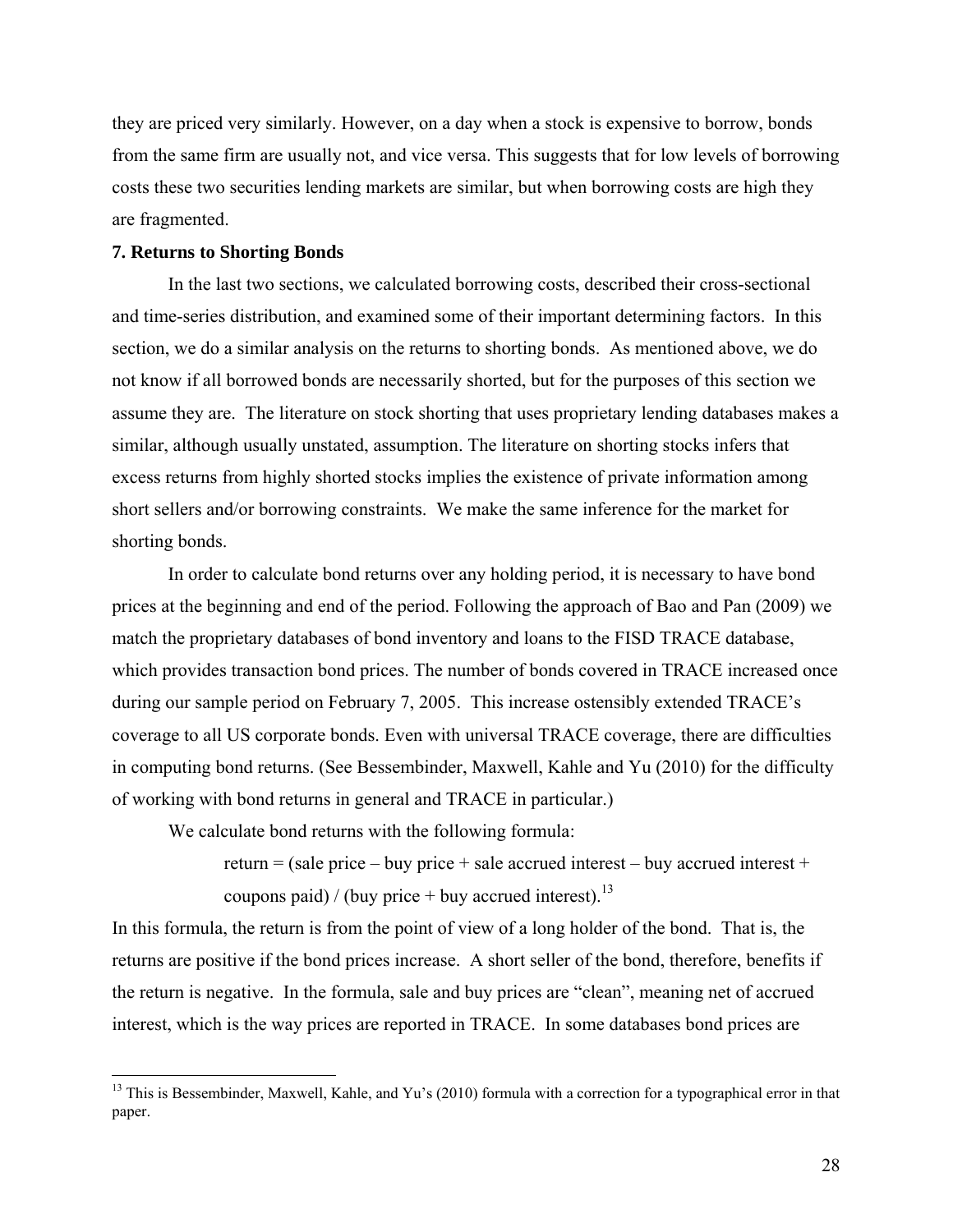"dirty", meaning they include accrued interest, and the above formula has to be modified appropriately.

Of the 9,971 bonds that are ever loaned in the bond loan database, 8,212 bonds have at least one TRACE price observation, and 8,033 have at least ten TRACE price observations. Since a bond must only be delivered to a buyer within three trading days after a short sale, a bond loan does not always occur on the same day as the linked trade. They can either be located first and then sold short, or sold short and then located within 3 days after the sale. Of the 367,749 bond loans during the sample period, 301,167 have TRACE prices both within three days before or after the initiation of the loan and three days before or after the loan's termination.<sup>14</sup>

The fact that bonds do not trade every day and that short sales may occur on different days than the bond loans complicates calculating holding-period returns. As a result, our approach to calculating monthly returns for a bond is not precisely over thirty days because the bond may not trade exactly one month apart. We compute a monthly bond return when a bond has a trade in two consecutive calendar months. If there is more than one bond trade in a calendar month, we use the price of the last trade in that month. If there are multiple bond trades on this day, we use the trade-size-weighted median price for the day. Following Bessembinder, Maxwell, Kahle, and Yu (2010) we exclude bond trades that are cancelled, modified, or include commissions. An equally-weighted monthly portfolio return is then calculated by equally weighting the monthly returns of the individual bonds in the portfolio. We also calculate an issue-size value-weighted monthly portfolio return by weighting monthly returns by the bond's issue amount. Weekly returns are calculated in a similar manner.

## *Returns to Portfolios of Shorted Bonds*

1

In Table 9, we form monthly portfolios of bonds sorted by either percent of inventory on loan or borrowing cost. Panel A reports the returns from taking long positions in portfolios of bonds based on the percentage of inventory lent as of the last day of the month. The first two rows of Panel A report the monthly returns for portfolios of bonds that are not lent as well as those that are. In addition for each month, we calculate on loan percentage quintiles and assign the lent bonds to one of five portfolios. We also construct portfolios of bonds in the 95<sup>th</sup> and 99<sup>th</sup>

<sup>&</sup>lt;sup>14</sup> After February 7, 2005 when TRACE's universal coverage became effective, 245,508 out of 277,220 bond loans have TRACE prices both three days before or after the initiation of the loan and three days before or after the loan's termination.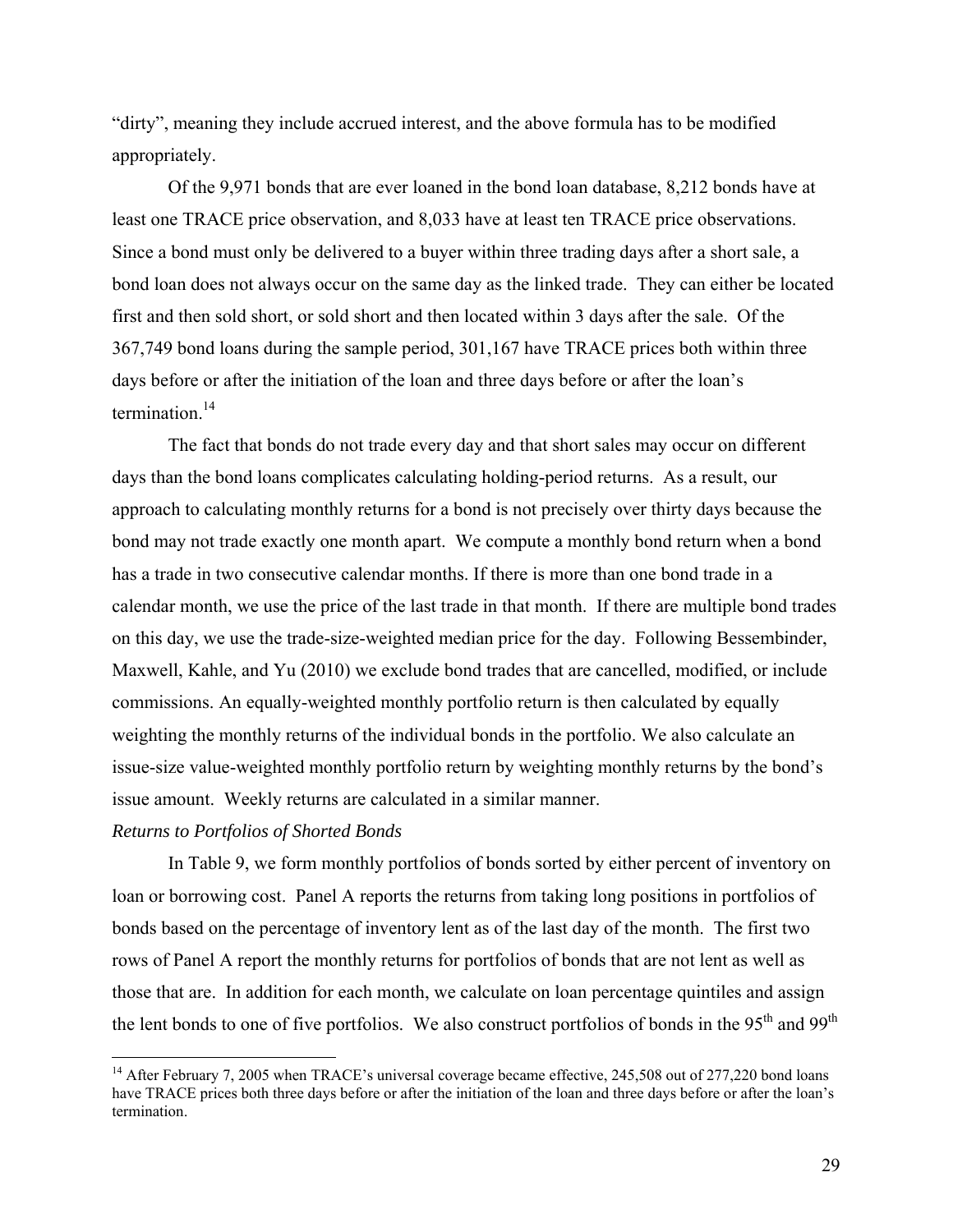percentiles of the on loan percentage distribution. These portfolios are formed conditional on the bonds being lent; that is, e.g, the  $95<sup>th</sup>$  percentile portfolio is only selected from the universe of lent bonds. We report four different one-month returns for these portfolios.

In column 1, we report the number of bonds in each portfolio. Quintile sizes are not exactly equal because some values of on loan percentage are identical. Column 3 reports the equally-weighted raw portfolio return, while column 7 reports equally-weighted excess portfolio returns. Columns 5 and 9 report issue-size value-weighted raw and excess portfolio returns.<sup>15</sup> We calculate excess returns by subtracting equally-weighted and issue-size value-weighted TRACE index returns from the corresponding portfolio's raw returns.16

The results in Table 9 Panel A show that there is no significant difference in the raw or excess returns between portfolios of bonds that are not lent and those that are lent. In fact, the mean issue-size value-weighted excess return in column 9 for the portfolio of lent bonds is - 0.05%. Moreover, Panel A does not support the hypothesis that bonds which have higher on loan percentage are more likely to have lower returns in the future. In fact, both the equallyweighted and issue-size value-weighted returns for the  $5<sup>th</sup>$  quintile, which has the highest amount lent, are larger than those for all of the other quintiles in columns 3, 5, 7, and 9. Across quintile portfolios, the equally-weighted portfolio excess returns in column 7, though mostly negative, are small, and the issue-size value-weighted portfolio excess returns in column 9 are all within 8 bps of zero. Finally, the standard deviations of all portfolios returns, both equally- and issue-size value-weighted, are much larger than the means. As a result, none of the excess returns are significantly different from zero or from each other.

In Panel B, we form monthly portfolios based on the borrowing cost of the bonds. The first row of the Panel reports returns for all new loans. Each bond is then assigned a borrowing cost equal to the borrowing cost of the last new loans in the month, median-weighted by loan size. Then, for each month we calculate borrowing cost quintiles and assign bonds to one of the

 $\overline{a}$ 

<sup>&</sup>lt;sup>15</sup> We calculated value-weighted returns several ways including using the bond price times issue size as the weight. This results in no significant differences relative to the discussion below.

<sup>&</sup>lt;sup>16</sup> It is customary to use the Lehman Brothers (now Barclays) Corporate Bond Index when calculating bond excess returns (see, e.g., Bessembinder, Maxwell, Kahle, and Yu (2010) and Bao and Pan (2009)). While we also used this benchmark, we calculated a separate TRACE bond index using corporate bond prices from TRACE that were also in our FISD sample. We do this for two reasons. First, the Lehman Index uses matrix pricing while our TRACE index uses transaction prices. Second, the Lehman Index is a single aggregate number and does not match as closely our sample, e.g., the Lehman Corporate Bond Index does not include high yield bonds, but we include them in our TRACE index, since they are in our sample.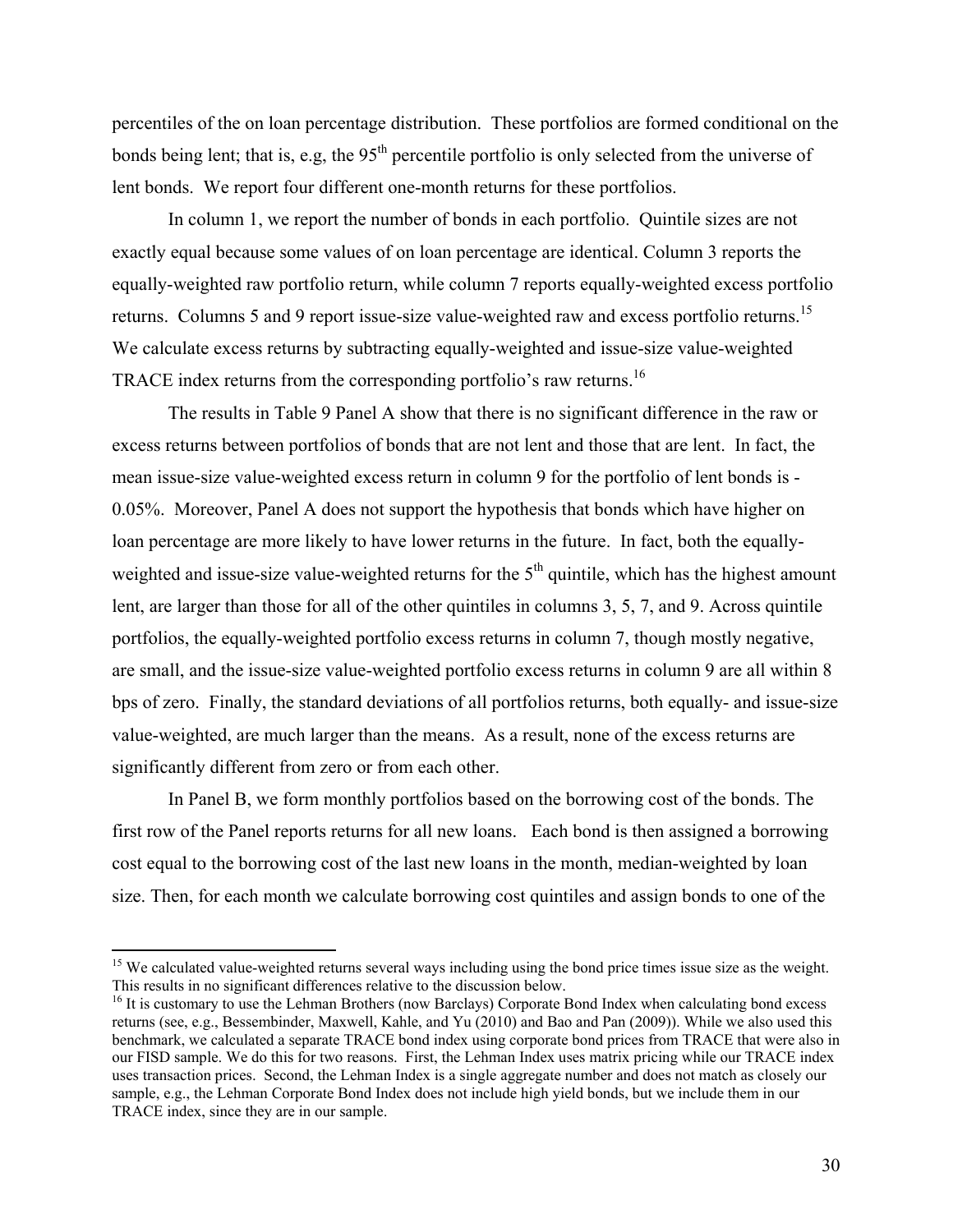five portfolios. As in Panel A, we report one-month returns for these portfolios as well as for portfolios that include only bonds in the  $95<sup>th</sup>$  and  $99<sup>th</sup>$  percentiles of borrowing costs. Panel B has fewer observations than Panel A because it includes only new loans, whereas Panel A includes all existing loans.

The results in Panel B do not support the hypothesis that bonds which are more expensive to borrow are more likely to have lower returns in the future. The  $95<sup>th</sup>$  and  $99<sup>th</sup>$  percentile portfolios have the highest borrowing costs, but they also have the highest average returns across all measures. Furthermore, the returns for the quintiles are not monotonic. Overall, the results in Panel B parallel those in Panel A: there are no significant results for any of the portfolios or any of the differences between the portfolios.

Table 9 shows none of the portfolio returns or differences in Panels A or B are statistically significant. That is, neither the bond's on loan percentage nor the borrowing cost predicts future returns. Although not shown, we also calculated one week, two week, and threemonth returns for all of the portfolios in Table 9. In no instances were any of the portfolio returns significantly different from zero.

## *Profitability to Short Sellers of Corporate Bonds*

Table 9 indicates that shorting portfolios of bonds with high on loan percentage or high borrowing costs are not strategies that yield abnormal returns to short sellers. These results are based on shorting portfolios of bonds that are already highly shorted. They may indicate, but do not accurately measure, whether short sellers made money on their short positions. To evaluate the profitability of actual short trades, we must know the period the short position was held, and we must net out the borrowing costs and the overall movements in the bond market. The lent bond database, which has the start and end date of bond loans and their borrowing costs, allows us to undertake this analysis.

To calculate short sellers' profitability, we compute a return on capital net of coupons paid, accrued interest, and borrowing costs. We assume that the beginning and ending dates of a short position are the same as the beginning and ending dates of a bond loan. Since corporate bonds do not necessarily trade every day, we take as the starting price a bond price in the period three trading days before until three trading days after the loan's initiation. The ending price is from a bond trade in the period three days before until three days after the loan's termination. If there are multiple trades within an allotted period, we take the one closest to the loan date. If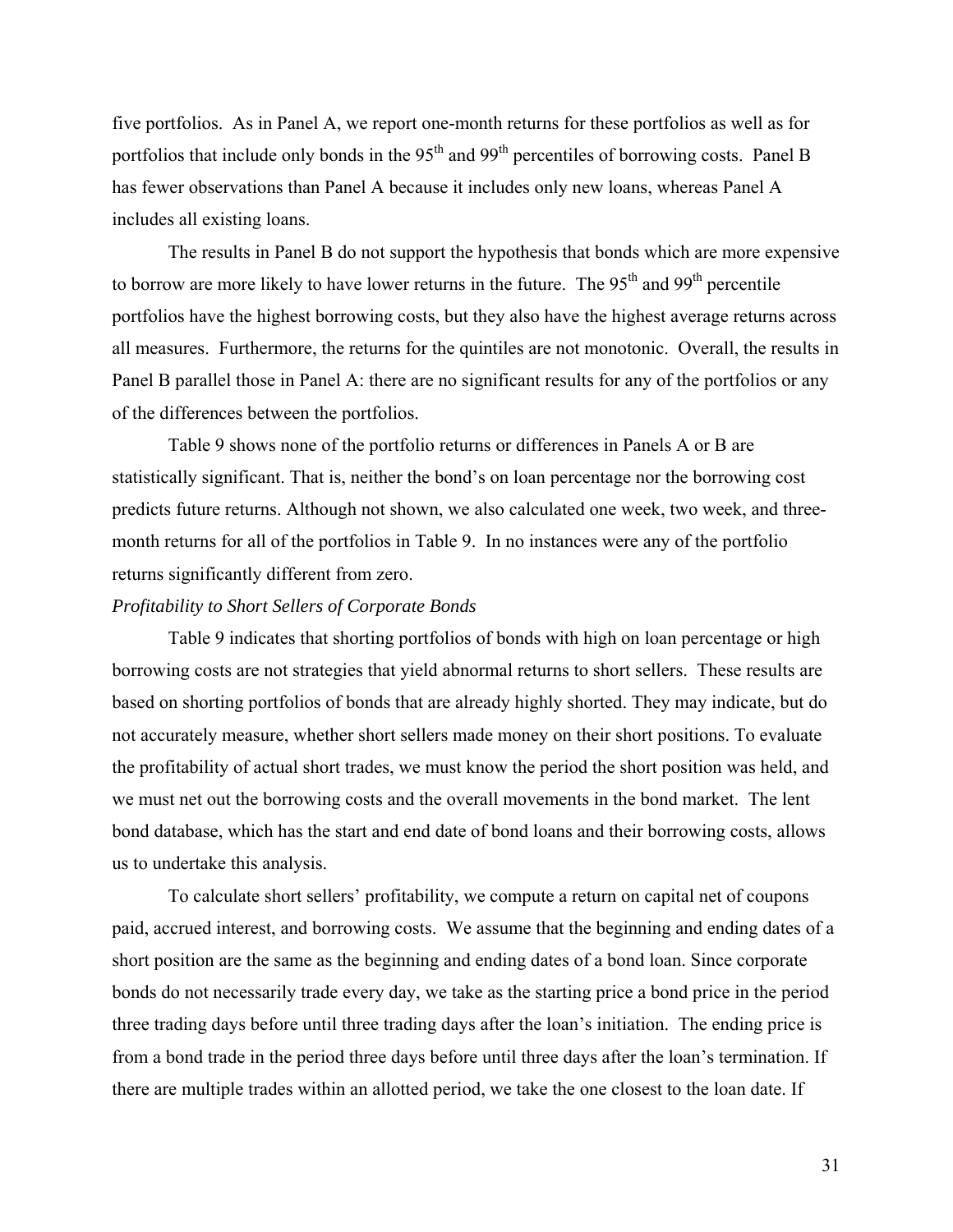there are multiple trades in one day, we take the trade-size-weighted median price of all trades that day.

Loans where the nearest trades are more than three days removed from either the loan start or end date are eliminated. We also eliminate loans where the starting and ending dates are matched to the same TRACE trade. This can occur if the loan is short term and there is only one reported TRACE trade during the time period from three days before the initiation until three days after loan termination. The profit from each loan, net of borrowing costs, accrued interest, and coupon payments, is then summed to obtain aggregate short sellers' profits over some period. This amount is then divided by the average capital invested during that period. Average capital invested is the summed daily par value of new and old outstanding loans divided by the number of days in the time period. Thus, the net return on capital is calculated as total net profit divided by average capital invested over a time period.

As an example, for the entire four-year period, the total profit assuming all borrowed bonds were shorted is -\$2.421 billion. The borrowing cost for all loans over the same period totaled \$112 million. The average amount of bond loans outstanding per day is \$12.380 billion.<sup>17</sup> Thus, the average monthly return over the four-year sample period is -48 bps. This is consistent with positive monthly returns to long portfolios of shorted bonds in Table 9. For example, in Panel A, the raw portfolio returns for equally-weighted and issue-size valueweighted for all lent bonds are 40 and 39 bps, respectively, and in Panel B, the comparable returns for all new loans are 43 and 42 bps. These values would be even closer if Table 9 accounted for the average 2.8 basis point monthly borrowing cost.

We next evaluate short seller profits by several loan characteristics, including loan size, duration, and borrowing cost. Loan size and duration do not substantively change the result reported above, but borrowing costs appear to be responsible for some variation in short seller profits. The return on capital for loans where the borrowing cost is greater than 100 bps is substantially lower than the return on loans where the borrowing cost is less than 100 bps. The return on capital is -123 bps per month for the more expensive loans and -46 bps per month for the less expensive loans. Even though borrowing costs are higher for the more expensive loans, they only account for 31 bps of the difference. This finding of larger losses for high borrowing

 $\overline{a}$ 

 $17$  This number differs from the average daily par value of bonds on loan in the lender inventory in Table 1 because we only compute profits when we have both beginning and ending TRACE prices, and the loan must begin and end during our four-year period.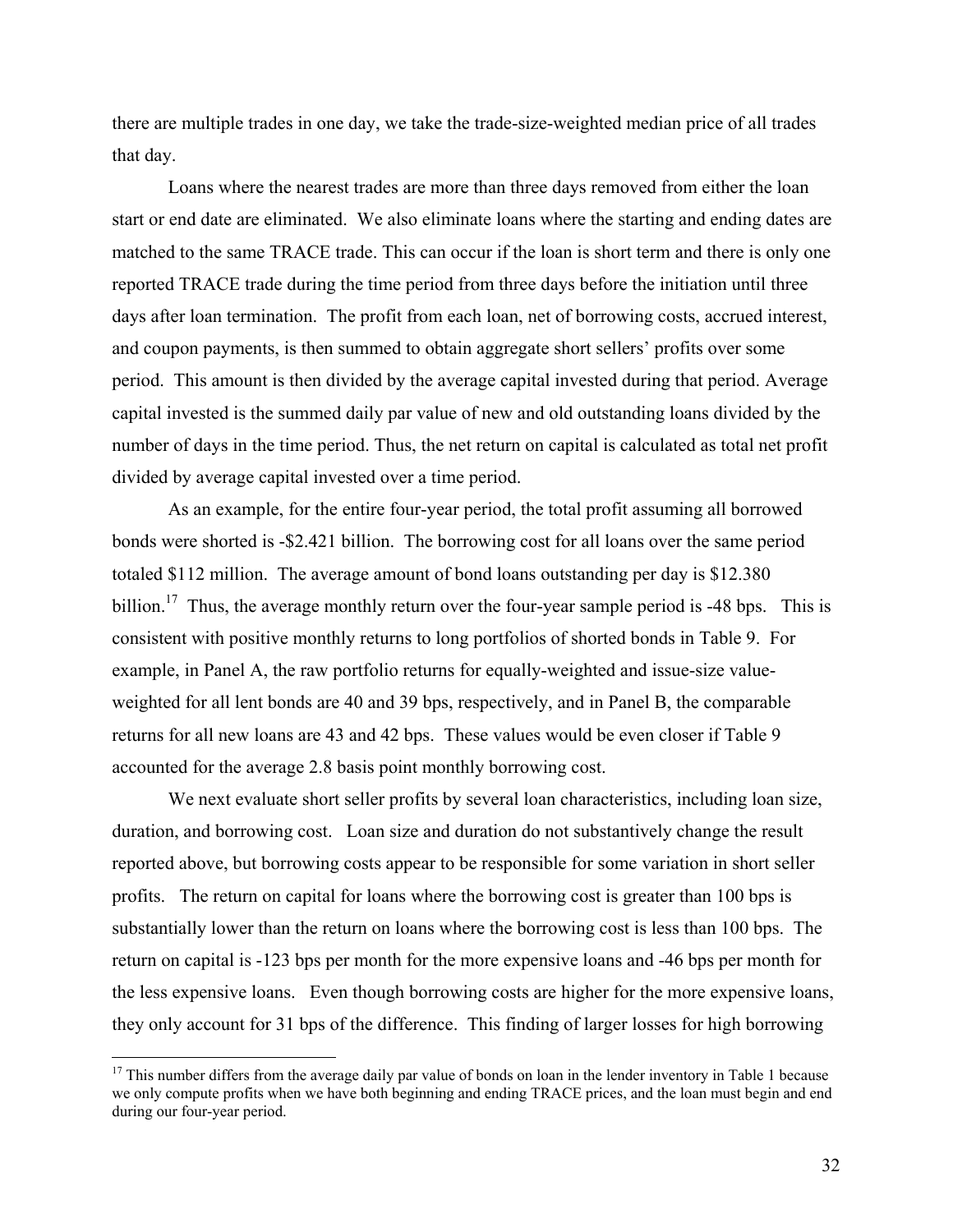cost loans parallels the finding of high positive returns for the 95<sup>th</sup> and 99<sup>th</sup> borrowing cost portfolios in Table 9.

Table 9 shows that portfolios formed on the basis of bond shorting activity do not earn significant excess returns. Examining realized profits from the actual short trades indicate that short sellers do not have private information. In fact, the average monthly return for short sellers is negative and almost the inverse of the returns from holding the bond market. Thus, short selling corporate bonds appears to take place in an efficient market, with a small cost. This result is consistent with short selling being used as a hedging activity with short sellers paying for the hedge.

## **8. Relationship between the Market for Shorting Bonds and the CDS Market**

Rather than shorting a bond, another way for an investor to profit from a bond price decline is to purchase a credit default swap (CDS). This is similar to a stock investor purchasing a put. Unlike the options market for equities, which is smaller in notional amount than the stock market, the notional amount of the CDS market has become larger than the market value of corporate bonds. In mid 2009, the par value of corporate bonds was \$6.8 trillion, while the notional principal amount of CDS on corporate debt was \$12.1 trillion.<sup>18</sup>

There is a documented link between shorting stocks and the equity options market. Many dealers who write equity puts hedge their positions by shorting stocks. There is also a link between option put-call parity and shorting constraints in the stock market (see, for example, Figlewski and Webb (1993) and Ofek, Richardson, and Whitelaw (2004)).

We use Markit as the source for the CDS data. Markit collects data from various financial institutions, inter-dealer brokers, and electronic trading platforms. The data consist of daily CDS spreads for reference securities. Each CDS contract is assigned a REDCODE number by Markit, which we then map to individual bond CUSIPs. Because of cross-default provisions, CDS contracts can correspond to more than one bond for any given firm. As a result, we ultimately match individual CDS to multiple bonds based on the first six digits of the bond CUSIPs.

 $\overline{a}$ 

<sup>&</sup>lt;sup>18</sup> Corporate bond value is from Securities Industry and Financial Markets Association (SIFMA), and CDS market value is from Depository Trust and Clearing Corporation (DTCC). This data is from 2009 because we are unable to find the breakout of corporate debt CDS during our sample period. The par value of outstanding corporate bonds in 2007 is \$7.2 trillion.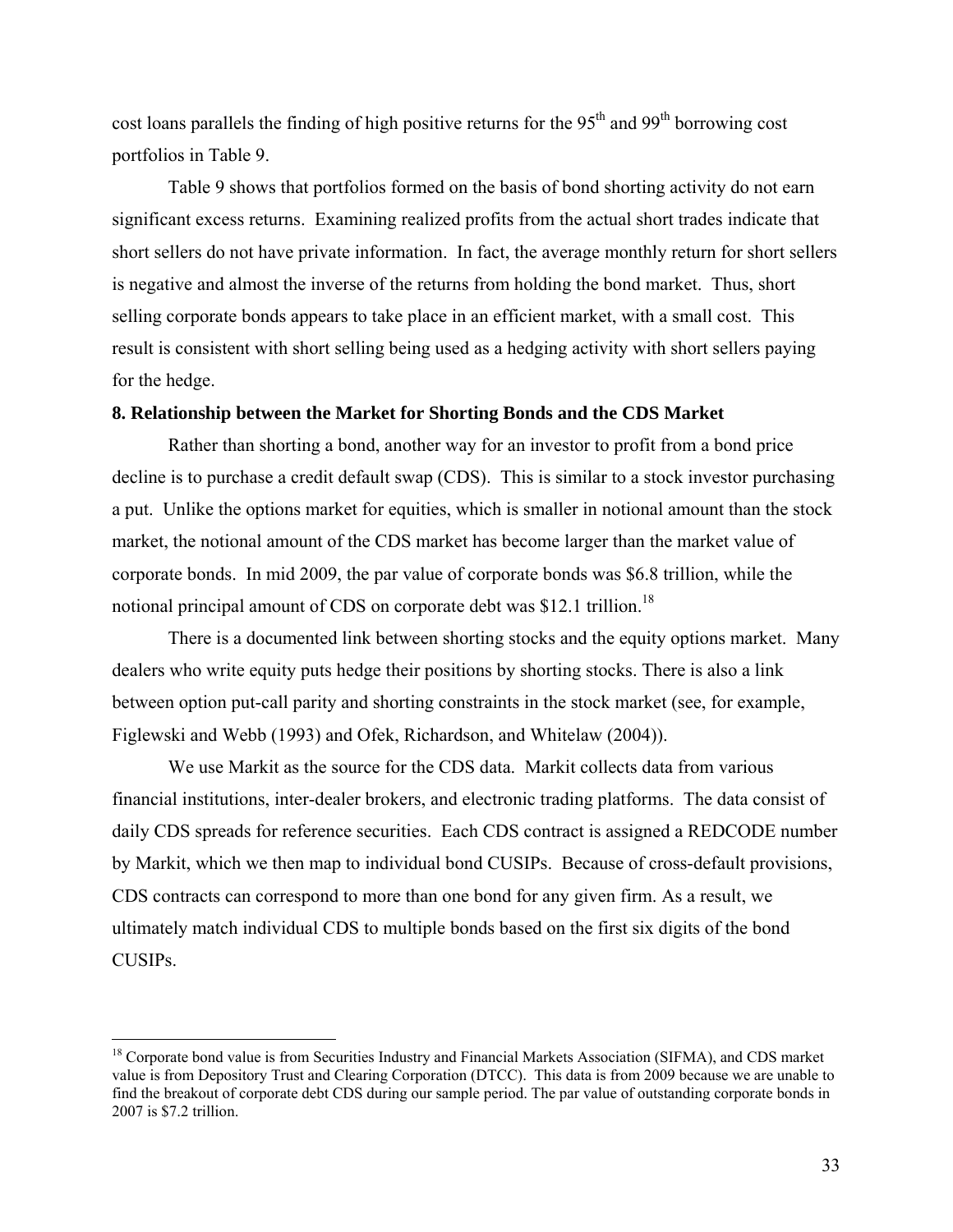Of the 15,493 bonds in the lender's inventory, we are able to match 7,033 (45.4%) to a CDS. The percentage of bonds lent with a CDS is higher: of the 9,971 bonds ever lent, 5,540 (55.6%) had a corresponding CDS at some point during our sample period. Furthermore, of the 367,749 new loans in the sample, 77.8% are of bonds with CDS. Thus, inventory bonds matched with CDS are more likely to be lent and constitute a much larger fraction of new loans. This suggests that there are common factors that determine which bonds have CDS contracts and which bonds are lent.

We next use the bond characteristics in Table 2 to examine the differences between bonds with CDS and those without. Lent bonds with CDS tend to be larger and have much higher credit quality than lent bonds without CDS. For example, 70.7% of the lent bonds with CDS are investment grade at the time of the loan, while only 50.4% of the lent bonds without CDS are. Examining loan size and duration in a manner similar to Table 3, we find that loans on bonds with CDS have similar sizes and median duration to those without. Importantly, the distribution of borrowing costs is almost identical between bonds with CDS and those without. For example, the mean and median equally-weighted borrowing costs for bonds with CDS are 33 and 19 bps, while they are 32 and 18 bps for bonds without CDS.

When we include an indicator for CDS in the borrowing cost regression presented in Table 6, we find that the presence of a CDS results in a significant increase in borrowing costs of 1.5-2.0 bps and has no discernible impact on the relative importance of the other factors we previously examined. This cross-sectional comparison does not imply that the presence of CDS causes higher borrowing costs; rather it may reflect the fact that bonds that are most likely to be shorted and are thus more expensive to short, are also most likely to have a CDS contract.

To look at the impact of CDS on borrowing costs, we next examine the introduction of a CDS contract. We plot the borrowing cost on individual bonds for the 30 days before and after Markit first lists a CDS on those bonds. This time series comparison holds fixed all other bond attributes unlike the previous cross-sectional comparisons. There are 332 new CDS introductions during our sample period, representing 1,589 lent bonds. 820 of these bonds have borrowing cost data in the 61-day window. There is no noticeable change in borrowing costs over this period. The average borrowing cost for the 30 days prior to the introduction of a CDS contract is 27.2 bps, while the average for the 30 days after is 25.3 bps. There is also no noticeable increase or decrease in the amount lent. Since Markit does not collect information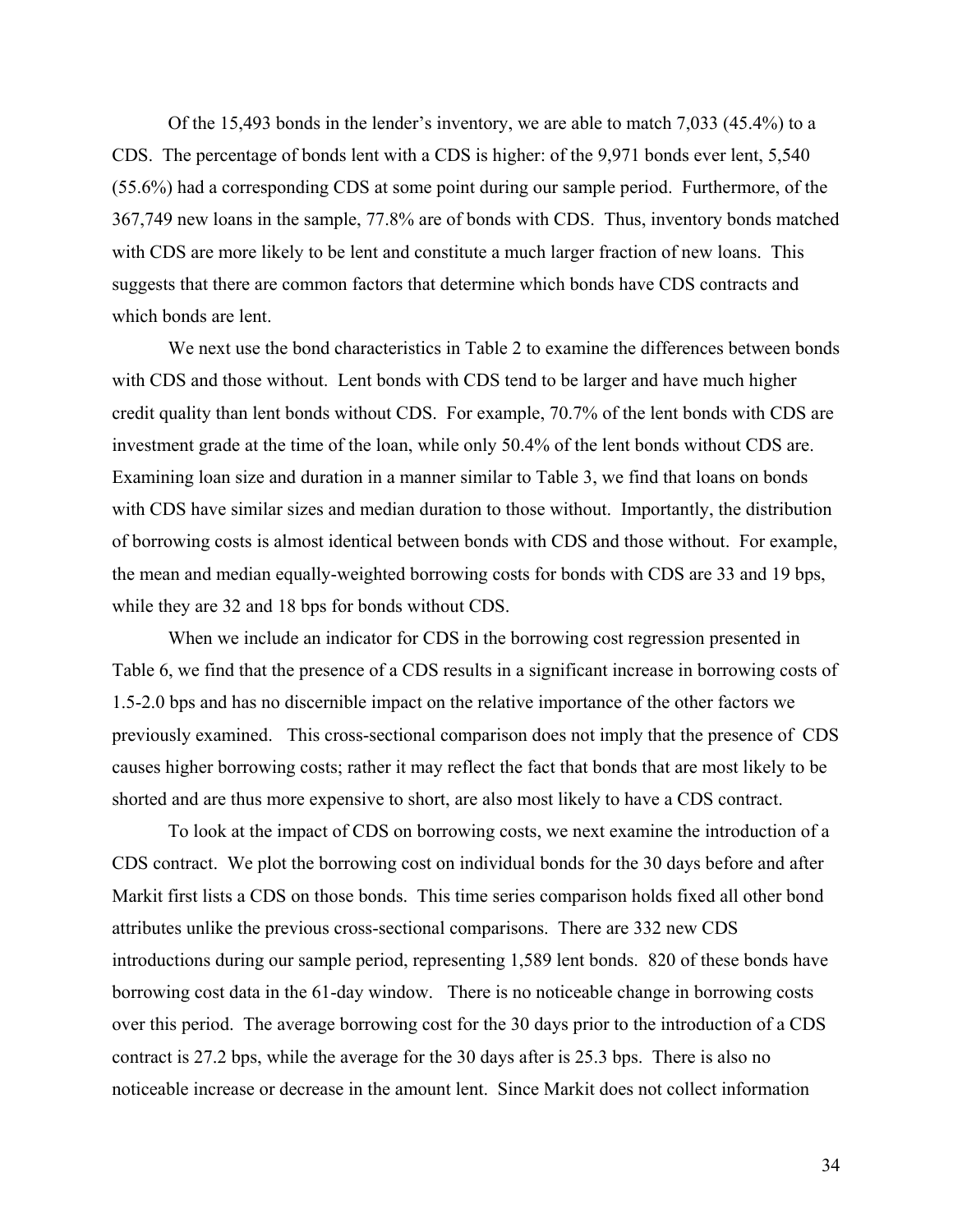from all dealers, there is the possibility that CDS contracts exist for some bonds before they first appear in Markit.

 In summary, bonds with CDS tend to have higher loan activity than bonds without. In addition, borrowing costs for loans with CDS are slightly higher than those without. Finally, the introduction of a CDS contract does not materially affect borrowing costs in the short term. All of these facts suggest that CDS are correlated with bond shorting, but do not substantially replace it.

## **9. The 2007 Credit Crunch**

 The Credit Crunch of 2007-2008 started in late July or early August 2007. The 3-month LIBOR-OIS rate, the difference between LIBOR and the overnight indexed swap rate, increased from 12.25 bps on August 1<sup>st</sup> to 39.95 bps on August 8<sup>th</sup>. By September 10<sup>th</sup>, the rate was 94.90 bps. The LIBOR-OIS rate is considered by many to be a "barometer of fears of bank insolvency."19 This increase occurred shortly after Bear Stearns announced they were liquidating two hedge funds investing in mortgage-backed securities on July 31, 2007. The Federal Reserve Bank took immediate action, reducing interest rates starting in mid-August 2007.

We examine the impact of this turmoil in the credit markets on the market for borrowing corporate bonds. Although we do not have data from the entire Credit Crunch of 2007-2008 in our sample period, we are able to investigate the first six months, from July – December 2007. In particular, we investigate the impact of the 2007 Credit Crunch on lending activity, borrowing costs, and their determinants.

 Figure 1 indicates that there was no distinguishable change in the number or par value of outstanding loans during the period July 2007 to December 2007 compared to the first half of 2007. Moreover, in Table 1, the average daily par value of bonds on loans in 2007 is \$14.4 billion, and the percentage of inventory lent is 7.3%. Although not shown, the average daily par value of bonds on loan for the first and second half of 2007 are both \$14.4 billion, and the percentage of inventory lent changes from 7.1% to 7.5%. Both measures of loan activity are greater than those in 2006, but below the activity in 2005. The average characteristics of bonds lent reported in Table 2 also do not change between the first and the second half of 2007. The size and duration of lent bonds reported in Table 3 also do not change in any meaningful way.

 $\overline{a}$ 

<sup>&</sup>lt;sup>19</sup> Alan Greenspan quoted in Thornton (2009).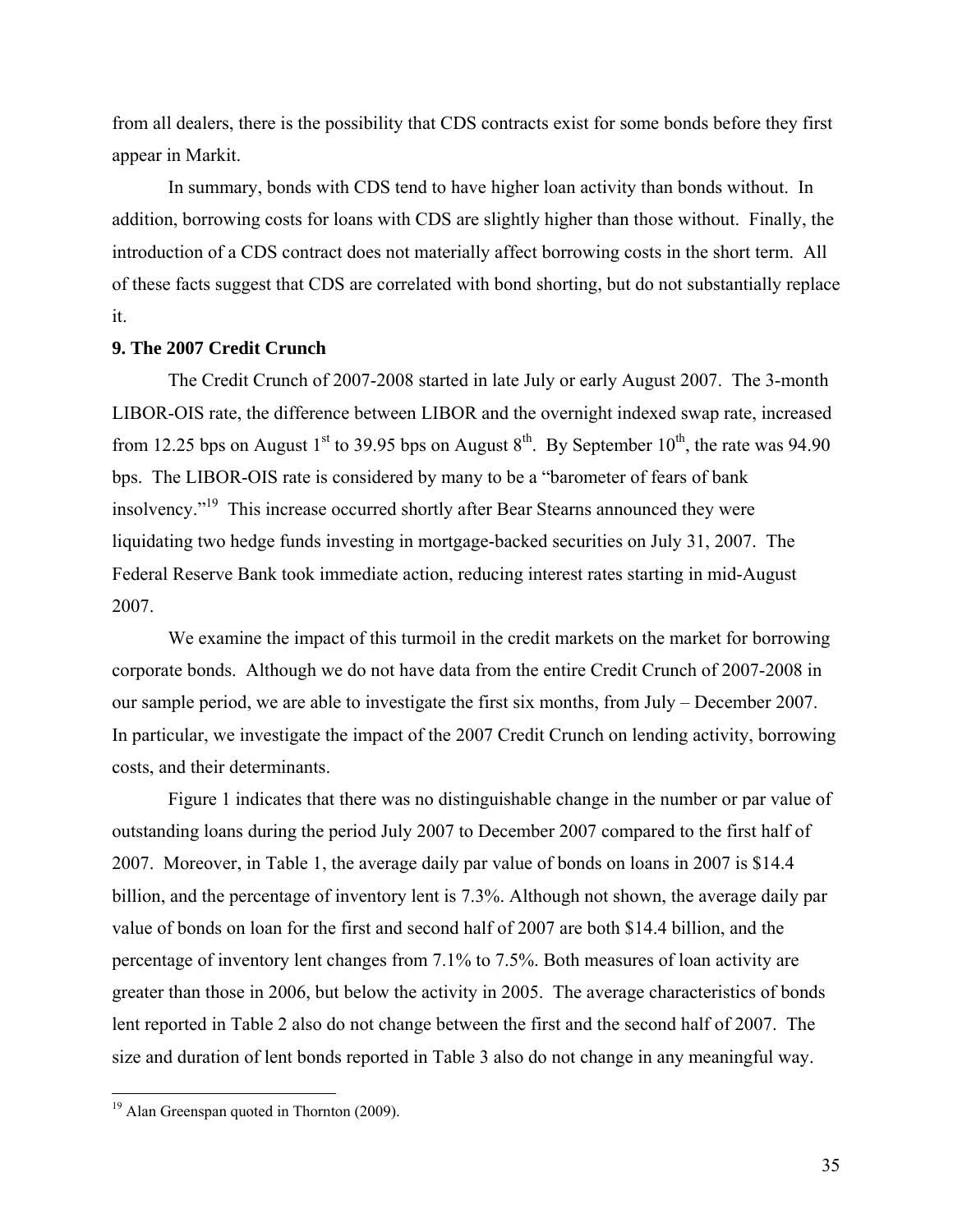While the number of bonds lent, their characteristics, and loan size do not change in the second half of 2007, borrowing costs do. Figure 2 shows that following the March 2006 period, the distribution of borrowing costs is compressed. During the first half of 2007, the spread between the  $20<sup>th</sup>$  and the  $80<sup>th</sup>$  percentile borrowing cost averages 6 bps per month. In the second half, the spread expands and the average difference between the  $20<sup>th</sup>$  and the  $80<sup>th</sup>$  percentile is 28 bps per month. This increase in spread is due to both an increase and decrease in borrowing costs. As seen in Figure 2, the borrowing costs for the  $80<sup>th</sup>$  percentile climbs from an average of 14 bps to 28 bps. At the same time, the borrowing cost for the  $20<sup>th</sup>$  percentile falls from an average of 8 bps to 0 bps with three months showing negative borrowing costs.

 This increase in volatility of borrowing costs does not affect the mean or median borrowing costs substantially. The mean equally-weighted and value-weighted borrowing costs for the first half of 2007 are 19 and 13 bps, respectively. The comparable mean borrowing costs for the second half of 2007 are 20 and 13 bps. The median equally-weighted and valueweighted borrowing costs behave similarly: they are 13 and 8 bps in the first half of 2007 and 13 and 7 bps in the second.

Borrowing costs becomes more volatile in the second half of 2007 because both components of borrowing costs, the commercial paper rate and the rebate rate, are more volatile. Although not shown, in the first half of 2007, only 6.7% of loans experienced commercial paper rate changes of at least 5 bps, while in the second half, 59.0% of loans experienced commercial paper rate changes of at least 5 bps. There is also a large increase in the percentage of loans that have a change in their loan rebate rate during the second half of 2007. For the first half of 2007 the percentage with rebate rate changes is 29.4%, while for the second half it is 63.4%. Thus, during the Credit Crunch of 2007 borrowing costs are reset more frequently than previously.

There is also a large number of loans with negative borrowing costs during the 2007 Credit Crunch period. This is different from the earlier sample period. During the second half of 2007, 17.6% of the loans have negative borrowing costs as compared to 3.4% during the first half of 2007. Interestingly, 90% of the loans with negative borrowing costs in the second half of 2007 occur on only 26 days. As discussed in Section 5, these negative borrowing costs may occur for two reasons. First, during this period short-term rates fell substantially below medium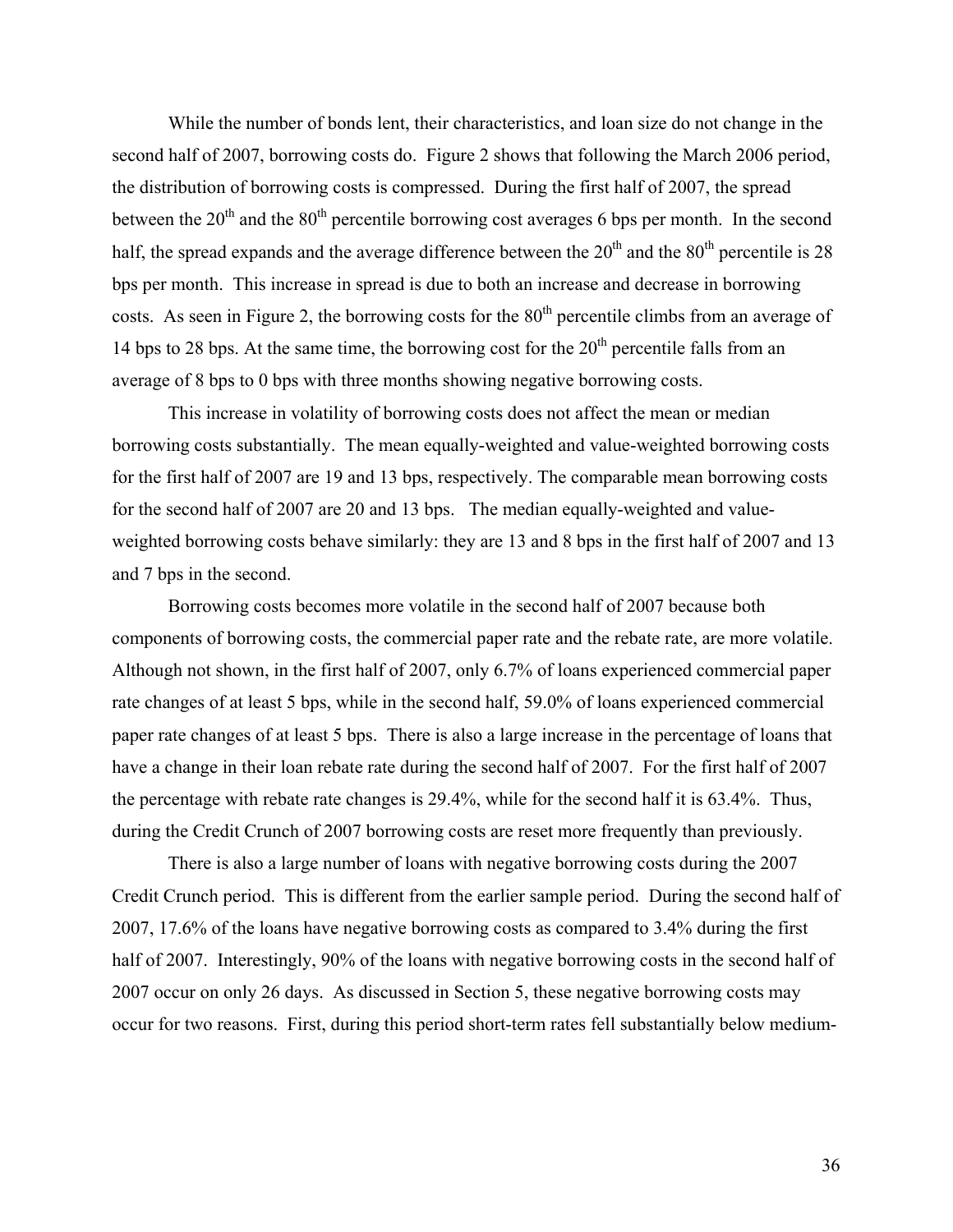term rates and, as a result, reported commercial paper rates may not reflect market conditions.<sup>20</sup> Second, these negative borrowing costs may arise if the lender is subsidizing borrowers to maintain collateral pools.

 This large number of loans with negative borrowing costs is the reason why in Figure 4, where we plot borrowing costs against inventory lent, the line for the July 2007 to December 2007 period is below the other plotted lines for most of the range. However, the slope of the line from this period continues to have a kink at 70%, and the slope is similar to that of lines from earlier periods.

Since the distribution of borrowing costs widens during the second half of 2007, we reestimate the borrowing cost regression presented in Table 6 using only data from the second half of 2007. For all four specifications of the model, the coefficients for the second half of 2007 have similar magnitudes as the entire period presented in Table 6. All coefficients also remain significant.

 In summary, the Credit Crunch of 2007 affected the market for borrowing corporate bonds primarily by widening the distribution of borrowing costs. The number of loans, the types of bonds lent, the size of loans, and the average borrowing costs all remained relatively stable in the second half of 2007 compared to the prior period. Thus, the change we document in March 2006 appears to be more of a structural change than that occurring during the Credit Crunch of 2007.

## **10. Conclusion and Implications**

1

This paper presents the first complete examination of short selling for securities traded in an OTC market. It does this by utilizing a detailed proprietary database of corporate bond loans from 2004 to 2007. It estimates that short selling constitutes 19.1% of the trading activity in the corporate bond market. This is about two-thirds of the percentage of short selling in equity markets.

The average borrowing cost of loans in the sample is 33 bps per year on an equallyweighted basis and 22 bps per year on a value-weighted basis for the entire period. These costs decline over time and by 2007 are 19 and 13 bps, respectively. Small loans, fewer than 100 bonds, are more expensive than large loans early in our sample period, but by the end the mean

 $20$  Our use of commercial paper rates as the market rate is not responsible for these negative borrowing costs. If we use the Fed Funds rate, loans with negative borrowing costs are still prevalent.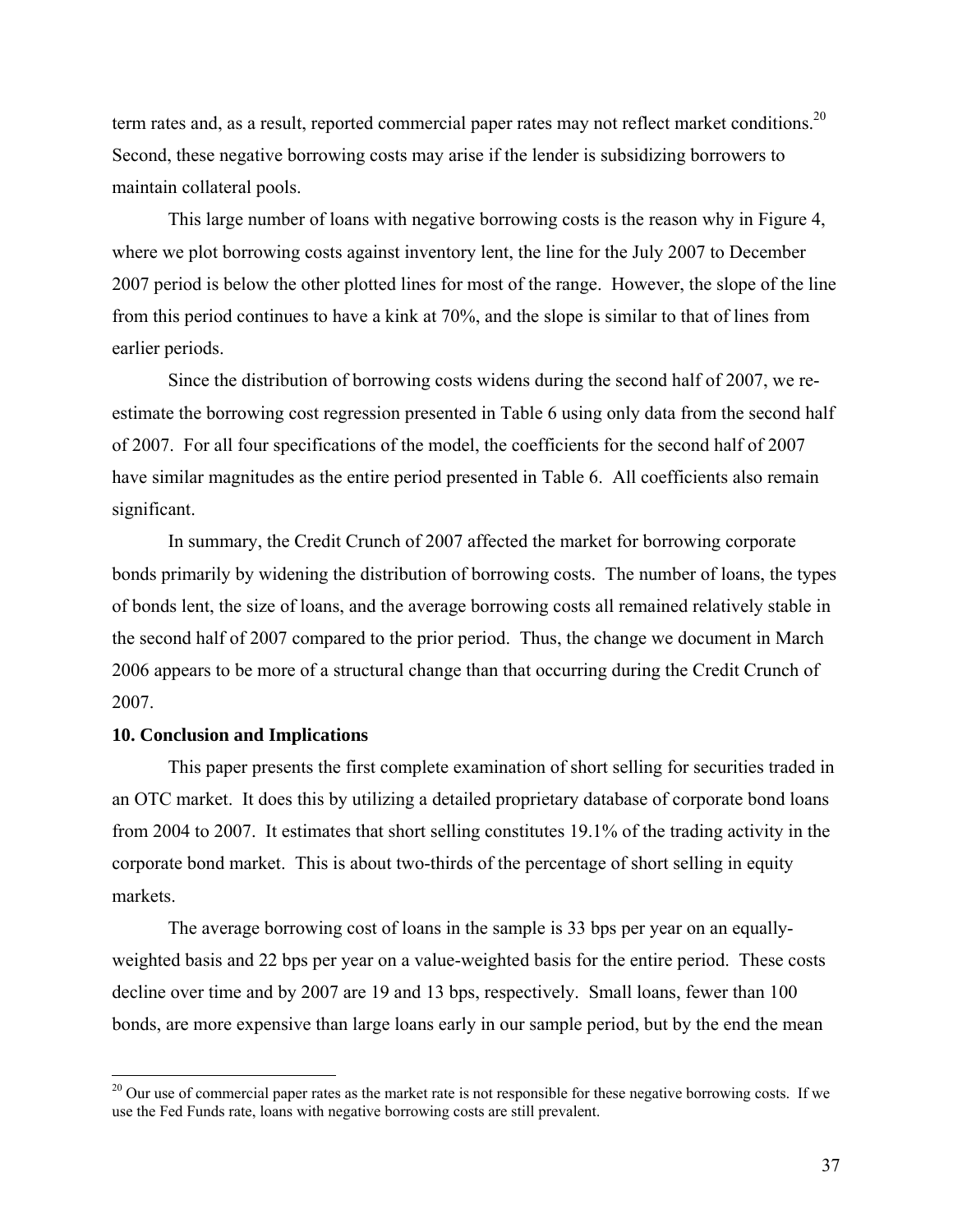and median borrowing costs are identical. There was a structural change in the pricing of corporate bond loans in April 2006 that we cannot explain by either market or institutional factors. At that date not only do small loans become cheaper, but the entire distribution of borrowing costs, irrespective of loan size, is compressed.

Two other important factors, in addition to loan size, that determine borrowing costs are the lender's inventory and the bond's credit rating. When the lender has greater than 70% of its available bonds lent out, borrowing costs rise sharply. Furthermore, lower rated bonds are more expensive to borrow, and borrowing costs increase substantially immediately following bankruptcy. Bonds with credit downgrades not involving bankruptcy also experience borrowing cost increases, albeit less dramatic.

Another factor impacting borrowing costs is the identity of the borrower. Broker effects are significant both in our regression analysis and in multiple-broker contests. Moreover, our results do not indicate that this pricing differential is due to volume.

The market for borrowing corporate bonds appears to be linked closely to the market for borrowing stock. The borrowing costs for 78% of the matched bond and stock loans for the same firm on the same day differ by one of six fixed amounts. Furthermore, the differences between borrowing costs for corporate bonds and stocks are reduced after April 2006. By 2007, 69.0% of the matched borrowing costs are within  $+/- 10$  bps of each other, and 39.4% are within 1 basis point.

The changes in bond borrowing costs in April 2006 involve three structural components. First, borrowing costs for all loans are reduced. Second, the relatively higher borrowing costs for small loans are reduced, and third, there is a reduction in the difference in borrowing costs between stock and bond loans. Since we are only dealing with data from one lender, we do not know if these changes are idiosyncratic or market-wide. Given the size and importance of our proprietary lender in this market, however, we assume any changes our lender made in borrowing costs would have a market-wide impact.

There is no evidence that, on average, bond short sellers have private information. Portfolios formed on the basis of corporate bond borrowing costs or levels of borrowing activity do not generate excess returns. Moreover, in aggregate, bond short-sellers do not realize a profit from their trades. In addition, borrowing costs have a very small influence on overall trade performance. Finally, there is strong evidence that short sellers, on average, pay a small cost for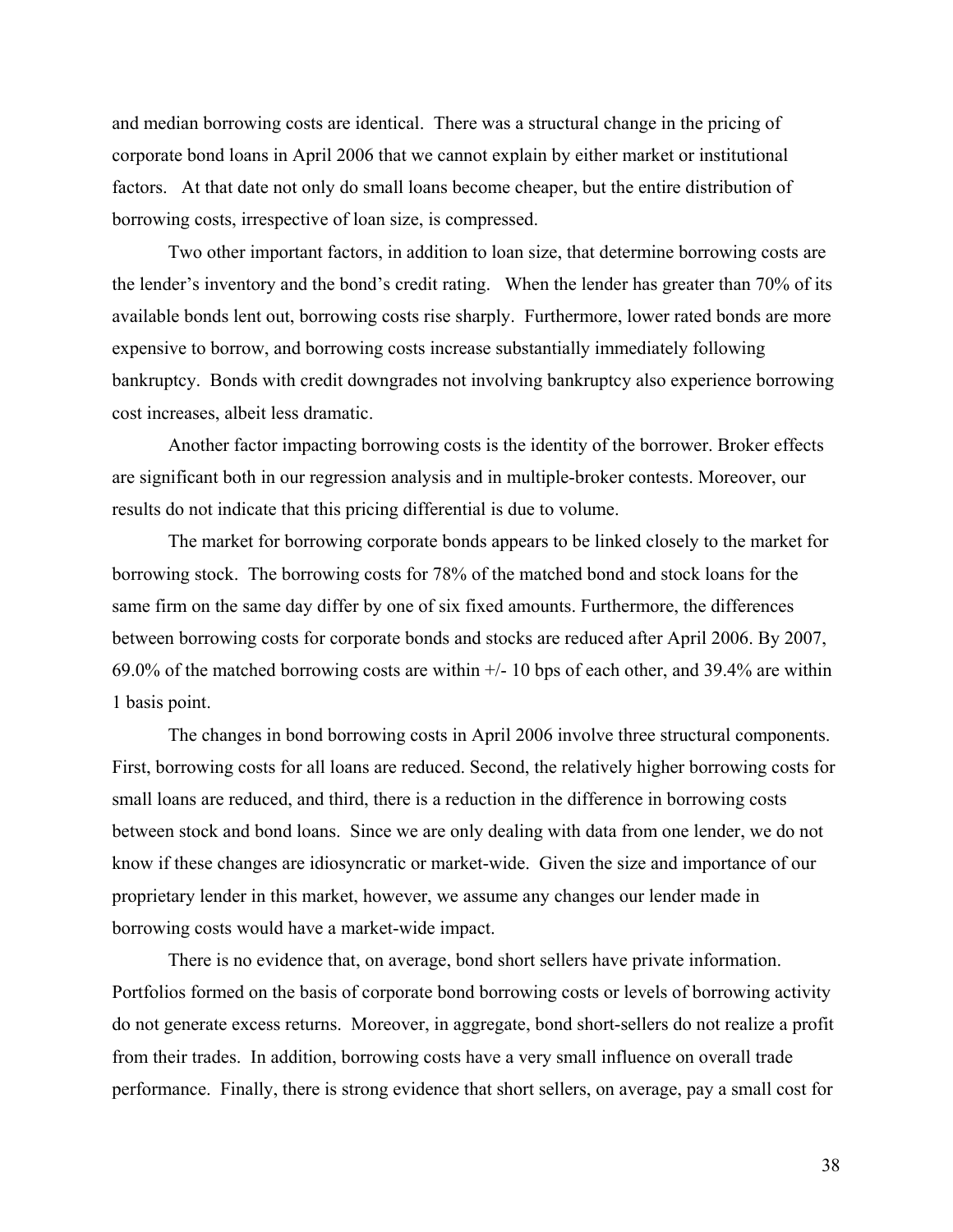shorting corporate bonds. This is consistent with shorting corporate bonds as a hedging activity for which users pay a price.

These results are in contrast to some of the literature on stock short selling. That literature demonstrates that some short portfolios, based on selection criteria such as a high level of shorting activity and/or high borrowing costs, significantly underperform the market. In the sample of bond short selling, short portfolios based on these criteria do not underperform. This may be due to the fact that we are only examining bonds available in inventory from the lender. As such, there may not be many bonds in the sample that are analogous to "hard to borrow" stocks, which underperform in the stock literature.

Another important caveat to our work is that we only examine data from one lender. Still, given the number of bonds and the size of lending activity, the conclusions that borrowing costs for corporate bonds are small and that bond short sellers do not earn positive excess returns applies to a large portion of this market.

We investigate the impact of the CDS market on the market for borrowing corporate bonds tangentially. We find that bonds that have higher lending activity are more likely to have CDS contracts. Furthermore, we find that these bonds have small, but significantly higher borrowing costs (one or two bps) than bonds without CDS contracts. These differences are after controlling for other factors such as percent on loan, loan size, and bond rating. We conclude that the CDS market is correlated with bond shorting and is not a perfect substitute.

 Finally, we examine the first six months of the 2007 Credit Crunch and compare it to the remainder of our period. We find that the volume and average pricing of corporate bond loans do not change. We do find, however, that the distribution of borrowing costs widen substantially during this period. There may be effects of the 2007 Credit Crunch on this market that do not appear until 2008, which our analysis will not capture.

 Our results speak to the larger literature on short sale constraints and their effects on asset prices. This literature has argued that short sale constraints may generate mis-valuation, and short selling takes place primarily for speculative reasons. At least for the sample of bonds covered by our lender, we find that while short selling is a large and important market activity, constraints, as measured by borrowing costs, do not have a measurable impact on corporate bond pricing. In addition, we find that shorting securities that are traded in an over-the-counter market is very similar to shorting exchange-listed securities. Moreover, the fact that portfolios of heavily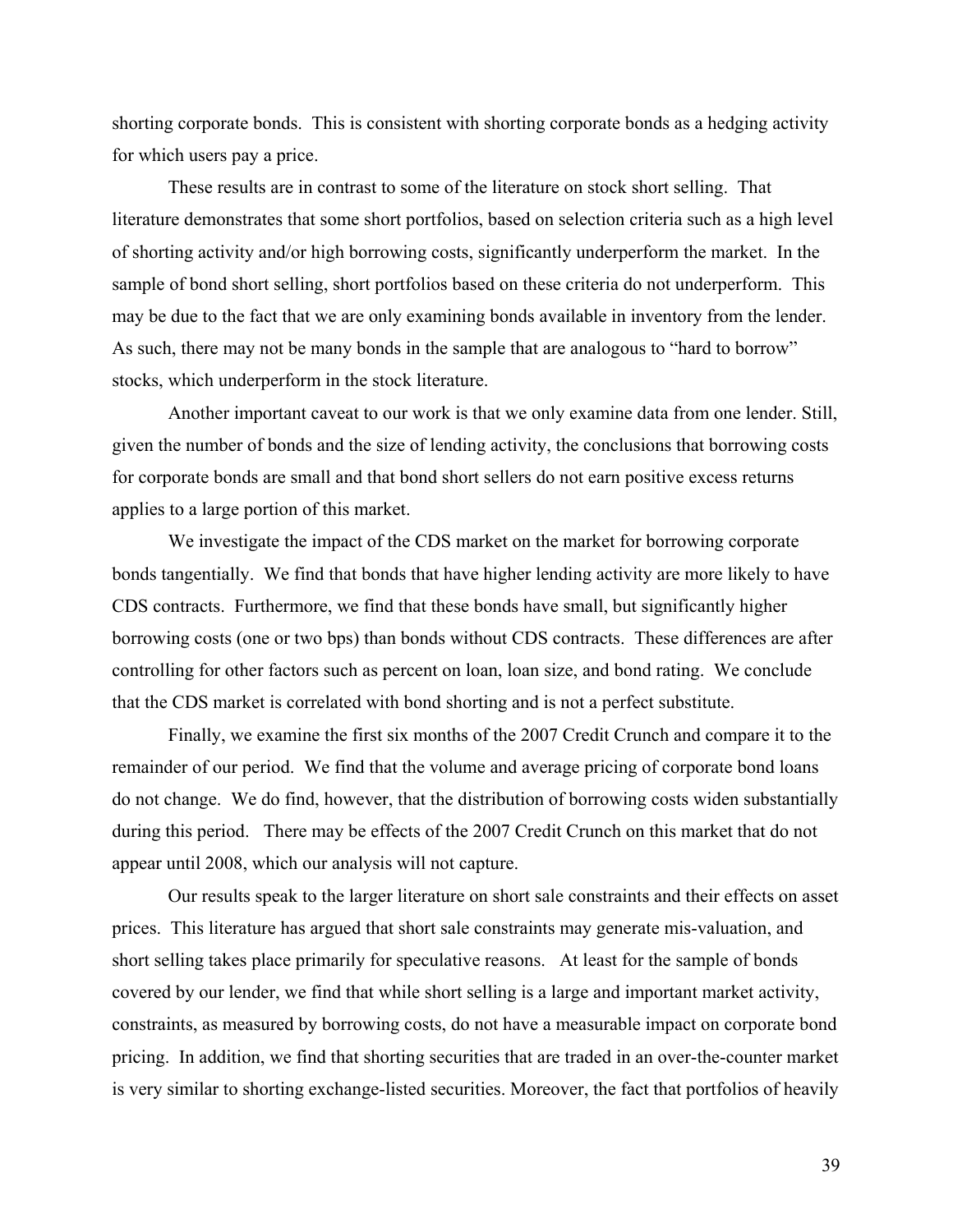shorted bonds do not generate excess returns suggests that speculation is not driving shorting activity. Finally, our results indicate that short selling is not responsible for the growth of the CDS market, nor is it being replaced by it.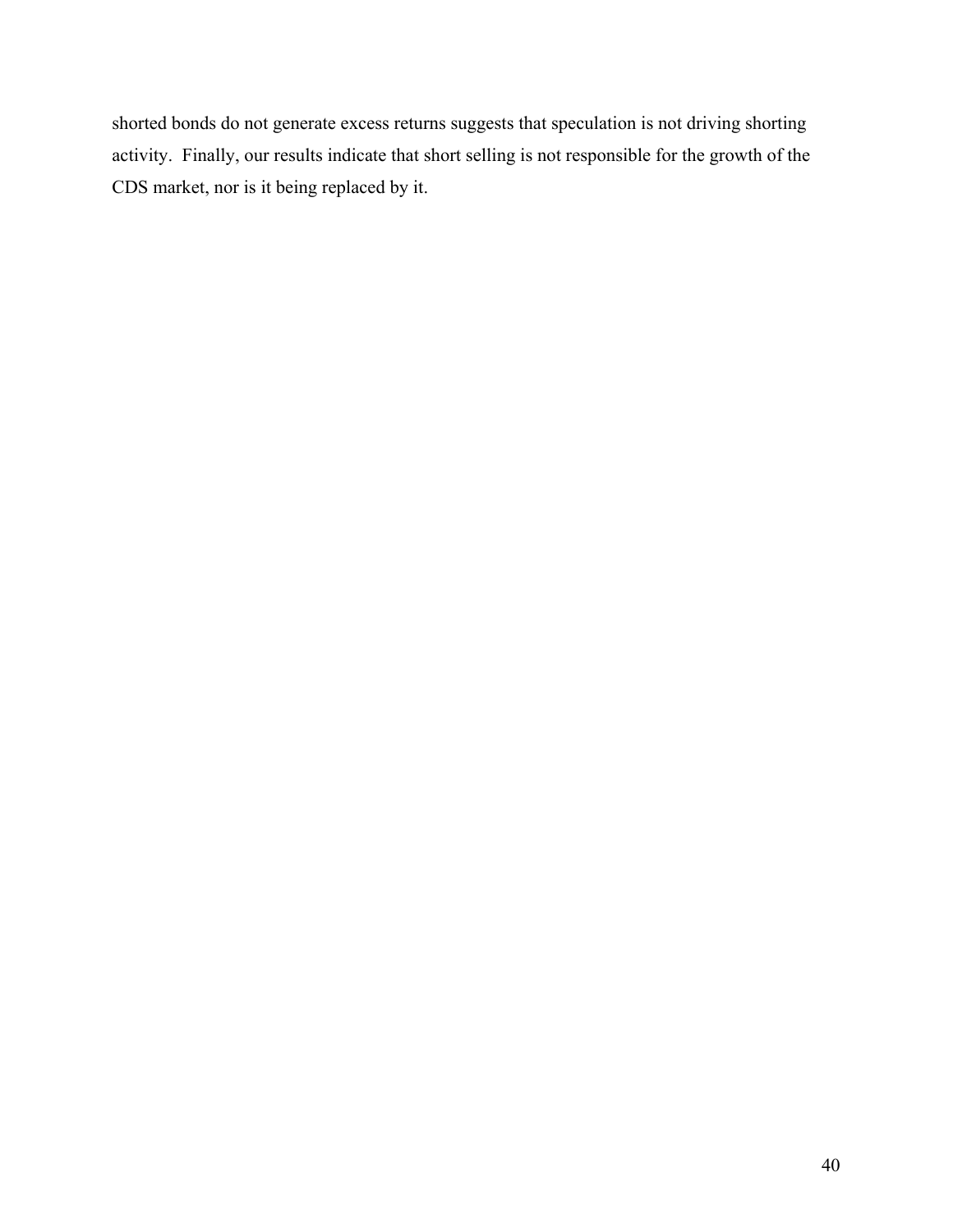## **References**

- Asquith, Paul, Andrea Au, and Parag A. Pathak (2006): "Short Sales Constraints." Unpublished mimeo, MIT Sloan.
- Asquith, Paul and Lisa Meulbroek (1995): "An Empirical Investigation of Short Interest." Unpublished MIT Working paper.
- Asquith, Paul, Rebecca Oman, and Chris Safaya (2010): "Short Sales and Trade Classification Algorithms." *Journal of Financial Markets*, forthcoming.
- Asquith, Paul, Parag A. Pathak, and Jay Ritter (2005): "Short Interest, Institutional Ownership and Stock Returns." *Journal of Financial Economics*, 78(2), 243-276.
- Bai, Yang, Eric C. Chang, and Jiang Wang (2006): "Asset Prices Under Short-Sales Constraints." Working paper, MIT Sloan School of Management.
- Bao, Jack and Jun Pan (2009): "Excess Volatility of Corporate Bonds." Working paper, MIT Sloan School of Management.
- Bessembinder, Hendrik, William Maxwell, Kathleen Kahle, and Danielle Xu (2009): "Measuring Abnormal Bond Performance." *Review of Financial Studies*, 22, 4219-4258.
- Bessembinder, Hendrik and William Maxwell (2008): "Transparency and the Corporate Bond Market." *Journal of Economic Perspectives*, Spring.
- Bessembinder, Hendrik, William Maxwell, and Kumar Venkataraman (2006): "Market Transparency, Liquidity Externalities, and Institutional Trading Costs in Corporate Bonds." *Journal of Financial Economics*, 82(2), 251-288.
- Boehmer, Ekkehart, Charles Jones, and Xiaoyan Zhang (2008): "Which Shorts Are Informed?" *Journal of Finance*, 63(2): 491-527.
- Chen, Joseph, Harrison Hong, and Jeremy C. Stein (2002): "Breadth of Ownership and Stock Returns." *Journal of Financial Economics,* 66, 171-205.
- Cohen, Lauren, Karl Diether, and Christopher Malloy (2007): "Supply and Demand Shifts in the Shorting Market." *Journal of Finance*, 62: 2061-2096.
- D'avolio, Gene (2002): "The Market for Borrowing Stock." *Journal of Financial Economics*, 66, 271-306.
- Diamond, Douglas and Robert Verrechia (1987): "Constraints on short-selling and asset price adjustment to private information." *Journal of Financial Economics*, 18, 27-311.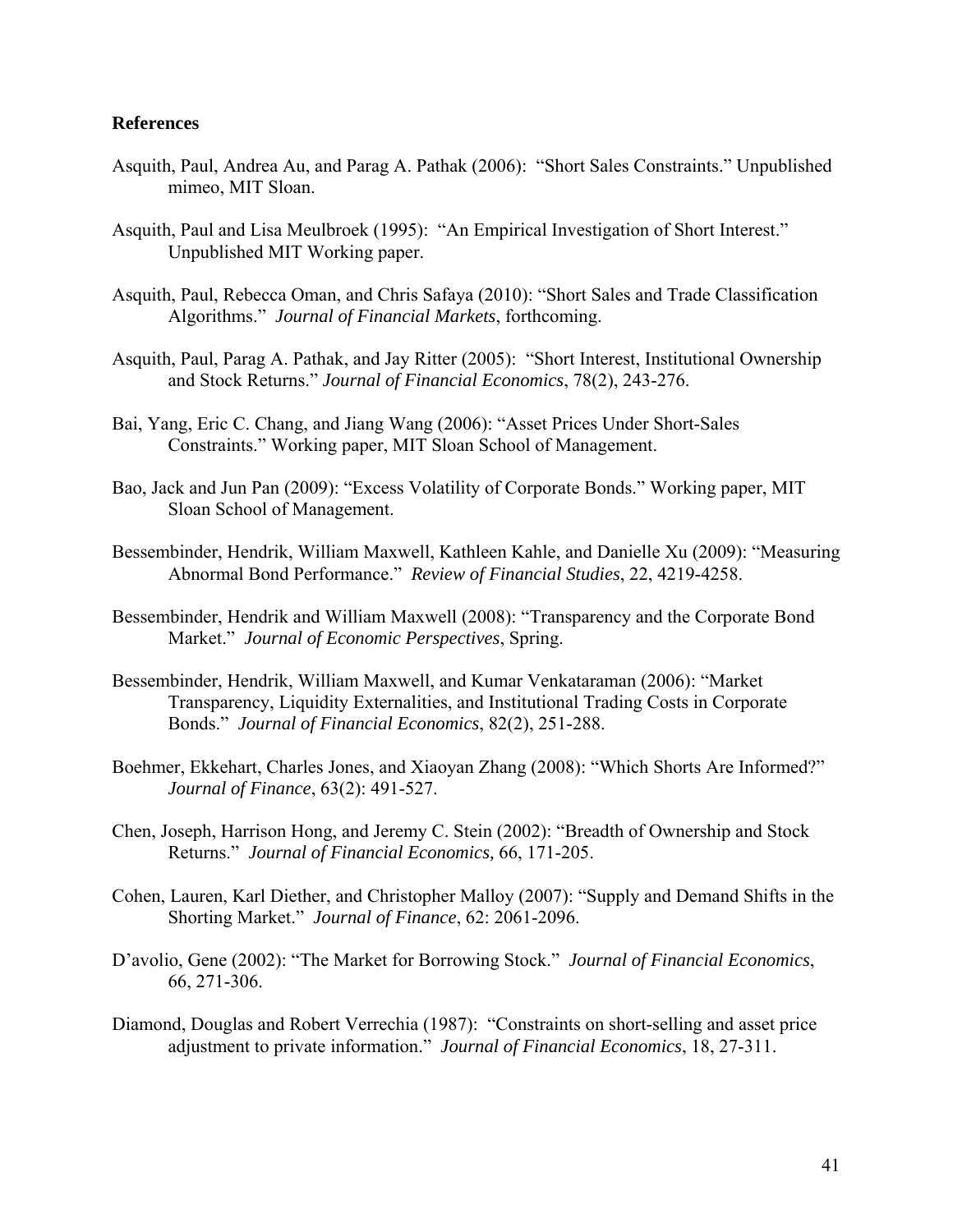- Diether, Karl, K.-H Lee, and Ingrid M. Werner (2009): "Short-Sale Strategies and Return Predictability." *Review of Financial Studies*, 22, 575-607.
- Duffie, Darrell (1996): "Special Repo Rates." *Journal of Finance*, 51(2), 493-526.
- Duffie, Darrell, Nicolae Garleanu, and Lasse Pedersen (2002): "Securities Lending, Shorting, and Pricing." *Journal of Financial Economics*, 66, 307-339.
- Edwards, Amy, Larry Harris, and M. Piwowar (2006): "Corporate Bond Market Transparency and Transaction Costs." *Journal of Finance*, 62, 1421-1451.
- Figlewski, Stephen and Gwendolyn P. Webb (1993): "Options, Short Sales, and Market Completeness." *Journal of Finance*, 48, 761-777.
- Fostel, Ana and John Geanakoplos (2008): "Leverage Cycles and the Anxious Economy." *American Economic Review,* 98(4), 1211-1244.
- Harrison, J. Michael and David M. Kreps (1978): "Speculative Investor Behavior in a Stock Market with Heterogeneous Expectations." *Quarterly Journal of Economics*, 92(2), 323- 336.
- Geczy, Chris, David K. Musto, and Adam Reed (2002): "Stocks are Special Too: An Analysis of the Equity Lending Market." *Journal of Financial Economics*, 66, 241-269.
- Jones, Charles M. and Owen Lamont (2002): "Short Sale Constraints and Stock Returns." *Journal of Financial Economics*, 66, 207-239.
- Lintner, John (1971): "The Effects of Short Selling and Margin Requirements in Perfect Capital Markets." *Journal of Financial and Quantitative Analysis*, 6(5), 1173-1195.
- Miller, Edward M. (1977): "Risk, uncertainty, and divergence of opinion." *Journal of Finance*, 32, 1151-1168.
- Nashikkar, Amrut and Lasse Pedersen (2007): "Corporate Bond Specialness." *Working paper, New York University*.
- Ofek, Eli and Matthew Richardson (2003): "DotCom Mania: The Rise and Fall of Internet Stock Prices." *Journal of Finance*, 58, 1113-1138.
- Ofek, Eli, Matthew Richardson, and Robert Whitelaw (2004): "Limited Arbitrage and Short Sale Restrictions: Evidence from the Options Market." *Journal of Financial Economics*, 74, 305-342.
- Securities Industry and Financial Markets Association (2009): Report on Outstanding U.S. Bond Market Debt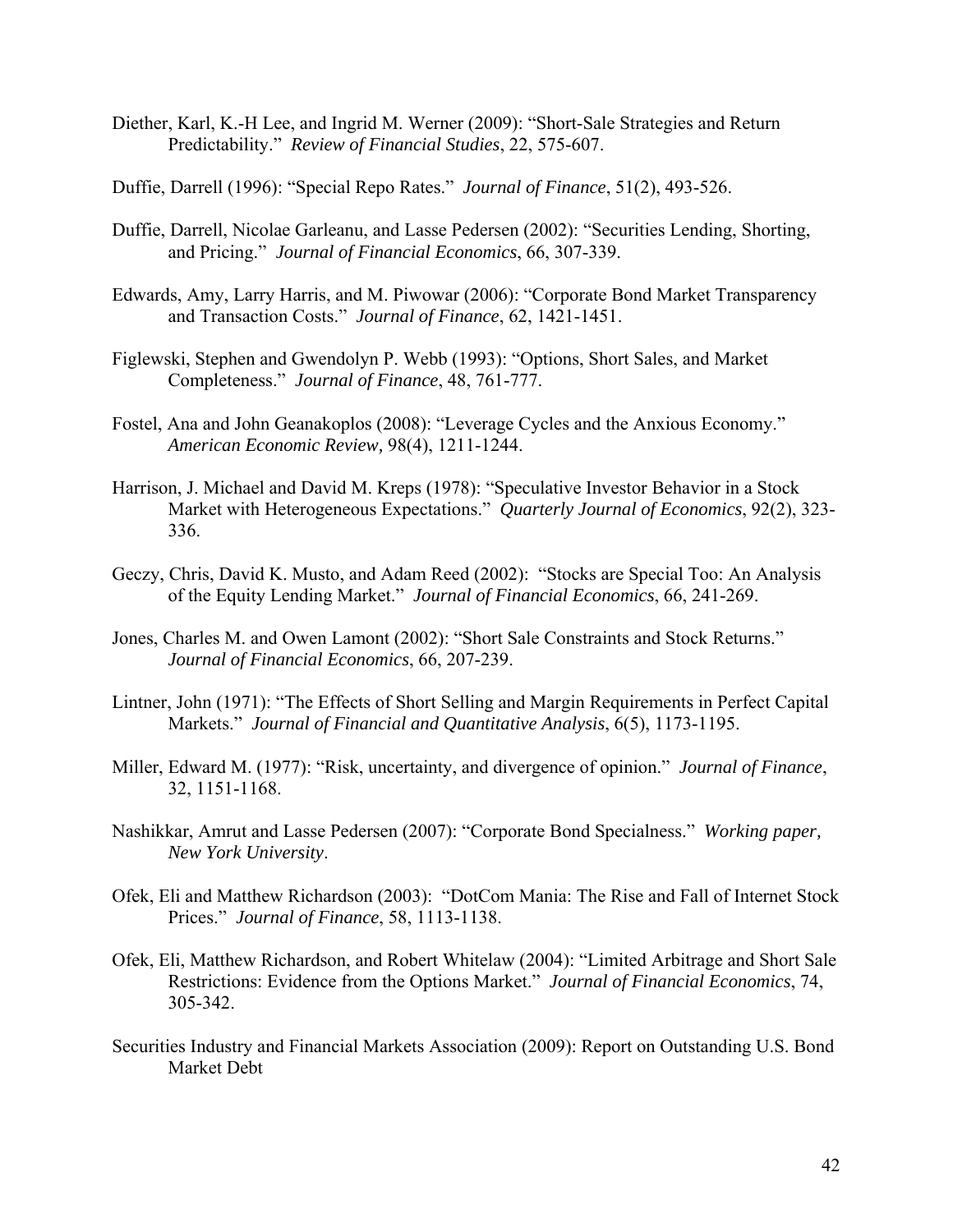Thornton, Daniel L. (2009): "What the LIBOR-OIS Spread Says" Economic Synopsis, Federal Reserve Bank of St. Louis.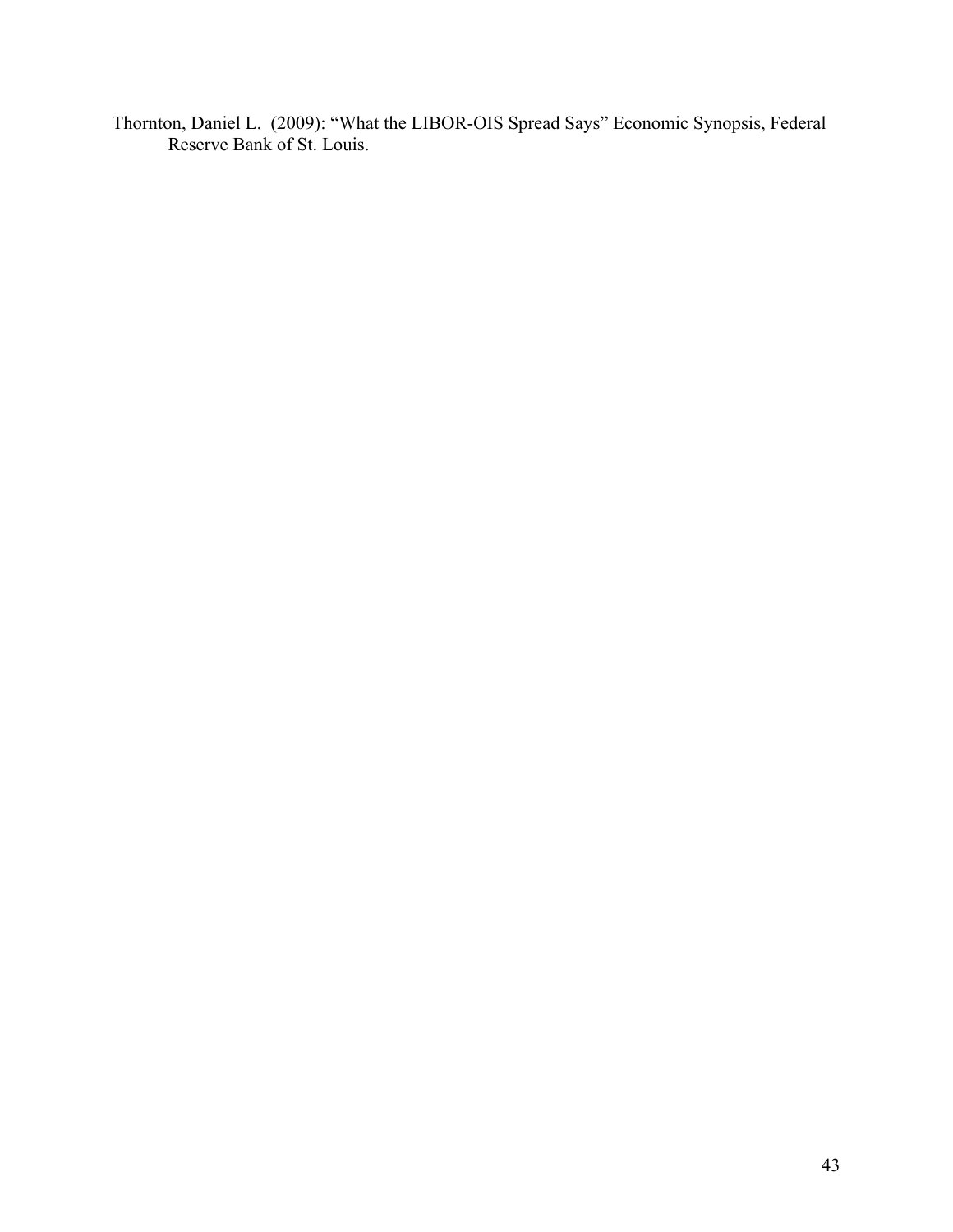# **Table 1. Number and Par Value of Bonds in Corporate Bond Databases**

Table 1 reports the number and par value of bonds in the FISD Corporate Bond, Proprietary Bond Inventory, and Proprietary Bond Loan databases for the overall period and b y year. Convertibles, exchangeables, unit deals, perpetual bonds, bonds with missing or nonsensical offering amount data, and all bonds with "KNOCK", "REVERSE", or "EQUITY" in their description are excluded. The time period analyzed is January 1, 2004 through December 31, 2007. All data is daily except for data from the proprietary inventory database which is only available monthly from January 1, 2004 to March 31, 2005.

|                                                                                 | <b>Panel A: Daily Average Number of Bonds</b> |        |        |        |          |  |  |  |  |  |  |
|---------------------------------------------------------------------------------|-----------------------------------------------|--------|--------|--------|----------|--|--|--|--|--|--|
|                                                                                 | $2004 - 2007$                                 | 2004   | 2005   | 2006   | 2007     |  |  |  |  |  |  |
| Number of Corporate Bond CUSIPs in FISD                                         | 37,535                                        | 32,919 | 35,796 | 37,471 | 39,163   |  |  |  |  |  |  |
| Number of Corporate Bond CUSIPs in Both<br>Lender Database and FISD             | 7,752                                         | 7,592  | 7,669  | 7,750  | 7,827    |  |  |  |  |  |  |
| Percent of FISD Represented in Lender<br>Database                               | $20.7\%$                                      | 23.1%  | 21.4%  | 20.7%  | $20.0\%$ |  |  |  |  |  |  |
| Number of Corporate Bond CUSIPs in<br>Lender Database and FISD That Go on Loan  | 2,901                                         | 2,612  | 2,797  | 2,841  | 3,054    |  |  |  |  |  |  |
| Percent of Corporate Bond CUSIPs in Lender<br>Database and FISD That Go on Loan | 37.4%                                         | 34.4%  | 36.5%  | 36.7%  | 39.0%    |  |  |  |  |  |  |

| <b>Panel B: Par Value of Bonds</b>                                                     |               |         |         |         |       |  |  |  |  |  |
|----------------------------------------------------------------------------------------|---------------|---------|---------|---------|-------|--|--|--|--|--|
|                                                                                        | $2004 - 2007$ | 2004    | 2005    | 2006    | 2007  |  |  |  |  |  |
| Average Daily Par Value of Existing FISD<br>Bonds (Billions of \$)                     | 6,619         | 5,649   | 6,105   | 6,530   | 7,159 |  |  |  |  |  |
| Average Daily Par Value of Existing FISD<br>Bonds in Lender Inventory (Billions of \$) | 193.3         | 183.4   | 186.7   | 195.5   | 196.8 |  |  |  |  |  |
| Lender Inventory as a % of FISD Par Value                                              | 2.9%          | $3.2\%$ | $3.1\%$ | $3.0\%$ | 2.7%  |  |  |  |  |  |
| Average Daily Par Value of Bonds On Loan<br>in Lender Inventory (Billions of \$)       | 14.3          | 14.2    | 14.7    | 13.9    | 14.4  |  |  |  |  |  |
| Lent as a % of Lender Inventory                                                        | 7.4%          | $7.7\%$ | 7.9%    | $7.1\%$ | 7.3%  |  |  |  |  |  |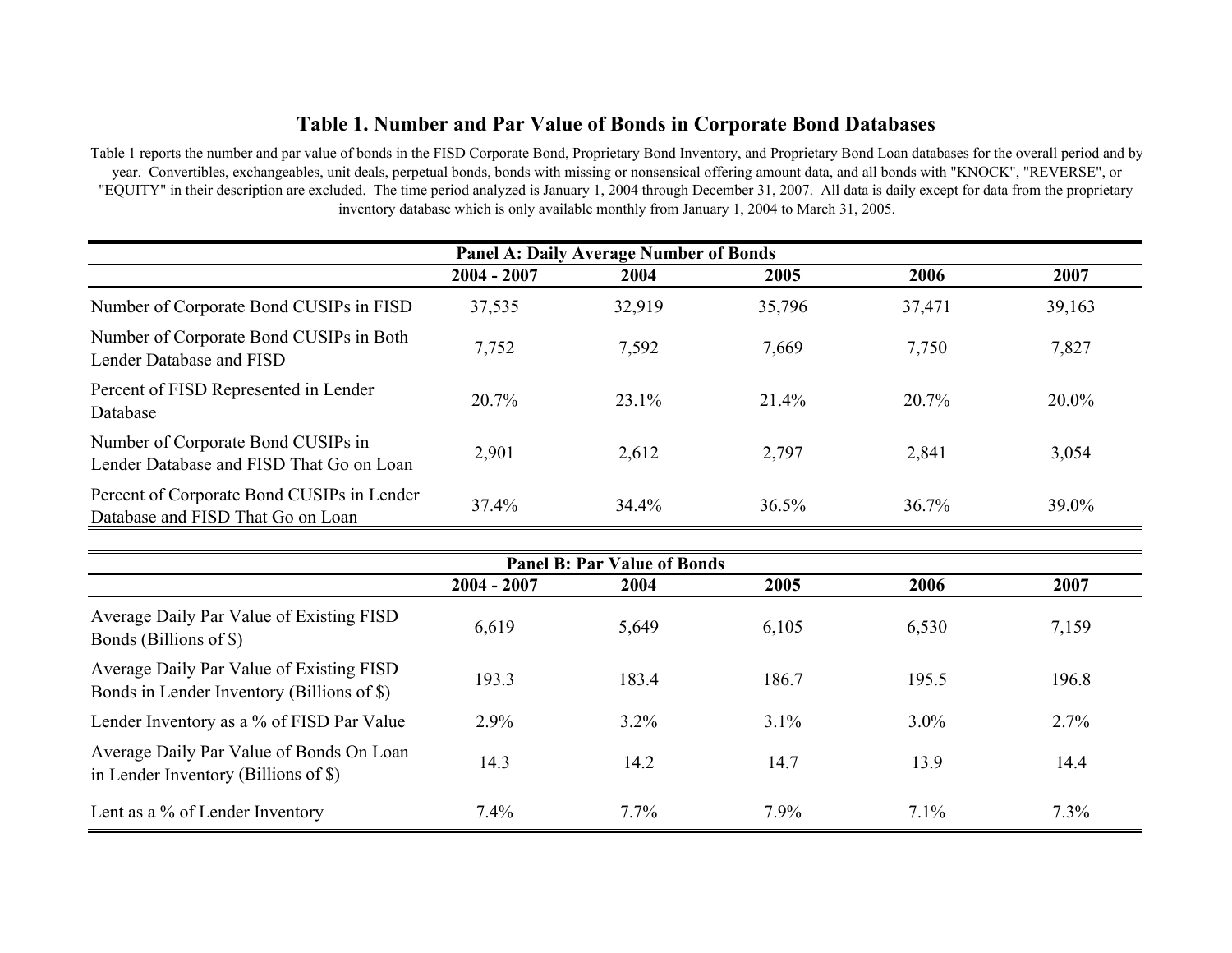# **Figure 1. Number and Par Value of Outstanding Loans**

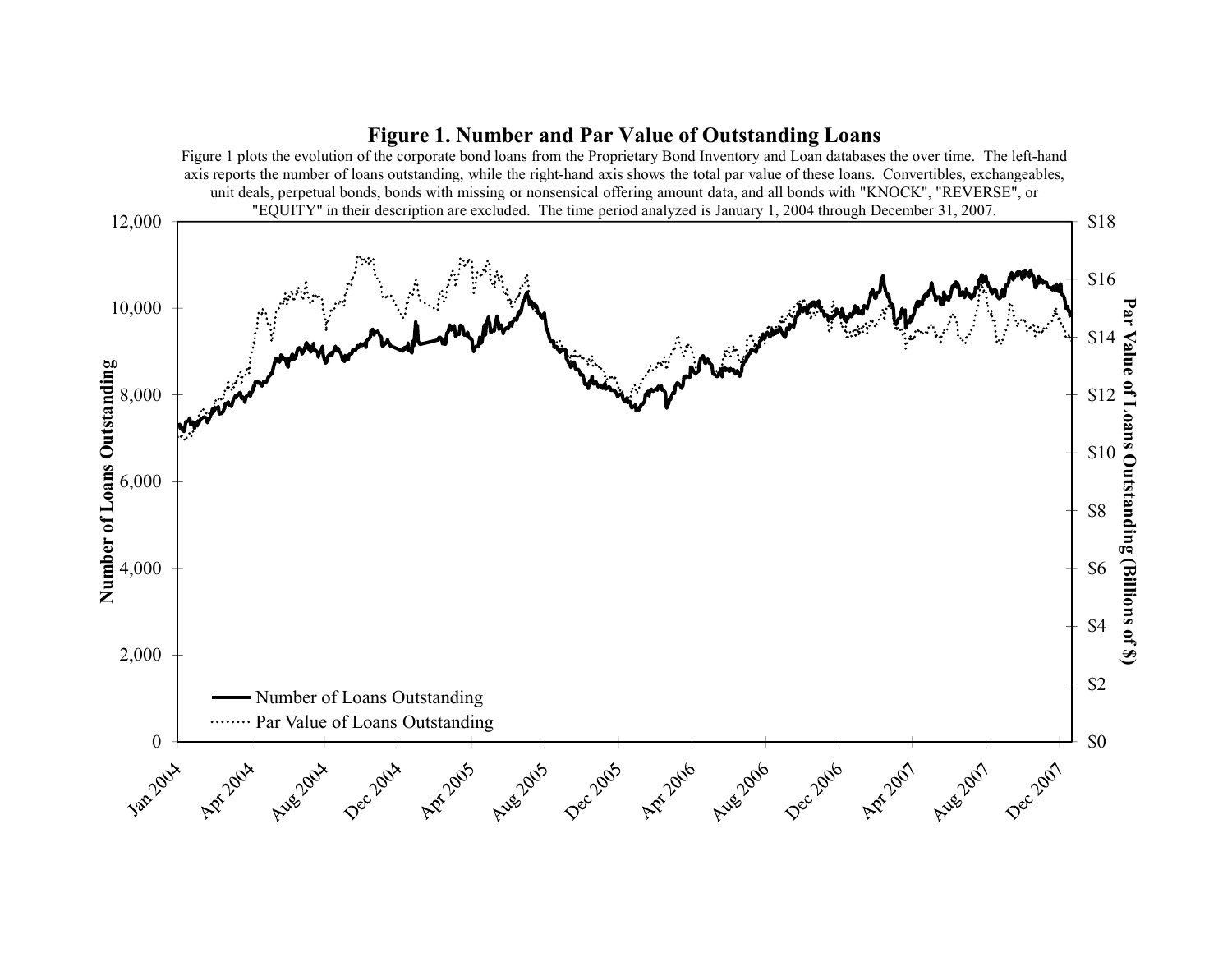#### **Table 2. Characteristics of Bonds in the Corporate Bond Databases**

Table 2 reports bond characteristics from the FISD Corporate Bond, Proprietary Bond Inventory, and Proprietary Bond Loan databases. All ratings are S&P Ratings. Ratings data is missing for some FISD bonds. Therefore, the FISD dataset in Panel B is a subset of the overall FISD dataset in Panel A. Convertibles, exchangeables, unit deals, perpetual bonds, bonds with missing or nonsensical offering amount data, and all bonds with "KNOCK", "REVERSE", or "EQUITY" in their description are excluded. The time period analyzed is January 1, 2004 through December 31, 2007. Time series variables are daily averages. "Rating at Issue" is defined as the first S&P rating. For rating and rating at issue, we report the median. The treasury spread variable is available over the entire sample period for 15,724, 8,601, and 6,034 bonds in FISD, Lender Inventory, and Lent, respectively. In 2004, it is available for 13,187, 5,960, and 3,157 bonds. In 2005, it is available for 12,879, 5,605, and 3,509 bonds. In 2006, it is available for 12,686, 5,523, and 3,835 bonds. In 2007, it is available for 12,576, 5,584, and 3,834 bonds.

|                                     |         | $2004 - 2007$               |          | 2004                       |         | 2005                       |         | 2006                       |                            | 2007                     |
|-------------------------------------|---------|-----------------------------|----------|----------------------------|---------|----------------------------|---------|----------------------------|----------------------------|--------------------------|
|                                     |         | FISD (57,622), Inventory    |          | FISD (37,978), Inventory   |         | FISD (40,611), Inventory   |         | FISD (43,189), Inventory   |                            | FISD (44,807), Inventory |
| <b>Number of Observations:</b>      |         | $(15,493)$ , Lent $(9,971)$ |          | $(9,730)$ , Lent $(4,852)$ |         | $(9,534)$ , Lent $(5,609)$ |         | $(9,909)$ , Lent $(6,344)$ | $(9,884)$ , Lent $(6,262)$ |                          |
|                                     |         | Standard                    |          | Standard                   |         | Standard                   |         | Standard                   |                            | Standard                 |
|                                     | Average | Deviation                   | Average  | Deviation                  | Average | Deviation                  | Average | Deviation                  | Average                    | Deviation                |
| Size At Issue (Millions of \$)      |         |                             |          |                            |         |                            |         |                            |                            |                          |
| <b>FISD</b>                         | \$175.4 | \$325.1                     | \$168.0  | \$288.6                    | \$168.5 | \$296.2                    | \$175.4 | \$314.0                    | \$183.8                    | \$339.1                  |
| Lender Inventory                    | \$418.6 | \$461.1                     | \$374.3  | \$408.0                    | \$402.7 | \$431.7                    | \$435.7 | \$460.7                    | \$474.9                    | \$496.5                  |
| Lent                                | \$493.8 | \$484.7                     | \$488.5  | \$476.8                    | \$489.9 | \$475.4                    | \$504.8 | \$477.5                    | \$555.6                    | \$518.5                  |
| <b>Maturity at Issuance (years)</b> |         |                             |          |                            |         |                            |         |                            |                            |                          |
| <b>FISD</b>                         | 10.7    | 10.1                        | 12.5     | 10.5                       | 12.3    | 10.4                       | 12.0    | 10.5                       | 12.1                       | 10.7                     |
| Lender Inventory                    | 11.3    | 10.1                        | 12.0     | 10.1                       | 12.1    | 10.3                       | 12.0    | 10.7                       | 12.4                       | 11.1                     |
| Lent                                | 12.0    | 10.2                        | 12.0     | 9.3                        | 12.1    | 9.6                        | 12.2    | 10.4                       | 12.8                       | 10.9                     |
| <b>Time Since Issuance (years)</b>  |         |                             |          |                            |         |                            |         |                            |                            |                          |
| <b>FISD</b>                         | 5.3     | 5.6                         | 5.5      | 5.8                        | 5.3     | 5.7                        | 5.4     | 5.6                        | 5.4                        | 5.6                      |
| Lender Inventory                    | 4.4     | 4.0                         | 4.3      | 3.8                        | 4.3     | 3.9                        | 4.4     | 4.0                        | 4.4                        | 4.1                      |
| Lent                                | 3.7     | 3.2                         | 3.4      | 2.9                        | 3.5     | 3.0                        | 3.7     | 3.2                        | 3.8                        | 3.4                      |
| % Defaulted                         |         |                             |          |                            |         |                            |         |                            |                            |                          |
| <b>FISD</b>                         | $0.6\%$ |                             | $0.8\%$  |                            | 0.7%    |                            | $0.6\%$ |                            | $0.5\%$                    |                          |
| Lender Inventory                    | 1.1%    |                             | $1.4\%$  |                            | 1.1%    |                            | $1.0\%$ |                            | $1.0\%$                    |                          |
| Lent                                | $0.8\%$ |                             | $0.9\%$  |                            | 0.7%    |                            | 0.7%    |                            | $0.6\%$                    |                          |
| % Floating Rate                     |         |                             |          |                            |         |                            |         |                            |                            |                          |
| <b>FISD</b>                         | 22.3%   |                             | 15.8%    |                            | 17.1%   |                            | 19.5%   |                            | 19.5%                      |                          |
| Lender Inventory                    | 17.0%   |                             | $10.3\%$ |                            | 11.5%   |                            | 15.2%   |                            | $16.0\%$                   |                          |
| Lent                                | 10.4%   |                             | 4.6%     |                            | 6.5%    |                            | 9.1%    |                            | $10.0\%$                   |                          |
| % Rule 144a                         |         |                             |          |                            |         |                            |         |                            |                            |                          |
| <b>FISD</b>                         | 20.6%   |                             | 17.0%    |                            | 17.8%   |                            | 19.8%   |                            | 19.6%                      |                          |
| Lender Inventory                    | 23.0%   |                             | $16.0\%$ |                            | 16.1%   |                            | 18.1%   |                            | 18.8%                      |                          |
| Lent                                | 14.3%   |                             | 6.2%     |                            | $8.6\%$ |                            | 10.1%   |                            | 10.4%                      |                          |

#### **Panel A: Non-rating Characteristics of Corporate Bonds**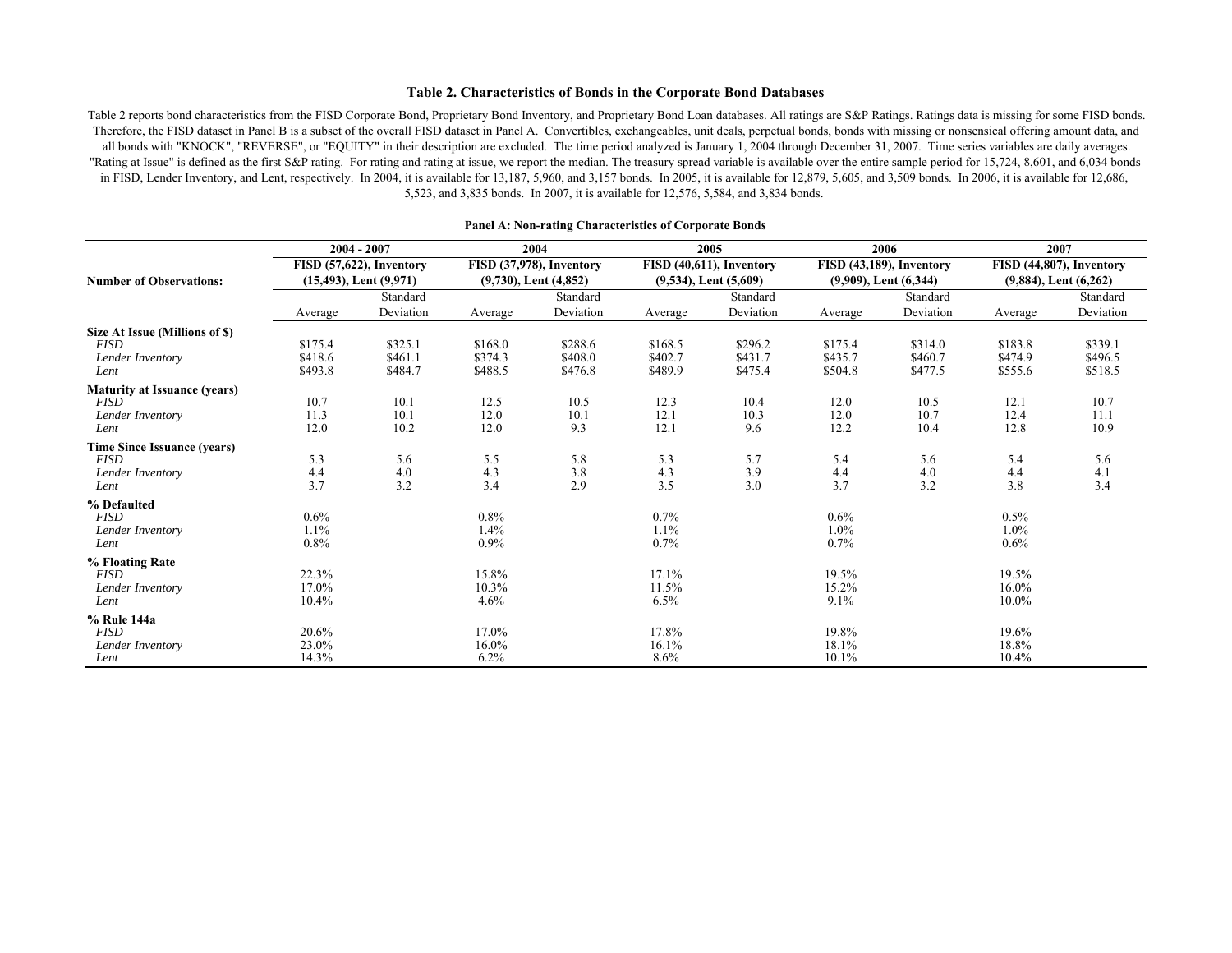#### **Table 2. Characteristics of Bonds in the Corporate Bond Databases**

Table 2 reports bond characteristics from the FISD Corporate Bond, Proprietary Bond Inventory, and Proprietary Bond Loan databases. All ratings are S&P Ratings. Ratings data is missing for some FISD bonds. Therefore, the FISD dataset in Panel B is a subset of the overall FISD dataset in Panel A. Convertibles, exchangeables, unit deals, perpetual bonds, bonds with missing or nonsensical offering amount data, and all bonds with "KNOCK", "REVERSE", or "EQUITY" in their description are excluded. The time period analyzed is January 1, 2004 through December 31, 2007. Time series variables are daily averages. "Rating at Issue" is defined as the first S&P rating. For rating and rating at issue, we report the median. The treasury spread variable is available over the entire sample period for 15,724, 8,601, and 6,034 bonds in FISD, Lender Inventory, and Lent, respectively. In 2004, it is available for 13,187, 5,960, and 3,157 bonds. In 2005, it is available for 12,879, 5,605, and 3,509 bonds. In 2006, it is available for 12,686, 5,523, and 3,835 bonds. In 2007, it is available for 12,576, 5,584, and 3,834 bonds.

|                                  |                             | $2004 - 2007$            |            | 2004                       |            | 2005                       |            | 2006                       |                            | 2007      |
|----------------------------------|-----------------------------|--------------------------|------------|----------------------------|------------|----------------------------|------------|----------------------------|----------------------------|-----------|
|                                  |                             | FISD (31,145), Inventory |            | FISD (24,637), Inventory   |            | FISD (26,587), Inventory   |            | FISD (29,805), Inventory   | FISD (30,532), Inventory   |           |
| <b>Number of Observations:</b>   | $(11,897)$ , Lent $(9,025)$ |                          |            | $(8,487)$ , Lent $(4,559)$ |            | $(8,156)$ , Lent $(5,284)$ |            | $(8,319)$ , Lent $(5,954)$ | $(8,396)$ , Lent $(5,841)$ |           |
|                                  | Median/                     | Standard                 | Median/    | Standard                   | Median/    | Standard                   | Median/    | Standard                   | Median/                    | Standard  |
|                                  | Average                     | Deviation                | Average    | Deviation                  | Average    | Deviation                  | Average    | Deviation                  | Average                    | Deviation |
| <b>Median Rating at Issue</b>    |                             |                          |            |                            |            |                            |            |                            |                            |           |
| <b>FISD</b>                      | A                           |                          | $A-$       |                            | A-         |                            | A          |                            | A                          |           |
| Lender Inventory                 | <b>BBB</b>                  |                          | $BBB+$     |                            | $BBB+$     |                            | $BBB+$     |                            | $BBB+$                     |           |
| Lent                             | <b>BBB</b>                  |                          | $BBB+$     |                            | BBB+       |                            | $BBB+$     |                            | $BBB+$                     |           |
| <b>Median Rating over Period</b> |                             |                          |            |                            |            |                            |            |                            |                            |           |
| <i>FISD</i>                      | A-                          |                          | $BBB+$     |                            | A-         |                            | A-         |                            | A-                         |           |
| Lender Inventory                 | BBB+                        |                          | <b>BBB</b> |                            | BBB+       |                            | $BBB+$     |                            | $BBB+$                     |           |
| Lent                             | <b>BBB</b>                  |                          | <b>BBB</b> |                            | <b>BBB</b> |                            | <b>BBB</b> |                            | <b>BBB</b>                 |           |
| % Investment Grade at Issue      |                             |                          |            |                            |            |                            |            |                            |                            |           |
| <b>FISD</b>                      | 79.2%                       |                          | 78.1%      |                            | 78.7%      |                            | 79.0%      |                            | 79.1%                      |           |
| Lender Inventory                 | 69.0%                       |                          | 72.4%      |                            | 73.8%      |                            | 74.5%      |                            | 74.3%                      |           |
| Lent                             | 68.4%                       |                          | 71.5%      |                            | 70.9%      |                            | 71.6%      |                            | 72.1%                      |           |
| % Investment Grade when Lent     |                             |                          |            |                            |            |                            |            |                            |                            |           |
| <b>FISD</b>                      | 70.6%                       |                          | 71.0%      |                            | 69.0%      |                            | 70.2%      |                            | 72.0%                      |           |
| Lender Inventory                 | 70.7%                       |                          | 69.8%      |                            | 69.6%      |                            | 71.1%      |                            | 71.3%                      |           |
| Lent                             | 64.5%                       |                          | 64.1%      |                            | 61.5%      |                            | 64.8%      |                            | 66.4%                      |           |
| Treasury Spread (bps)*           |                             |                          |            |                            |            |                            |            |                            |                            |           |
| <b>FISD</b>                      | 178.2                       | 181.7                    | 170.7      | 181.8                      | 179.4      | 184.2                      | 185.5      | 185.4                      | 191.8                      | 185.7     |
| Lender Inventory                 | 178.4                       | 155.2                    | 163.4      | 145.0                      | 156.3      | 133.3                      | 155.6      | 130.2                      | 161.3                      | 130.0     |
| Lent                             | 165.5                       | 138.0                    | 148.9      | 119.3                      | 147.6      | 116.7                      | 152.4      | 123.0                      | 157.7                      | 123.9     |

#### **Panel B: Rating Characteristics of Corporate Bonds**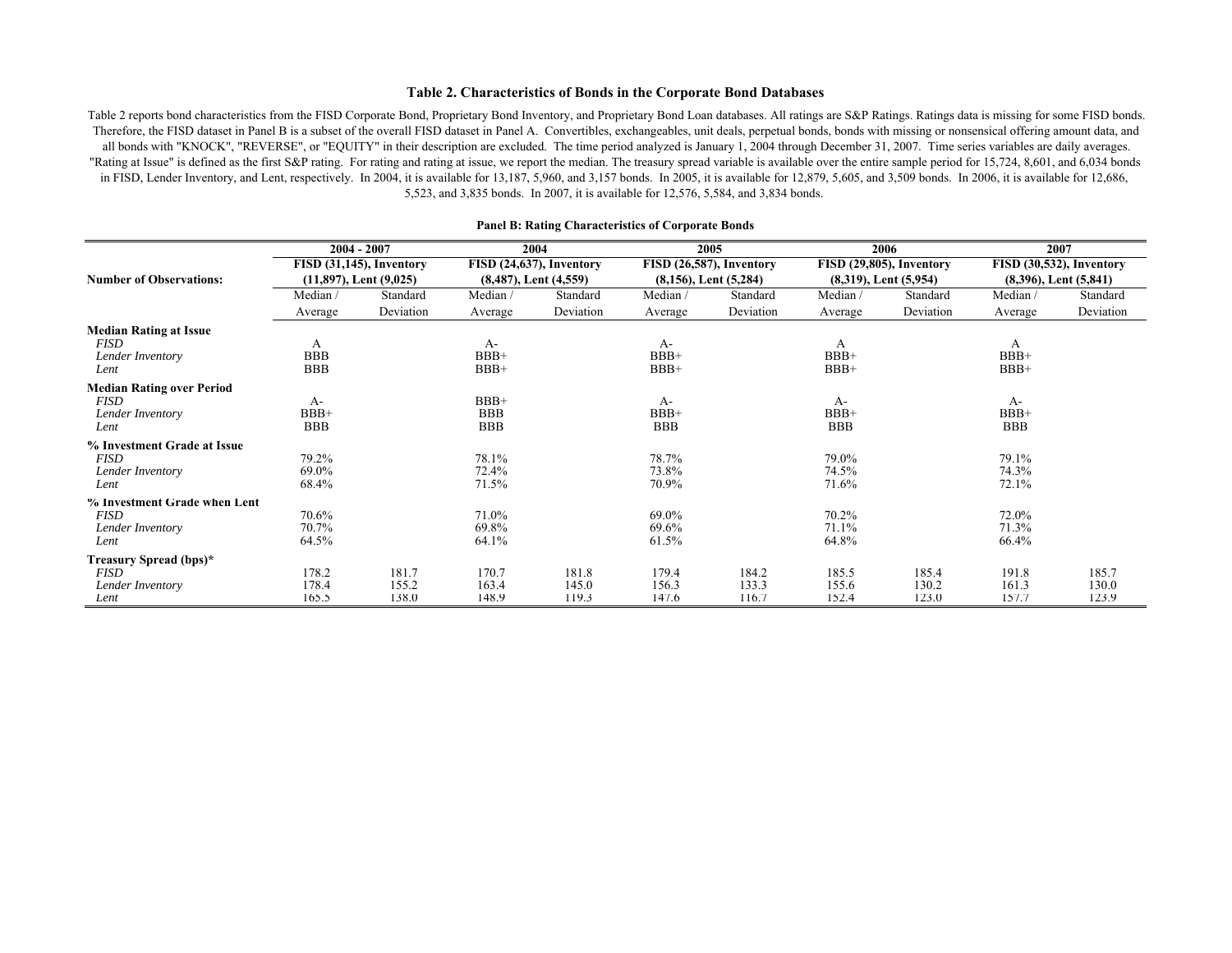# **Table 3. Loan Size, Loan Duration, and Changes in Loan Size**

Table 3 provides descriptive statistics for the new bond loans in the Proprietary Bond Inventory and Loan databases for the overall period and by year. Convertibles, exchangeables, unit deals, perpetual bonds, bonds with missing or nonsensical offering amount data, and all bonds with "KNOCK", "REVERSE", or "EQUITY" in their description are excluded. The time period analyzed is January 1, 2004 through December 31, 2007. Size of New Loans is reported as the number of bonds lent. Duration of New Loans is reported as the number of days that bonds are lent. New loans are only defined when we have loan data for the previous day. That is, for the first day of data or the first day after missing data, no loans classified as new. Similarly, duration and changes in loan size are only defined when the last day of a loan is not the day before a missing day. Thus, in the duration and loan size calculations, there are only 359,754 loans over the entire sample period, and 78,448, 86,440, 93,667 and 101,199 loans in 2004, 2005, 2006 and 2007, respectively.

| Year                                 | 2004-2007 | 2004   | 2005           | 2006   | 2007           |
|--------------------------------------|-----------|--------|----------------|--------|----------------|
| <b>Number of New Loans</b>           | 367,749   | 82,119 | 88,921         | 94,320 | 102,389        |
| <b>Size of New Loans (Bonds)</b>     |           |        |                |        |                |
| Mean                                 | 1444.1    | 1558.5 | 1498.9         | 1411.9 | 1334.3         |
| Median                               | 350       | 490    | 453            | 325    | 250            |
| Mode                                 | 100       | 100    | 100            | 100    | 100            |
| 10th percentile                      | 73        | 85     | 100            | 60     | 55             |
| 25th percentile                      | 100       | 100    | 100            | 100    | 100            |
| 75th percentile                      | 1,435     | 1,600  | 1,554          | 1,436  | 1,066          |
| 90th percentile                      | 4,000     | 4,100  | 4,000          | 3,975  | 3,515          |
| <b>Duration of New Loans (Days)</b>  |           |        |                |        |                |
| Mean                                 | 32.4      | 34.8   | 32.1           | 35.4   | 28.4           |
| Median                               | 11        | 11     | 10             | 12     | 11             |
| Mode                                 | 1         | 1      | 1              | 1      | 1              |
| 10th percentile                      |           | 1      | 1              | 1      | $\mathbf{1}$   |
| 25th percentile                      | 3         | 3      | $\overline{2}$ | 3      | $\overline{3}$ |
| 75th percentile                      | 34        | 34     | 33             | 37     | 33             |
| 90th percentile                      | 83        | 84     | 82             | 92     | 76             |
| <b>Changes in Loan Size</b>          |           |        |                |        |                |
| Percentage of loans that decrease in |           |        |                |        |                |
| size                                 | 31.2%     | 33.1%  | 30.5%          | 32.6%  | 29.0%          |
| Average total decrease in loan size  |           |        |                |        |                |
| (for loans that decrease)            | 56.9%     | 58.1%  | 58.5%          | 56.6%  | 54.7%          |
| Average number of decreases (for     | 1.9       | 1.8    | 1.8            | 2.0    | 1.8            |
| loans that decrease)                 |           |        |                |        |                |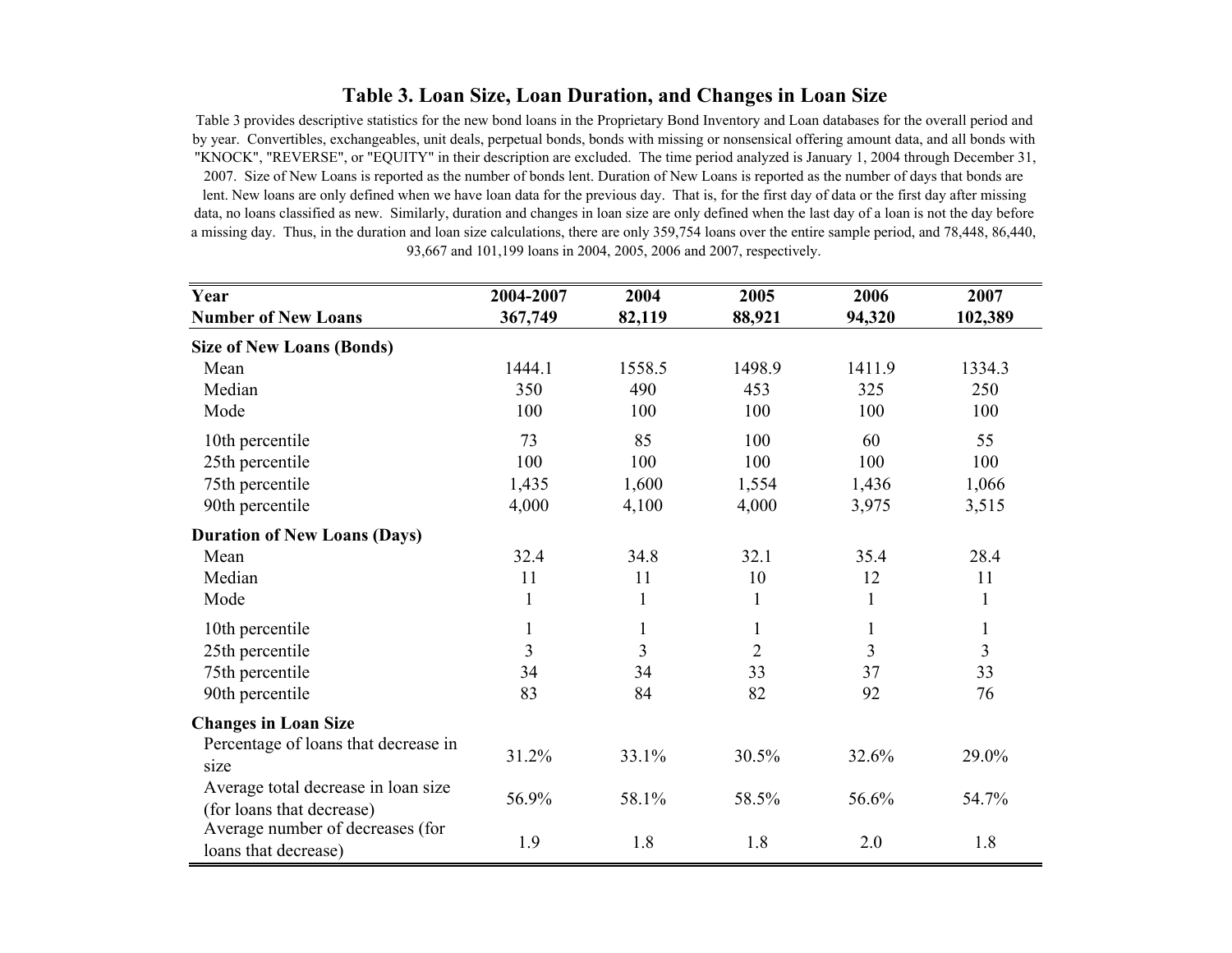# **Table 4. Distribution of New Loan Borrowing Costs**

Table 4 Panel A reports borrowing costs on new loans over time, equal-weighted by loan (EW) and value-weighted by loan size (VW). Panel B presents borrowing costs over time partitioned by loan size. Data is from the Proprietary Bond Loan database for the overall period and by year. Convertibles, exchangeables, unit deals, perpetual bonds, bonds with missing or nonsensical offering amount data, and all bonds with "KNOCK", "REVERSE", or "EQUITY" in their description are excluded. The time period analyzed is January 1, 2004 through December 31, 2007. Loan Borrowing Costs are defined as the One-month Commercial Paper Rate minus the Rebate Rate. Loans are allocated to the year in which they are initiated, even if they extend into subsequent years. New loans are only defined when we have loan data for the previous day. That is, for the first day of data or the first day after missing data, no loans classified as new.

| Year                       |      | 2004-2007<br>367,749 |      | 2004   |      | 2005   |      | 2006   | 2007   |         |
|----------------------------|------|----------------------|------|--------|------|--------|------|--------|--------|---------|
| <b>Number of New Loans</b> |      |                      |      | 82,119 |      | 88,921 |      | 94,320 |        | 102,389 |
|                            | EW   | VW                   | EW   | VW     | EW   | VW     | EW   | VW     | EW     | VW      |
| Mean                       | 32.6 | 22.2                 | 36.7 | 21.5   | 45.0 | 28.0   | 31.6 | 26.3   | 19.3   | 13.1    |
| Median                     | 18.0 | 14.0                 | 31.0 | 16.0   | 49.0 | 18.1   | 16.0 | 14.0   | 13.0   | 8.0     |
| Mode                       | 13.0 | 13.0                 | 51.0 | 51.0   | 49.0 | 49.0   | 13.0 | 13.0   | 13.0   | 13.0    |
| 10th percentile            | 7.0  | 3.5                  | 11.0 | 8.0    | 12.0 | 7.1    | 8.0  | 4.0    | $-5.0$ | $-3.0$  |
| 25th percentile            | 12.0 | 8.8                  | 15.0 | 14.0   | 18.0 | 13.0   | 12.0 | 9.0    | 7.8    | 3.0     |
| 75th percentile            | 51.0 | 23.0                 | 53.0 | 25.0   | 59.0 | 28.0   | 48.0 | 22.0   | 17.0   | 14.0    |
| 90th percentile            | 64.0 | 40.0                 | 67.0 | 39.0   | 72.0 | 53.0   | 58.0 | 48.0   | 49.0   | 26.1    |

## **Panel A: Borrowing Costs (bps) Equally Weighted by Loan (EW) and Weighted by Par Value of Loan (VW)**

## **Panel B: Borrowing Costs (bps) by Loan Size**

| Year                   |            | 2004-2007 | 2004       |        |            | 2005   |            | 2006   |            | 2007   |
|------------------------|------------|-----------|------------|--------|------------|--------|------------|--------|------------|--------|
| <b>Number of Loans</b> | 109,124    | 258,625   | 23,127     | 58,992 | 24,067     | 64,854 | 27,126     | 67,194 | 34,804     | 67,585 |
|                        | $\leq 100$ | >100      | $\leq 100$ | >100   | $\leq 100$ | >100   | $\leq 100$ | >100   | $\leq 100$ | >100   |
| Mean                   | 39.0       | 29.9      | 50.9       | 31.1   | 62.6       | 38.5   | 33.0       | 31.1   | 19.4       | 19.2   |
| Median                 | 48.0       | 16.0      | 52.0       | 22.0   | 56.0       | 27.0   | 20.0       | 15.0   | 13.0       | 13.0   |
| Mode                   | 13.0       | 13.0      | 51.0       | 51.0   | 49.0       | 14.0   | 13.0       | 13.0   | 13.0       | 13.0   |
| 10th percentile        | 9.0        | 6.0       | 12.0       | 11.0   | 24.5       | 11.0   | 9.0        | 8.0    | 3.0        | $-1.0$ |
| 25th percentile        | 13.0       | 12.0      | 50.0       | 15.0   | 50.0       | 16.0   | 13.0       | 12.0   | 9.0        | 5.5    |
| 75th percentile        | 54.0       | 49.0      | 65.0       | 51.0   | 67.0       | 54.0   | 50.0       | 35.0   | 21.8       | 15.0   |
| 90th percentile        | 69.0       | 59.0      | 76.0       | 58.0   | 74.0       | 69.0   | 61.0       | 56.0   | 50.0       | 49.0   |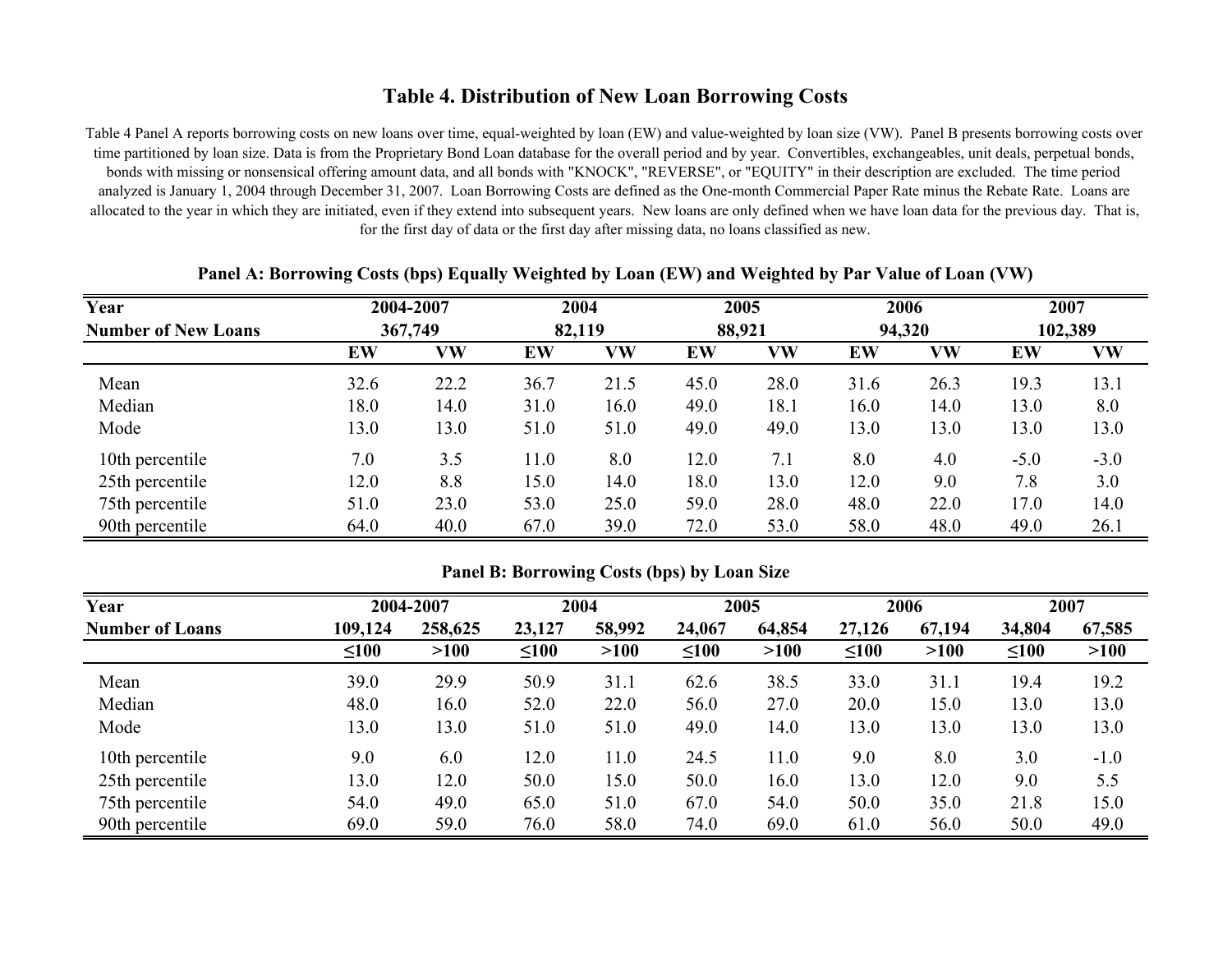

## **Figure 2. Equally-Weighted Monthly Distribution of Loan Borrowing Costs**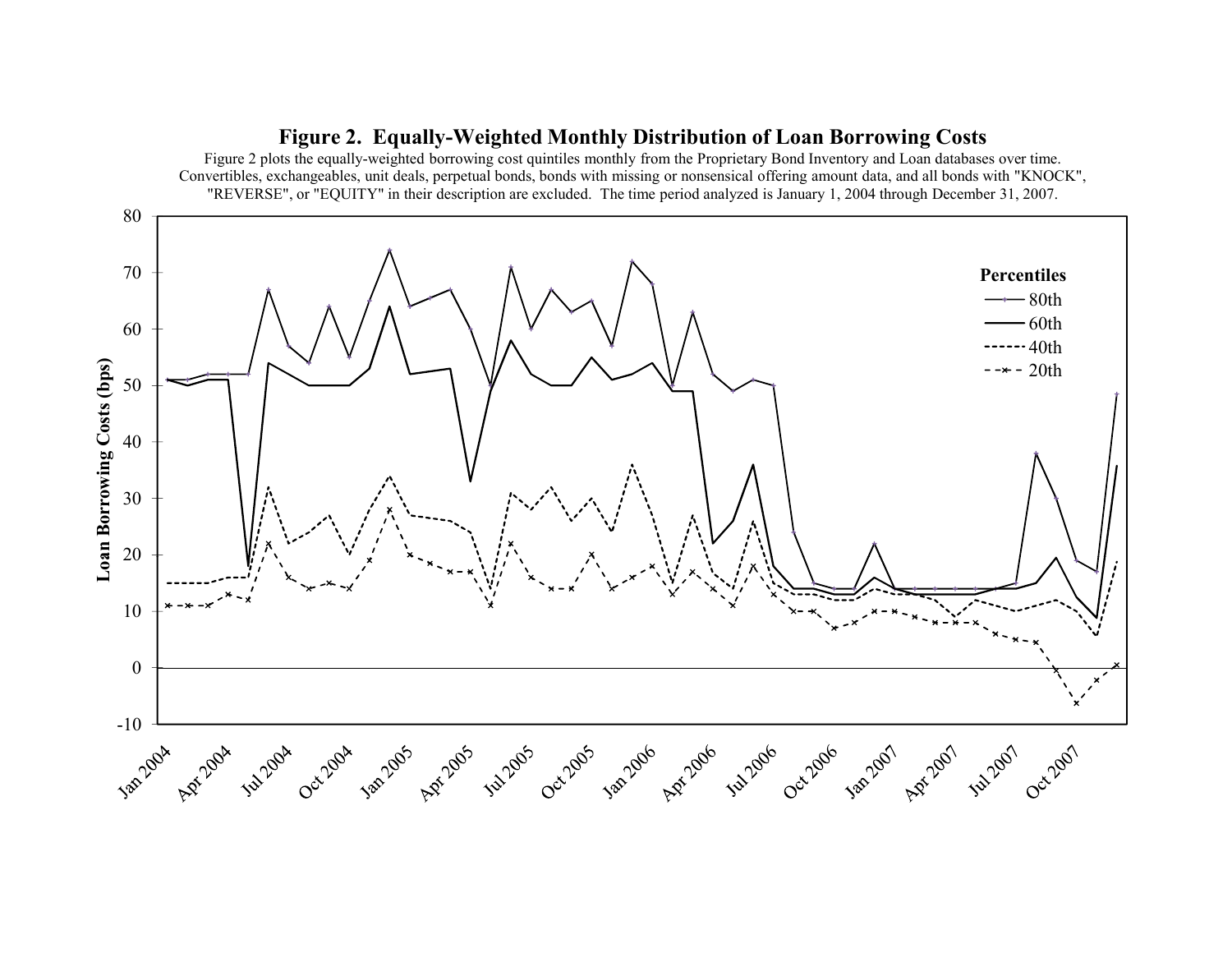# **Figure 3. Histogram of Equally-weighted Loan Borrowing Costs by Time Period**

Figure 3 plots histograms of equally-weighted borrowing costs pre- and post- April 2006. Data is from the Proprietary Bond Inventory and Loan databases over time. Convertibles, exchangeables, unit deals, perpetual bonds, bonds with missing or nonsensical offering amount data, and all bonds with "KNOCK", "REVERSE", or "EQUITY" in their description are excluded. The time period analyzed is January 1, 2004 through December 31, 2007. Loans with negative borrowing costs are not included and loans with borrowing costs greater than 100 basis points are aggregated at 101+ category.

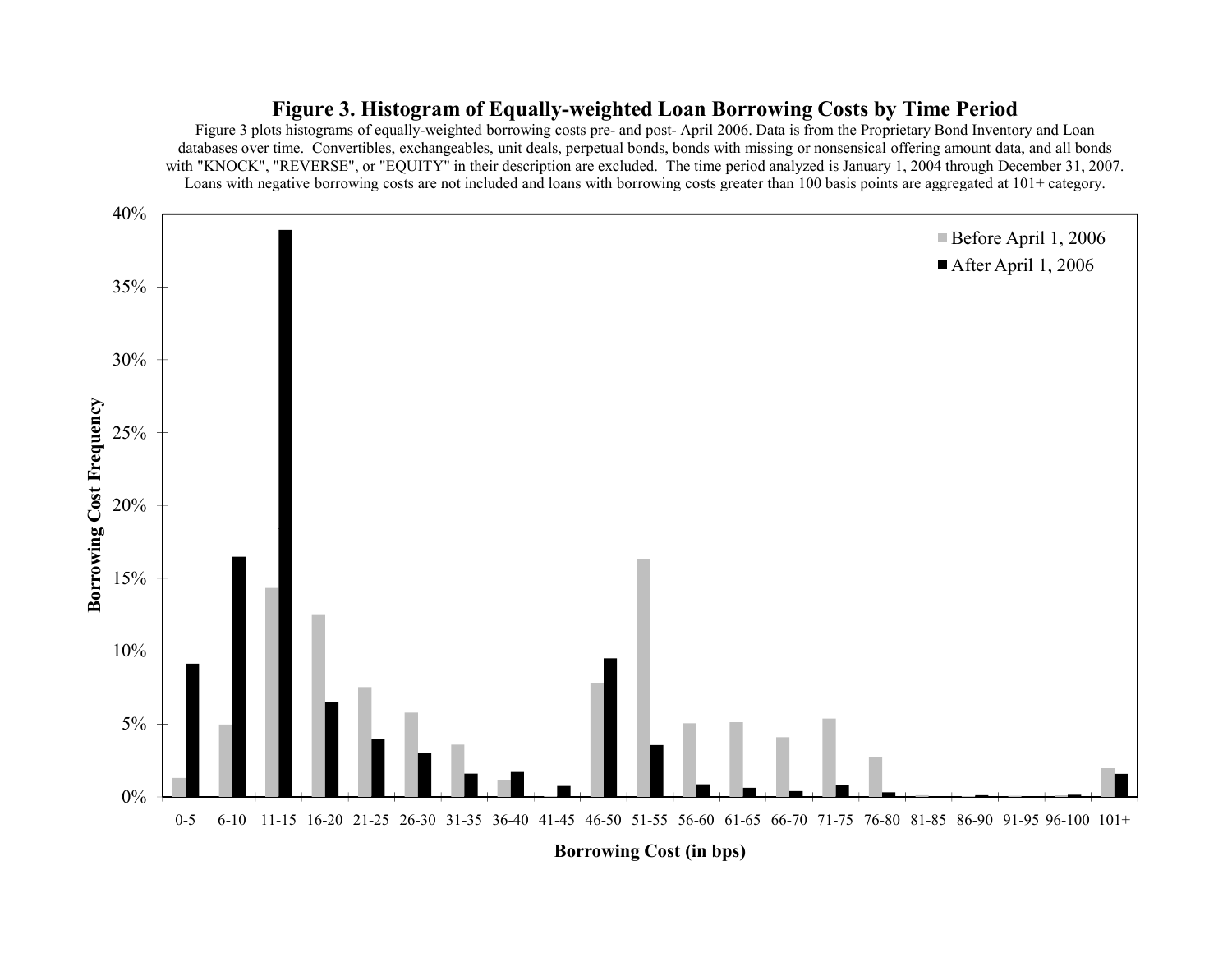# 4050 60 7080**g Cost (in bps)** 4/1/2005 to 12/31/2007  $\cdots$  4/1/2005 to 3/31/2006 4/1/2006 to 12/31/2007 7/1/2007 to 12/31/2007 missing or nonsensical offering amount data, and all bonds with "KNOCK", "REVERSE", or "EQUITY" in their description are excluded. 010 20 300% 5% 10% 15% 20% 25% 30% 35% 40% 45% 50% 55% 60% 65% 70% 75% 80% 85% 90% 95% 100% **Borrowin g**

# **Figure 4. Relationship Between Borrowing Cost and Percent of Inventory On Loan**

Figure 4 plots the relationship between the average borrowing cost and the amount of inventory on loan for the period April 2005 to December 2007 and for several sub-periods. Data is from the Proprietary Bond Inventory and Loan databases. Convertibles, exchangeables, unit deals, perpetual bonds, bonds with

**On Loan Percentage**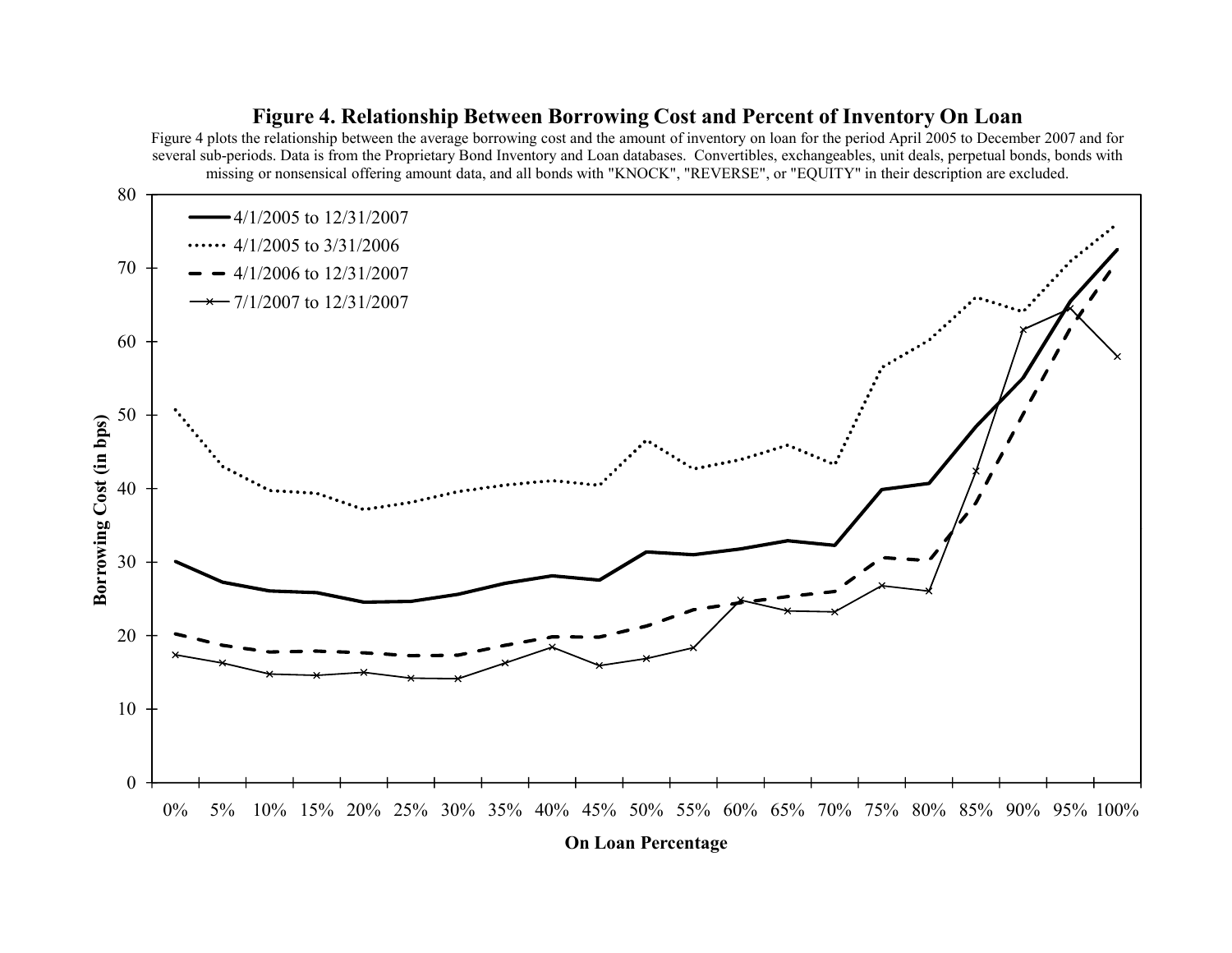#### **Table 5. Corporate Bonds with the Highest Borrowing Costs**

Table 5 presents the 35 corporate bonds with the highest borrowing costs in our sample. Data is from the Proprietary Bond Loan database for the overall period and by year. Convertibles, exchangeables, unit deals, perpetual bonds, bonds with missing or nonsensical offering amount data, and all bonds with "KNOCK", "REVERSE", or "EQUITY" in their description are excluded. The time period analyzed is January 1, 2004 through December 31, 2007. Each bond is listed once with corresponding date, rebate rate, maximum loan borrowing cost, and on loan percentage. Number of Bonds is the number of bonds issued by a given firm that ever had borrowing costs greater than the 250th most expensive to borrow bond in our sample.

|              |                                                      |          | <b>Rebate Rate (in</b> | <b>Borrowing Cost</b> |           | Number of                |
|--------------|------------------------------------------------------|----------|------------------------|-----------------------|-----------|--------------------------|
| <b>CUSIP</b> | <b>Issuing Company Name</b>                          | Date     | bps)                   | (in bps)              | On Loan % | <b>Bonds</b>             |
| 13134VAA1    | CALPINE CDA ENERGY FIN ULC                           | 5/10/06  | $-1,000$               | 1,501                 | 100.00%   | 1                        |
| 131347AW6    | <b>CALPINE CORP</b>                                  | 2/15/06  | $-1,000$               | 1,450                 | 75.87%    | 10                       |
| 26632QAK9    | <b>DURA OPER CORP</b>                                | 2/28/07  | $-700$                 | 1,223                 | 21.62%    | $\overline{2}$           |
| 247126AC9    | DELPHI AUTOMOTIVE SYS CORP                           | 2/2/06   | $-700$                 | 1,150                 | 51.59%    | $\overline{\mathbf{3}}$  |
| 07556QAN5    | BEAZER HOMES USA INC                                 | 10/31/07 | $-479$                 | 932                   | 100.00%   | $\overline{2}$           |
| 45661YAA8    | <b>INEOS GROUP HLDGS PLC</b>                         | 10/31/07 | $-479$                 | 932                   | 65.26%    | $\mathbf{1}$             |
| 729136AF8    | PLIANT CORP                                          | 10/31/07 | $-479$                 | 932                   | 100.00%   | 3                        |
| 909279AW1    | UNITED AIR LINES INC                                 | 12/13/05 | $-500$                 | 927                   | 90.18%    | $\mathbf{1}$             |
| 256605AD8    | DOLE FOOD INC                                        | 10/31/07 | $-413$                 | 866                   | 38.82%    |                          |
| 15101QAC2    | <b>CELESTICA INC</b>                                 | 10/31/07 | $-400$                 | 853                   | 100.00%   | 1                        |
| 800907AK3    | <b>SANMINA - SCI CORP</b>                            | 10/31/07 | $-400$                 | 853                   | 76.75%    |                          |
| 194832AD3    | <b>COLLINS &amp; AIKMAN PRODS CO</b>                 | 6/23/06  | $-300$                 | 824                   | 99.46%    | $\overline{c}$           |
| 001765AU0    | AMR CORP DEL                                         | 3/14/07  | $-250$                 | 775                   | 76.26%    | $\mathbf{1}$             |
| 370442BT1    | <b>GENERAL MTRS CORP</b>                             | 10/31/07 | $-288$                 | 741                   | 88.29%    | 6                        |
| 35687MAP2    | FREESCALE SEMICONDUCTOR INC                          | 9/6/07   | $-200$                 | 728                   | 84.32%    | $\overline{c}$           |
| 984756AD8    | YANKEE ACQUISITION CORP                              | 8/7/07   | $-200$                 | 728                   | 100.00%   | $\overline{2}$           |
| 85375CAK7    | STANDARD PAC CORP NEW                                | 10/31/07 | $-200$                 | 653                   | 100.00%   | $\overline{\mathbf{3}}$  |
| 978093AE2    | <b>WOLVERINE TUBE INC</b>                            | 2/1/06   | $-200$                 | 648                   | 64.29%    | $\mathbf{1}$             |
| 624581AB0    | MOVIE GALLERY INC                                    | 10/24/06 | $-100$                 | 625                   | 34.69%    | $\mathbf{1}$             |
| 256669AD4    | <b>DOLLAR GEN CORP</b>                               | 10/16/07 | $-100$                 | 583                   | 99.89%    | $\mathbf{1}$             |
| 179584AG2    | <b>CLAIRES STORES INC</b>                            | 12/26/07 | $-75$                  | 539                   | 99.00%    | $\overline{c}$           |
| 767754AD6    | <b>RITE AID CORP</b>                                 | 8/2/06   | $\boldsymbol{0}$       | 532                   | 10.73%    | $\overline{c}$           |
| 156503AH7    | CENTURY COMMUNICATIONS CORP                          | 7/31/06  | $\boldsymbol{0}$       | 531                   | 73.22%    | $\overline{\mathbf{3}}$  |
| 373200AT1    | <b>GEORGIA GULF CORP</b>                             | 9/11/07  | $\boldsymbol{0}$       | 531                   | 100.00%   | $\overline{2}$           |
| 667281AM1    | NORTHWEST AIRLS INC                                  | 8/1/06   | $\boldsymbol{0}$       | 531                   | 80.00%    | $\overline{4}$           |
| 640204AH6    | NEIMAN MARCUS GROUP INC                              | 7/18/06  | $\boldsymbol{0}$       | 530                   | 97.22%    | $\mathbf{1}$             |
| 651715AD6    | <b>NEWPAGE CORP</b>                                  | 7/27/06  | 0                      | 530                   | 84.70%    |                          |
| 75040KAC3    | RADIOLOGIX INC                                       | 7/18/06  | $\overline{0}$         | 530                   | 98.81%    | $\mathbf{1}$             |
| 872962AD7    | TECHNICAL OLYMPIC USA INC                            | 6/26/07  | $\boldsymbol{0}$       | 530                   | 100.00%   | $\mathbf{1}$             |
| 247361XY9    | DELTA AIR LINES INC DEL                              | 7/17/06  | $\boldsymbol{0}$       | 529                   | 99.66%    | $\overline{\mathcal{L}}$ |
| 420029AD2    | HAWAIIAN TELCOM COMMUNICATIONS INC                   | 7/26/06  | $\boldsymbol{0}$       | 529                   | 82.81%    | 5                        |
| 721467AF5    | PILGRIMS PRIDE CORP                                  | 8/7/07   | $\overline{0}$         | 528                   | 99.76%    | $\overline{2}$           |
| 79546VAF3    | SALLY HLDGS LLC / SALLY CAP INC                      | 9/6/07   | $\boldsymbol{0}$       | 528                   | 85.02%    | $\overline{2}$           |
| 87971KAA5    | <b>TEMBEC INDS INC</b>                               | 12/12/06 | $\boldsymbol{0}$       | 528                   | 14.27%    | $\overline{\mathbf{3}}$  |
| 682391AC1    | 155 EAST TROPICANA LLC / 155 EAST TROPICANA FIN CORP | 6/29/06  | $\theta$               | 527                   | 99.45%    |                          |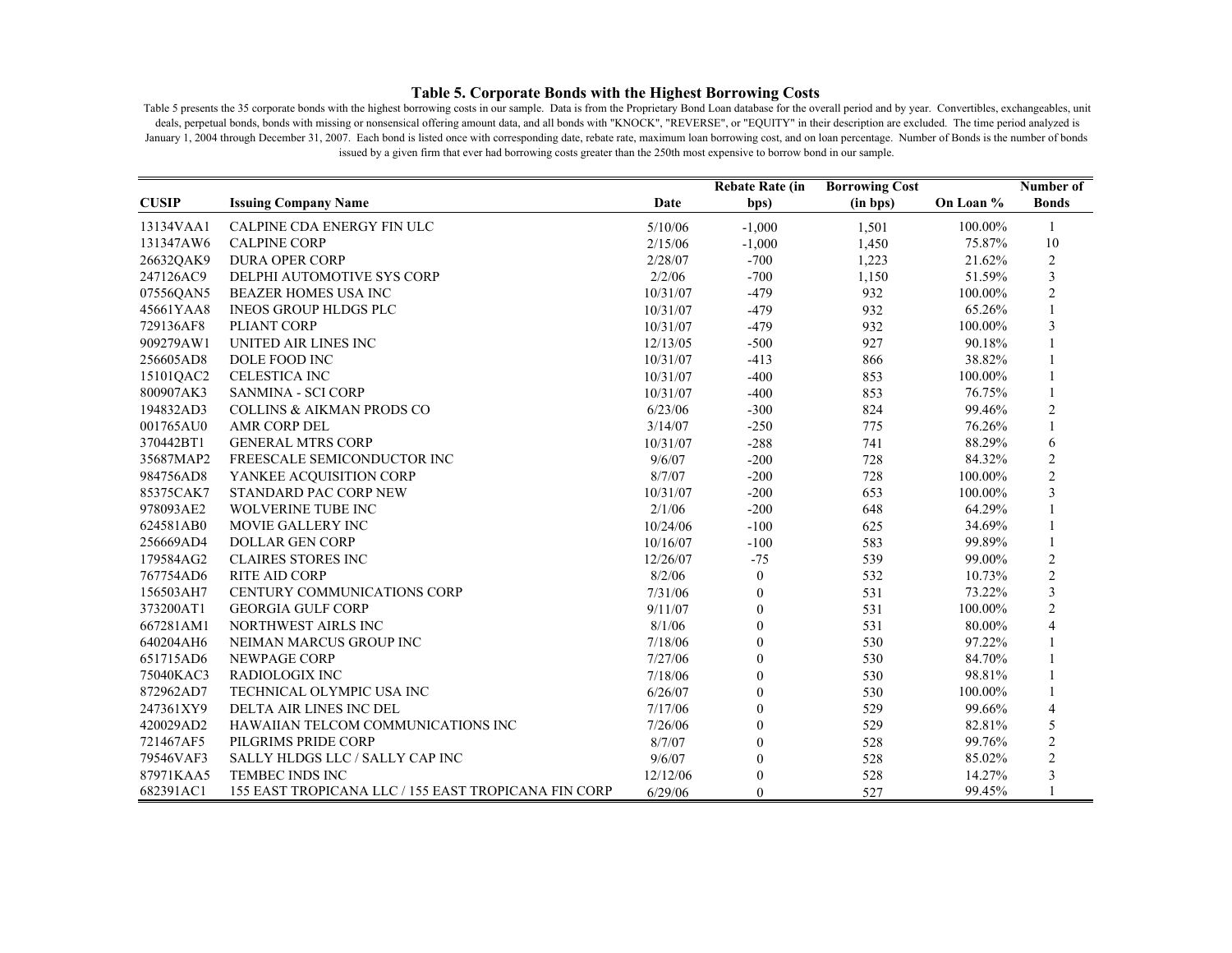#### **Table 6. Regression Analysis of Determinants of Borrowing Costs**

Table 6 reports estimates of the following equation:

Borrowing Cost<sub>ibt</sub> = β<sub>1</sub>\*OnLoan%<sub>bt</sub> +β<sub>2</sub>\*loan size<sub>i</sub> + β<sub>3</sub>\*rating<sub>bt</sub> + β<sub>4</sub>\*issue size<sub>b</sub> + β<sub>5</sub>\*time since issue<sub>bt</sub> + β<sub>6</sub>\*floating rate<sub>b</sub> + β<sub>7</sub>\*rule144a<sub>b</sub> +

 $\delta_t + \lambda_{\text{broken}} + \kappa_b + \varepsilon_{\text{ibt}}$ 

where CPrate is the one month financial commercial paper rate (in bps) and RR is the rebate rate (in bps). The on loan % is the percentage of daily inventory already lent, and loan size is the total number of bonds lent in thousands of bonds (that is, the loan value in \$ millions). Rating is the bond's S&P rating at the time of the loan (where AAA is given a value of 1, D is given a value of 22, and all intermediate ratings are given consecutive values between 1 and 22). Issue size is the size of the initial bond offering (in \$100 millions). The time since issue variable is the time since the bond was issued (in years). The floating rate variable is a dummy variable equal to 1 if the bond pays a floating rate coupon and 0 if the bond has a fixed rate coupon. The Rule 144a variable is a dummy variable equal to 1 if the bond was issued under SEC Rule 144a and 0 otherwise. δ represents a set of dummies for each trading day in the sample. κ represents a set of dummies for each bond CUSIP in the sample, and  $\lambda$  are a set of dummies for each unique borrower in the sample who borrows 100 or more times during our sample period. Subscripts i, b, and t correspond to loan i, bond b, and day t. There are 62 brokers that borrow from the lender during the period covered by the regression, 38 make 100 or more loans and 24 make less than 100 loans. Standard errors are heteroscedasticity-robust and t-statistics are reported in parenthesis. The data is from the FISD Corporate Bond, Proprietary Bond Inventory, and Proprietary Bond Loan databases. Convertibles, exchangeables, unit deals, perpetual bonds, bonds with missing or nonsensical offering amount data, and all bonds with "KNOCK", "REVERSE", or "EQUITY" in their description are excluded. The time period analyzed is April 1, 2005 through December 31, 2007. \* significant at 0.10; \*\* significant at 0.05; \*\*\* significant at 0.01.

|                          | $\overline{11}$ | $\overline{2}$   | $\overline{3}$ | $\overline{[4]}$  |
|--------------------------|-----------------|------------------|----------------|-------------------|
| On Loan %                | $26.30***$      | $26.23$ ***      | $3.19$ ***     | 4.38 ***          |
|                          | (47.42)         | (48.33)          | (6.10)         | (8.58)            |
| Loan Size (thousands)    | $-2.16$ ***     | $-1.74$ ***      | $-1.67$ ***    | $-1.36$ ***       |
|                          | $(-49.10)$      | $(-39.30)$       | $(-48.91)$     | $(-40.20)$        |
| <b>Bond Rating</b>       | $1.12$ ***      | $1.41$ ***       | $3.33***$      | $3.23$ ***        |
| (where $AA=1, , D=22$ )  | (35.12)         | (40.64)          | (16.30)        | (16.05)           |
| Bond Issue Size (\$100M) | $0.31$ ***      | $0.31$ ***       |                |                   |
|                          | (22.15)         | (22.46)          |                |                   |
| Bond Time Since Issuance | $0.74$ ***      | $0.72$ ***       |                |                   |
| (years)                  | (17.90)         | (17.87)          |                |                   |
| <b>Bond Floating</b>     | $-5.86$ ***     | $-5.72$ ***      |                |                   |
|                          | $(-13.32)$      | $(-13.10)$       |                |                   |
| Bond Rule 144a           | $3.34$ ***      | $3.05$ ***       |                |                   |
|                          | (4.31)          | (3.94)           |                |                   |
| <b>Broker Dummies</b>    | N               | Y                | N              | Y                 |
| <b>CUSIP Dummies</b>     | N               | $\mathbf N$      | Y              | Y                 |
| <b>Broker</b> effects    |                 |                  |                |                   |
| F-test                   | n/a             | $F = 969.21$ *** | n/a            | $F = 1172.05$ *** |
| p-value                  | n/a             | p < 0.0001       | n/a            | p < 0.0001        |
| $max - min$              | n/a             | 59.28 ***        | n/a            | 59.14 ***         |
| p-value                  |                 | p < 0.0010       |                | p < 0.0010        |
| p 75-p 25                | n/a             | $23.72$ ***      | n/a            | $19.76$ ***       |
| p-value                  |                 | p < 0.0010       |                | p < 0.0010        |
| $R^2$                    | 0.3924          | 0.4328           | 0.5486         | 0.5888            |
| $\mathbf N$              | 258,060         | 258,060          | 258,060        | 258,060           |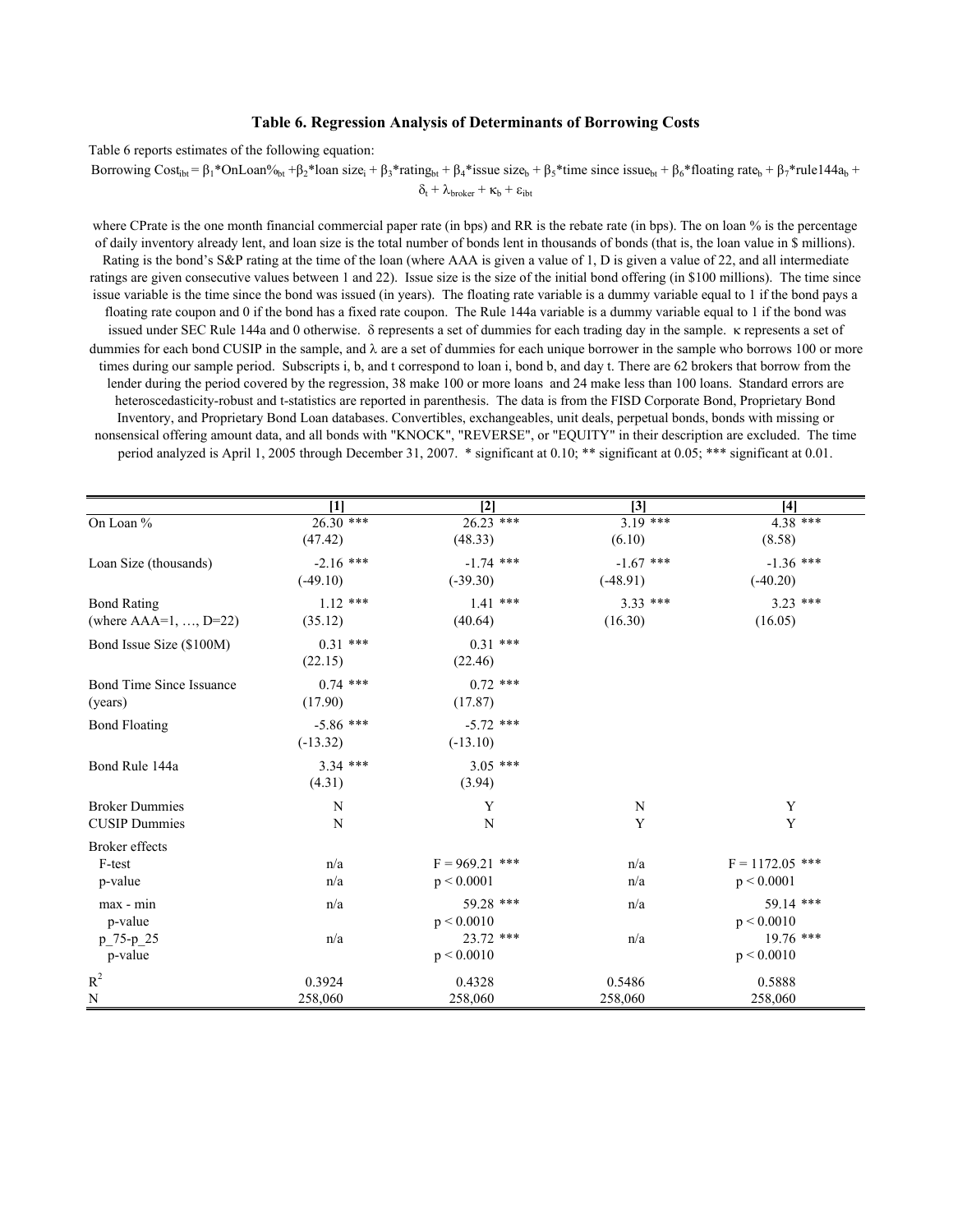## **Table 7. Competitive Races between Brokers**

Table 7 uses data from the Proprietary Bond Loan database and compares broker borrowing costs by examining all days where two or more brokers borrow the same bond. 26 identified brokers have at least 100 competitive races. Success in 2 Broker and 3+ Broker Competitive Races is defined as having the lowest borrowing cost for a new loan in the same bond on the same day. Convertibles, exchangeables, unit deals, perpetual bonds, bonds with missing or nonsensical offering amount data, and all bonds with "KNOCK", "REVERSE", or "EQUITY" in their description are excluded. The time period analyzed is January 1, 2004 through December 31, 2007. \*\*\* indicates Percentage of Wins that are significantly different than 50% and 33.33% at 0.01 one tailed probability for 2 and 3+ brokers, respectively.

|                  |            |                 |                      |                     | <b>2 Broker Races</b> |                     | 3+ Broker Races |
|------------------|------------|-----------------|----------------------|---------------------|-----------------------|---------------------|-----------------|
|                  |            | # of Bonds      | <b>Total Lending</b> | # Competitive       | Percentage of         | # Competitive       | Percentage of   |
| <b>Broker ID</b> | # of Loans | <b>Borrowed</b> | <b>Fees Paid</b>     | <b>Races / Wins</b> | <b>Wins</b>           | <b>Races / Wins</b> | <b>Wins</b>     |
| A                | 40,994     | 41,714,394      | \$13,090,277         | 6,478/5,993         | $92.5\%$ ***          | 1,561/1,231         | 78.9% ***       |
| $\, {\bf B}$     | 2,595      | 2,075,390       | \$63,271             | 546 / 479           | 87.7% ***             | 164 / 127           | 77.4% ***       |
| $\mathcal{C}$    | 12,773     | 42,175,029      | \$6,994,331          | 1,780 / 1,423       | 79.9% ***             | 719/476             | 66.2% ***       |
| $\mathbf D$      | 5,816      | 24, 283, 893    | \$7,006,490          | 790 / 622           | 78.7% ***             | 361 / 239           | 66.2% ***       |
| E                | 11,132     | 28,620,944      | \$4,632,767          | 1,668/1,261         | 75.6% ***             | 574 / 328           | 57.1% ***       |
| ${\bf F}$        | 1,755      | 7,944,398       | \$2,764,846          | 257 / 189           | 73.5% ***             | 118/59              | 50.0% ***       |
| $\mathbf G$      | 4,190      | 12,189,596      | \$3,043,453          | 556 / 406           | 73.0% ***             | 252 / 151           | 59.9% ***       |
| H                | 35,258     | 90,905,175      | \$22,738,674         | 3,444/2,128         | $61.8\%$ ***          | 1,246/534           | 42.9% ***       |
| $\rm I$          | 972        | 2,639,919       | \$189,152            | 125/76              | 60.8%                 | 55/25               | 45.5%           |
| J                | 2,209      | 5,404,871       | \$1,420,770          | 345 / 194           | 56.2%                 | 129/46              | 35.7%           |
| $\rm K$          | 3,767      | 11,597,273      | \$9,623,957          | 366 / 195           | 53.3%                 | 183/68              | 37.2%           |
| L                | 3,011      | 8,902,543       | \$2,063,986          | 399 / 206           | 51.6%                 | 184 / 77            | 41.8%           |
| M                | 11,762     | 26,925,386      | \$3,697,178          | 1,444 / 695         | 48.1%                 | 584 / 226           | 38.7%           |
| N                | 21,355     | 38,973,071      | \$10,798,318         | 2,323 / 976         | 42.0%                 | 861/332             | 38.6%           |
| $\overline{O}$   | 5,428      | 6,060,740       | \$1,565,975          | 503 / 177           | 35.2%                 | 195/50              | 25.6%           |
| ${\bf P}$        | 87,612     | 84,174,639      | \$40,545,662         | 6,992 / 2,399       | 34.3%                 | 2,057/519           | 25.2%           |
| ${\bf Q}$        | 6,633      | 18,783,575      | \$7,711,792          | 645 / 217           | 33.6%                 | 318/83              | 26.1%           |
| ${\bf R}$        | 14,339     | 23,432,851      | \$15,138,170         | 1,404/403           | 28.7%                 | 607 / 144           | 23.7%           |
| S                | 43,344     | 22,503,842      | \$4,825,499          | 2,951/839           | 28.4%                 | 1,109/241           | 21.7%           |
| T                | 2,662      | 1,787,228       | \$260,718            | 287/41              | 14.3%                 | 136 / 19            | 14.0%           |
| U                | 2,244      | 535,303         | \$88,309             | 237/29              | 12.2%                 | 139/4               | 2.9%            |
| V                | 10,638     | 3,875,297       | \$858,456            | 996 / 113           | 11.3%                 | 395 / 25            | 6.3%            |
| W                | 14,407     | 5,641,386       | \$1,195,550          | 1,464 / 94          | 6.4%                  | 442 / 26            | 5.9%            |
| $\mathbf X$      | 2,646      | 1,213,004       | \$253,763            | 309/19              | 6.1%                  | 136/4               | 2.9%            |
| Y                | 3,460      | 1,323,795       | \$272,237            | 518/24              | 4.6%                  | 175/11              | 6.3%            |
| Z                | 11,813     | 5,726,357       | \$1,701,179          | 1,577/54            | 3.4%                  | 458 / 29            | 6.3%            |
| Remainder        | 4,934      | 11,640,326      | 4,764,471            | 682 / 291           | 42.7%                 | 256 / 90            | 35.2%           |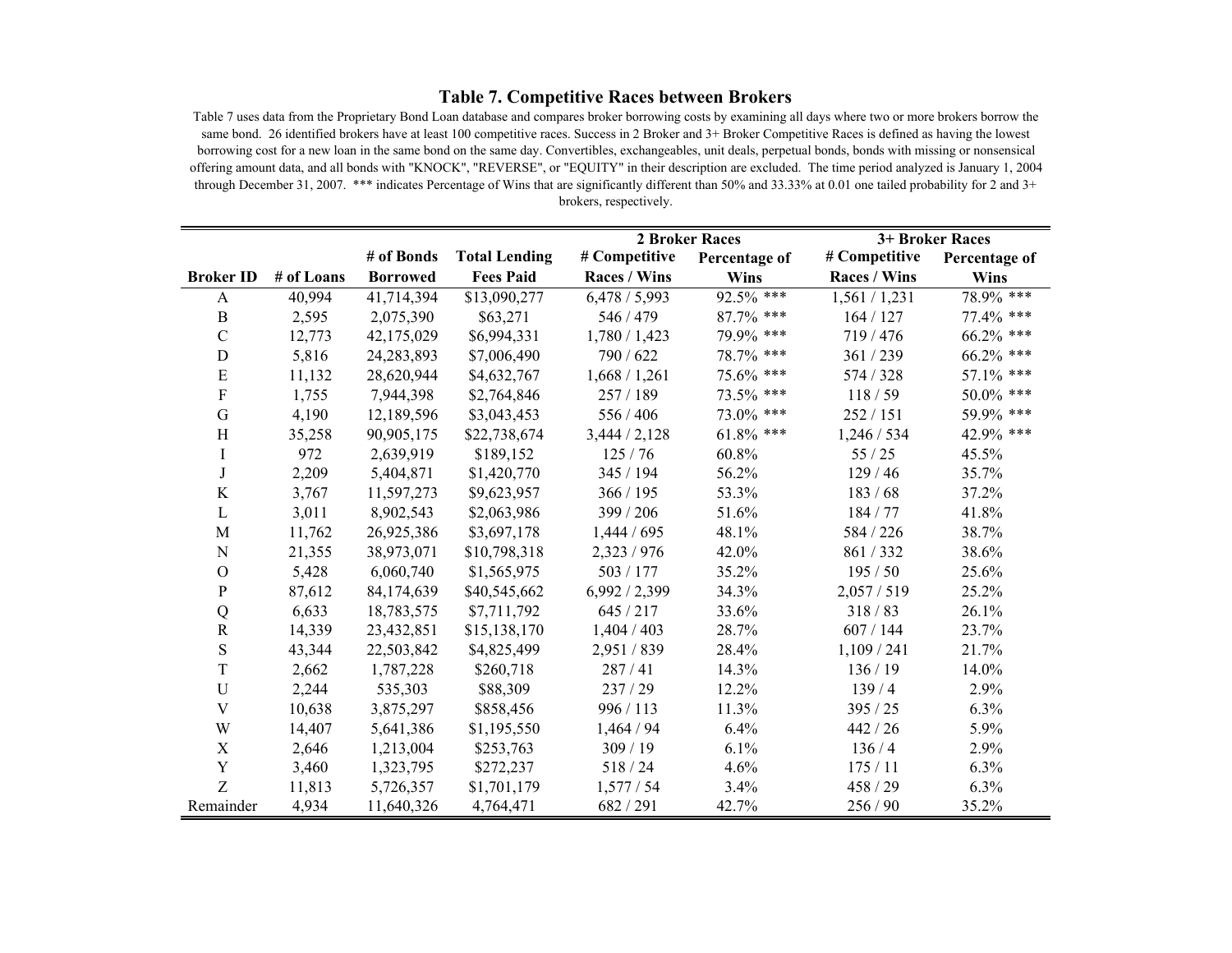# **Figure 5. Borrowing Costs Around Bankruptcies**

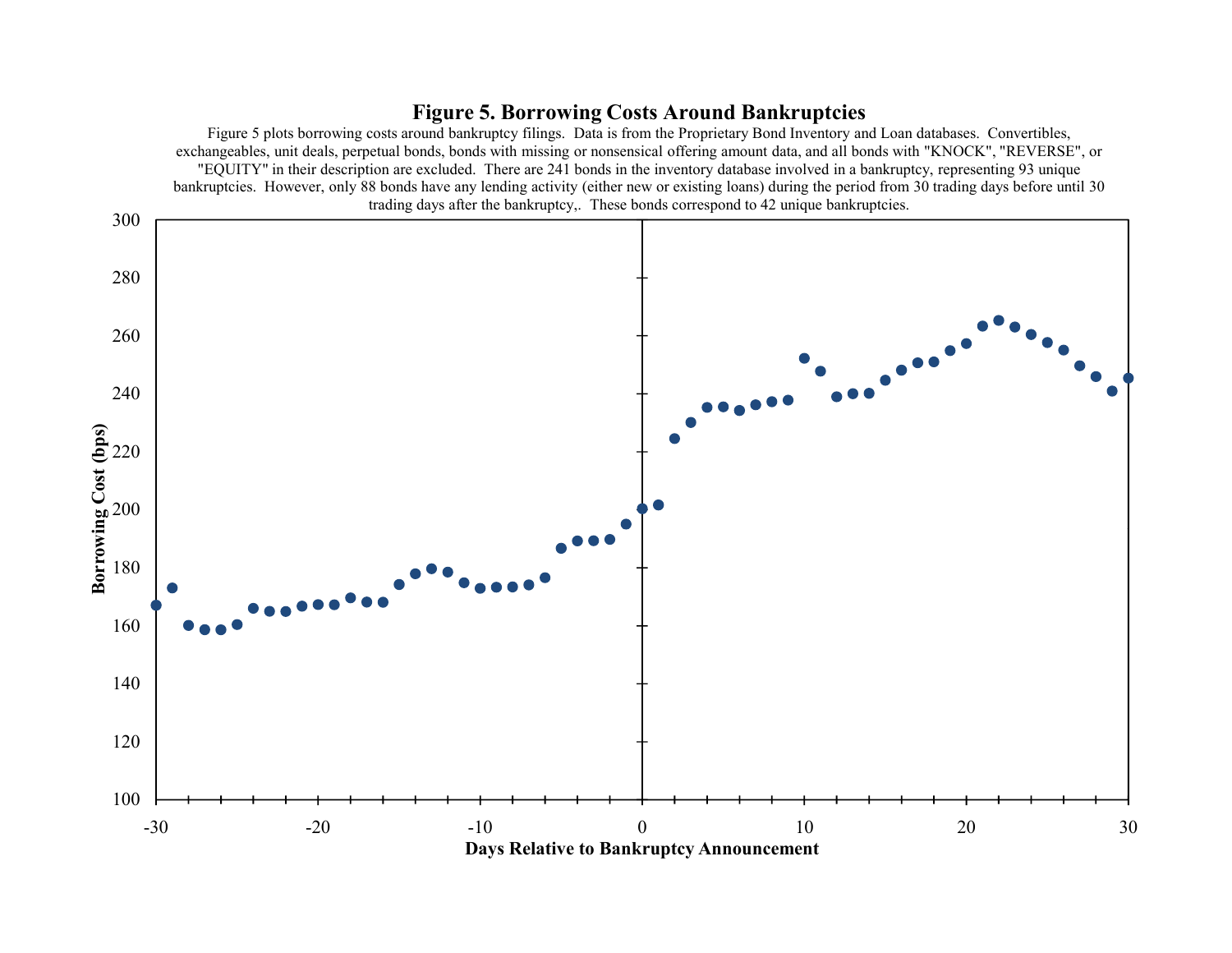# **Figure 6. Borrowing Costs Around Credit Events**

Figure 6 plots borrowing costs around credit rating changes. Data is from the Proprietary Bond Inventory and Loan databases. Convertibles, exchangeables, unit deals, perpetual bonds, bonds with missing or nonsensical offering amount data, and all bonds with "KNOCK", "REVERSE", or "EQUITY" in their description are excluded. We define a large credit rating change as a movement of three or more S&P ratings, or one full letter or more, e.g. going from an A+ to a B+ or from a BB- to an AA-. There are 292 full-letter upgrades on bonds in the inventory database, which correspond to 281 unique bonds. Our data covers 125 of these upgrades, corresponding to 122 unique bonds. There are 381 full-letter downgrades during our time period on 356 unique bonds. Our data covers 206 of these downgrades, corresponding to 193 bonds.

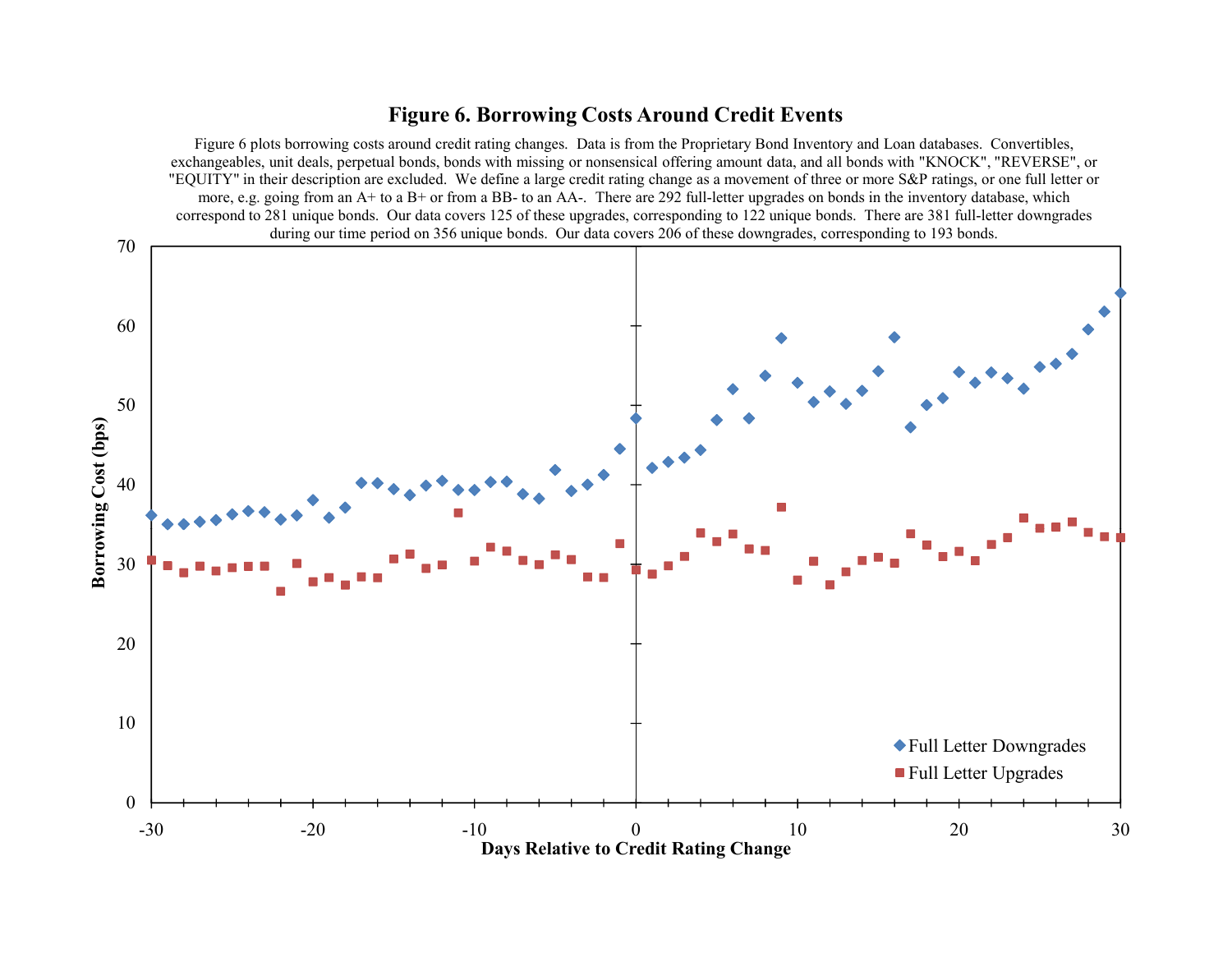# **Figure 7. Bond and Stock Borrowing Cost Differences**

Figure 7 examines differences in borrowing costs between matched corporate bonds and stocks. Data is from the Proprietary Loan databases for the overall period and by year. Only bonds that can be matched to a unique stock for a given loan and date are included. Convertibles, exchangeables, unit deals, perpetual bonds, bonds with missing or nonsensical offering amount data, and all bonds with "KNOCK", "REVERSE", or "EQUITY" in their description are excluded. The time period analyzed is January 1, 2004 through December 31, 2007.

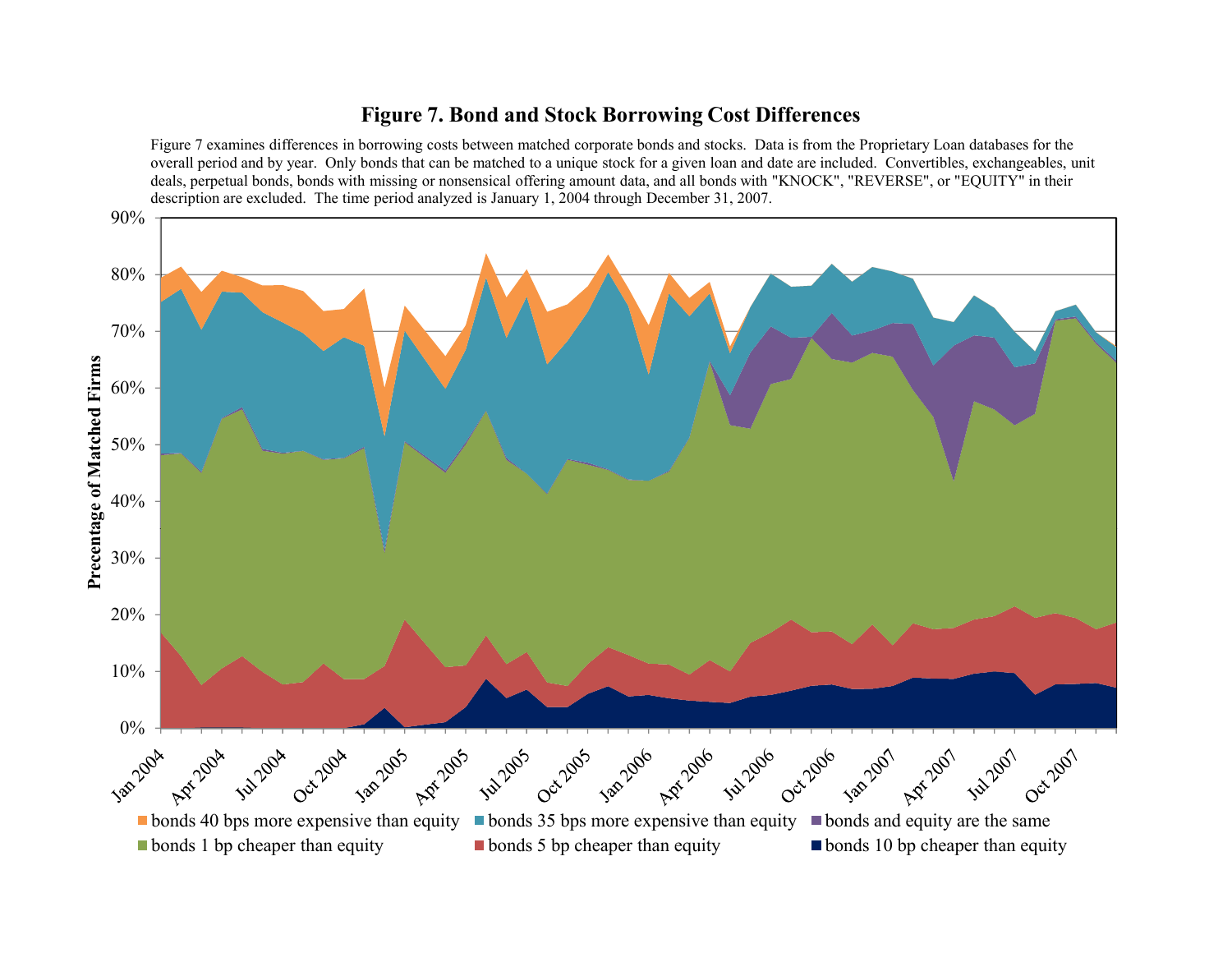## **Table 8. Bond and Stock Borrowing Relationship**

Table 8 examines differences in borrowing costs between matched corporate bonds and stocks. Data is from the Proprietary Loan databases for the overall period and by year. Only bonds that can be matched to a unique stock for a given loan and date are included. Convertibles, exchangeables, unit deals, perpetual bonds, bonds with missing or nonsensical offering amount data, and all bonds with "KNOCK", "REVERSE", or "EQUITY" in their description are excluded. The time period analyzed is January 1, 2004 through December 31, 2007.

|                                          | 2004-2007 | 2004    | 2005    | 2006    | 2007    |
|------------------------------------------|-----------|---------|---------|---------|---------|
| $\mathbf N$                              | 111,903   | 26,345  | 28,056  | 28,433  | 29,069  |
| % bond > stock                           | 28.8%     | 37.1%   | 39.9%   | 23.5%   | 15.8%   |
| $%$ bond = stock                         | 3.3%      | $0.2\%$ | $0.2\%$ | 4.5%    | $7.9\%$ |
| $\%$ bond < stock                        | 67.9%     | 62.6%   | 59.9%   | 72.0%   | 76.3%   |
| $\%$ bond and stocks within $+/- 10$ bps | 63.8%     | 58.2%   | 53.8%   | 67.6%   | 74.6%   |
| $%$ bond > stock by more than 10 bps     | 25.7%     | 34.5%   | 37.9%   | 20.3%   | 11.3%   |
| # bond $> 100$ bps                       | 1,390     | 170     | 581     | 397     | 242     |
| % of all matched loans                   | 1.2%      | 0.6%    | 2.1%    | 1.4%    | 0.8%    |
| # stocks $> 100$ bps                     | 6,860     | 827     | 1,448   | 2,158   | 2,427   |
| % of all matched loans                   | 6.1%      | 3.1%    | 5.2%    | 7.6%    | 8.3%    |
| if bond $> 100$ bps, % stock $> 100$ bps | 14.7%     | 17.6%   | 11.0%   | 18.4%   | 15.7%   |
| if stock $> 100$ bps, % bond $> 100$ bps | $3.0\%$   | 3.6%    | 4.4%    | 3.4%    | $1.6\%$ |
| # bond $>$ 75 bps                        | 3,074     | 947     | 1,128   | 637     | 362     |
| % of all matched loans                   | 2.7%      | 3.6%    | $4.0\%$ | $2.2\%$ | $1.2\%$ |
| # stock $> 75$ bps                       | 7,442     | 1,140   | 1,530   | 2,244   | 2,528   |
| % of all matched loans                   | 6.7%      | 4.3%    | 5.5%    | 7.9%    | 8.7%    |
| if bond $> 75$ bps, % stock $> 75$ bps   | 11.0%     | $9.2\%$ | $9.0\%$ | 14.0%   | 16.9%   |
| if stock $> 75$ bps, % bond $> 75$ bps   | 4.5%      | 7.6%    | 6.6%    | 4.0%    | 2.4%    |